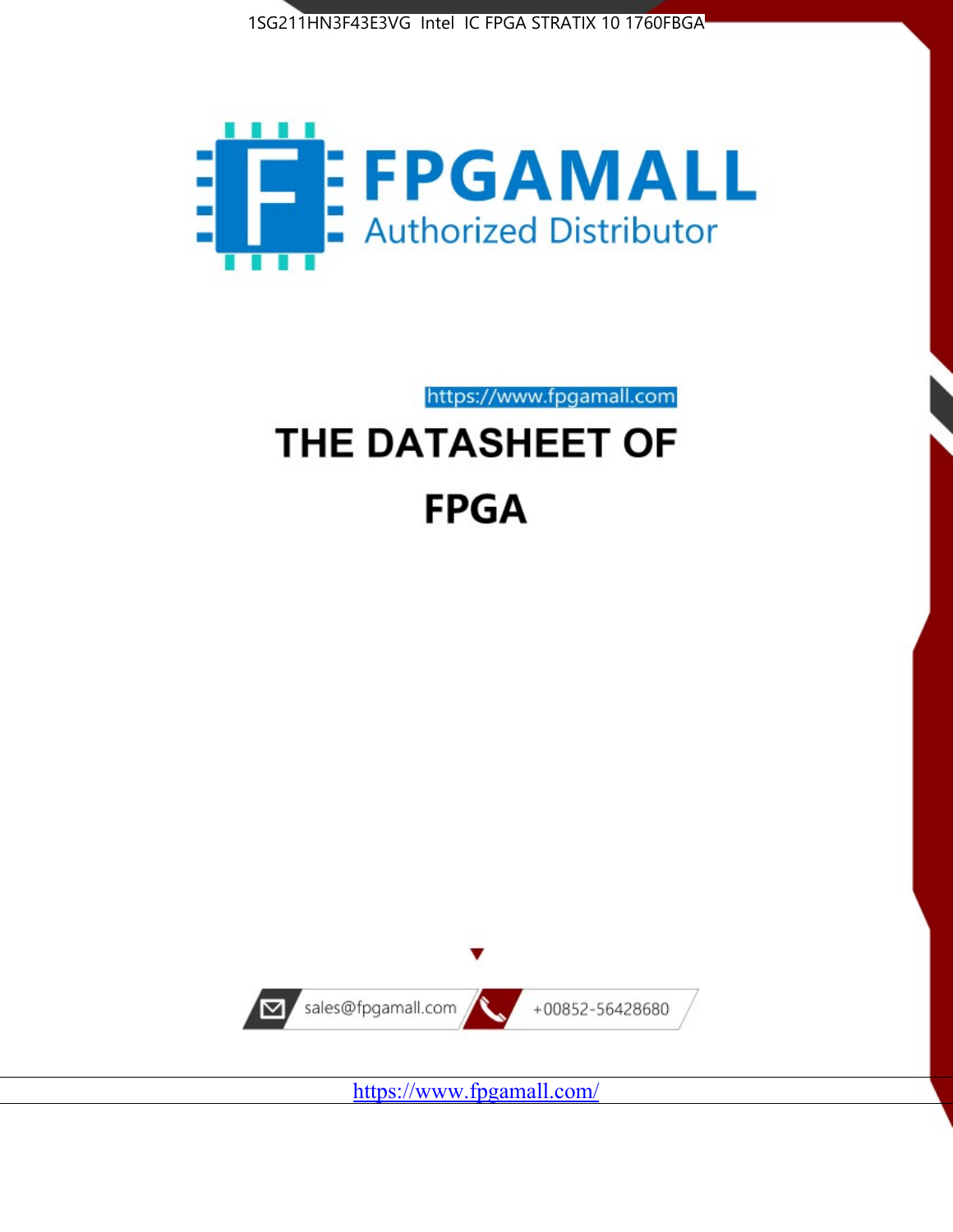1SG211HN3F43E3VG Intel IC FPGA STRATIX 10 1760FBGA



# **Intel® Stratix® 10 GX/SX Device Overview**



**S10-OVERVIEW | 2020.04.30** Latest document on the web: **[PDF](https://www.intel.com/content/dam/www/programmable/us/en/pdfs/literature/hb/stratix-10/s10-overview.pdf)** | **[HTML](https://www.intel.com/content/www/us/en/programmable/documentation/joc1442261161666.html)**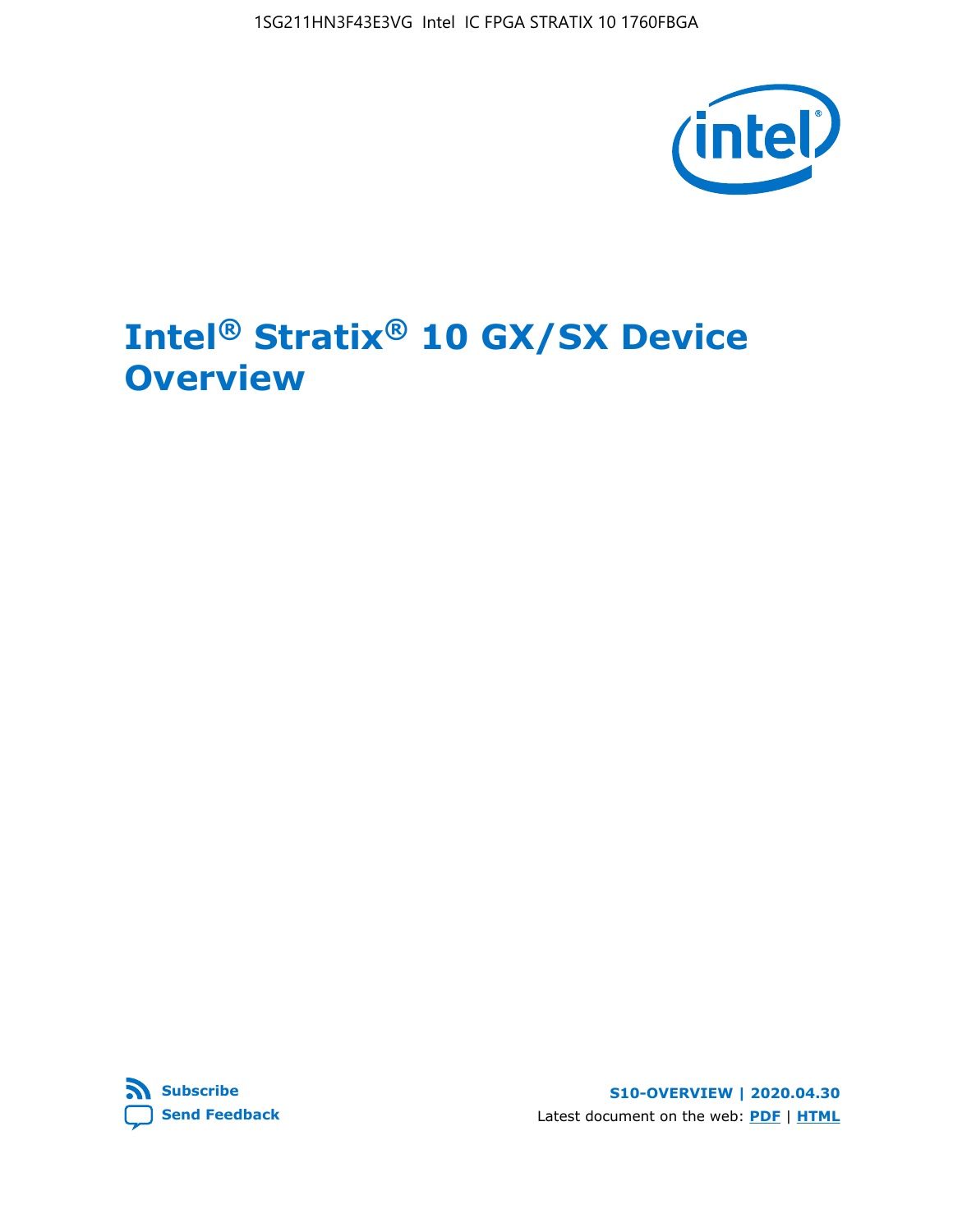

*Contents*

# **Contents**

| 1.26. Document Revision History for the Intel Stratix 10 GX/SX Device Overview36 |  |
|----------------------------------------------------------------------------------|--|

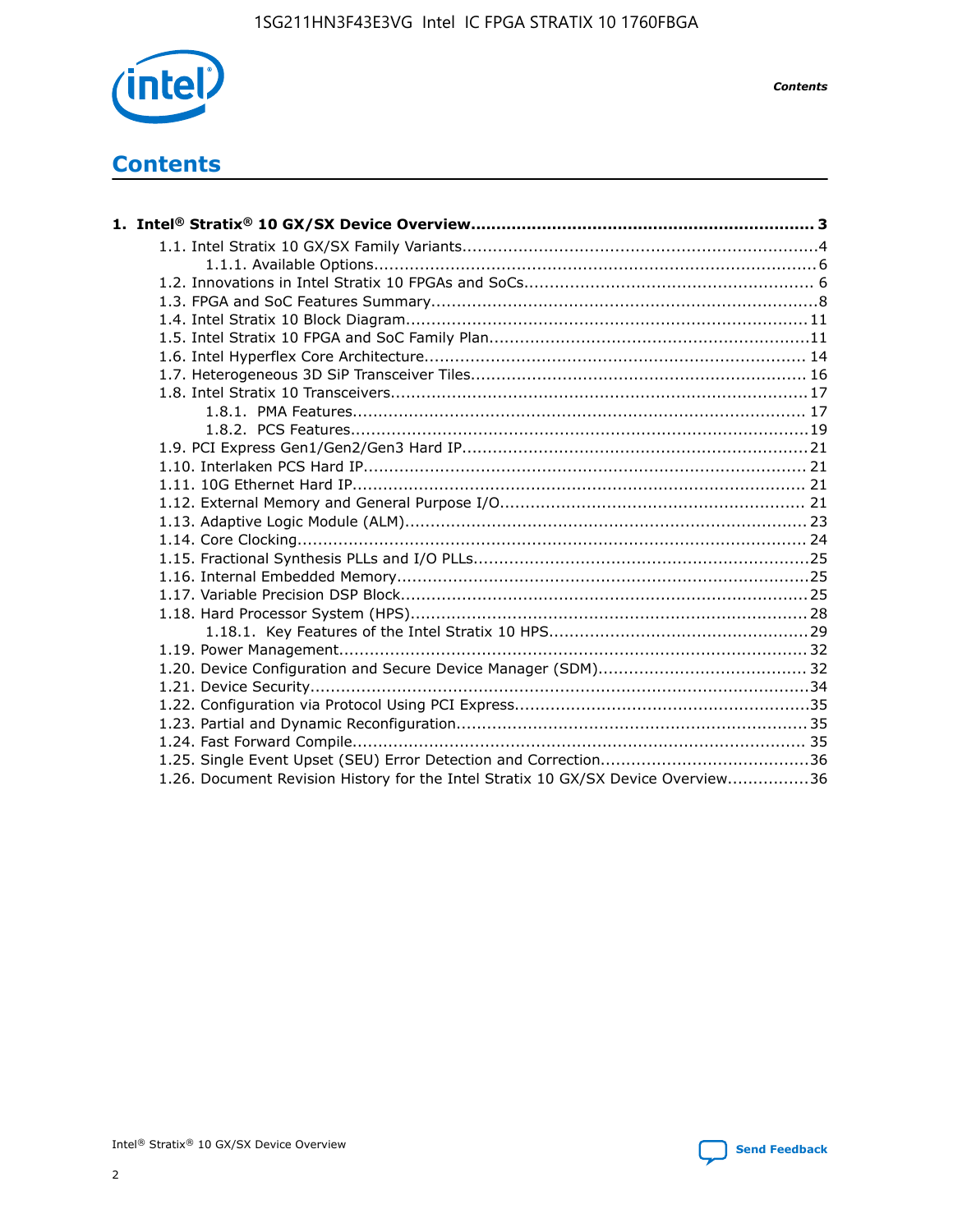**S10-OVERVIEW | 2020.04.30**

**[Send Feedback](mailto:FPGAtechdocfeedback@intel.com?subject=Feedback%20on%20Intel%20Stratix%2010%20GX/SX%20Device%20Overview%20(S10-OVERVIEW%202020.04.30)&body=We%20appreciate%20your%20feedback.%20In%20your%20comments,%20also%20specify%20the%20page%20number%20or%20paragraph.%20Thank%20you.)**



# **1. Intel® Stratix® 10 GX/SX Device Overview**

Intel's 14 nm Intel® Stratix® 10 GX FPGAs and SX SoCs deliver 2X the core performance and up to 70% lower power over previous generation high-performance FPGAs.

Featuring several groundbreaking innovations, including the all new Intel Hyperflex™ core architecture, this device family enables you to meet the demand for everincreasing bandwidth and processing performance in your most advanced applications, while meeting your power budget.

With an embedded hard processor system (HPS) based on a quad-core 64 bit Arm\* Cortex\*-A53, the Intel Stratix 10 SoC devices deliver power efficient, application-class processing and allow designers to extend hardware virtualization into the FPGA fabric. Intel Stratix 10 SoC devices demonstrate Intel's commitment to high-performance SoCs and extend Intel's leadership in programmable devices featuring an Arm-based processor system.

Important innovations in Intel Stratix 10 FPGAs and SoCs include:

- All new Intel Hyperflex core architecture delivering 2X the core performance compared to previous generation high-performance FPGAs
- Intel 14 nm tri-gate (FinFET) technology
- Heterogeneous 3D System-in-Package (SiP) technology
- Core fabric with up to 10.2 million logic elements (LEs)
- Up to 96 full duplex transceiver channels on heterogeneous 3D SiP transceiver tiles
- Transceiver data rates up to 28.3 Gbps chip-to-chip/module and backplane performance
- M20K (20 Kb) internal SRAM memory blocks
- Fractional synthesis and ultra-low jitter LC tank based transmit phase locked loops (PLLs)
- Hard PCI Express<sup>®</sup> Gen3 x16 intellectual property (IP) blocks
- Hard 10GBASE-KR/40GBASE-KR4 Forward Error Correction (FEC) in every transceiver channel
- Hard memory controllers and PHY supporting DDR4 rates up to 2666 Mbps per pin
- Hard fixed-point and IEEE 754 compliant hard floating-point variable precision digital signal processing (DSP) blocks with up to 10 TFLOP compute performance with a power efficiency of 80 GFLOP per Watt
- Quad-core 64 bit Arm Cortex-A53 embedded processor running up to 1.5 GHz in SoC family variants
- Programmable clock tree synthesis for flexible, low power, low skew clock trees

Intel Corporation. All rights reserved. Agilex, Altera, Arria, Cyclone, Enpirion, Intel, the Intel logo, MAX, Nios, Quartus and Stratix words and logos are trademarks of Intel Corporation or its subsidiaries in the U.S. and/or other countries. Intel warrants performance of its FPGA and semiconductor products to current specifications in accordance with Intel's standard warranty, but reserves the right to make changes to any products and services at any time without notice. Intel assumes no responsibility or liability arising out of the application or use of any information, product, or service described herein except as expressly agreed to in writing by Intel. Intel customers are advised to obtain the latest version of device specifications before relying on any published information and before placing orders for products or services. \*Other names and brands may be claimed as the property of others.

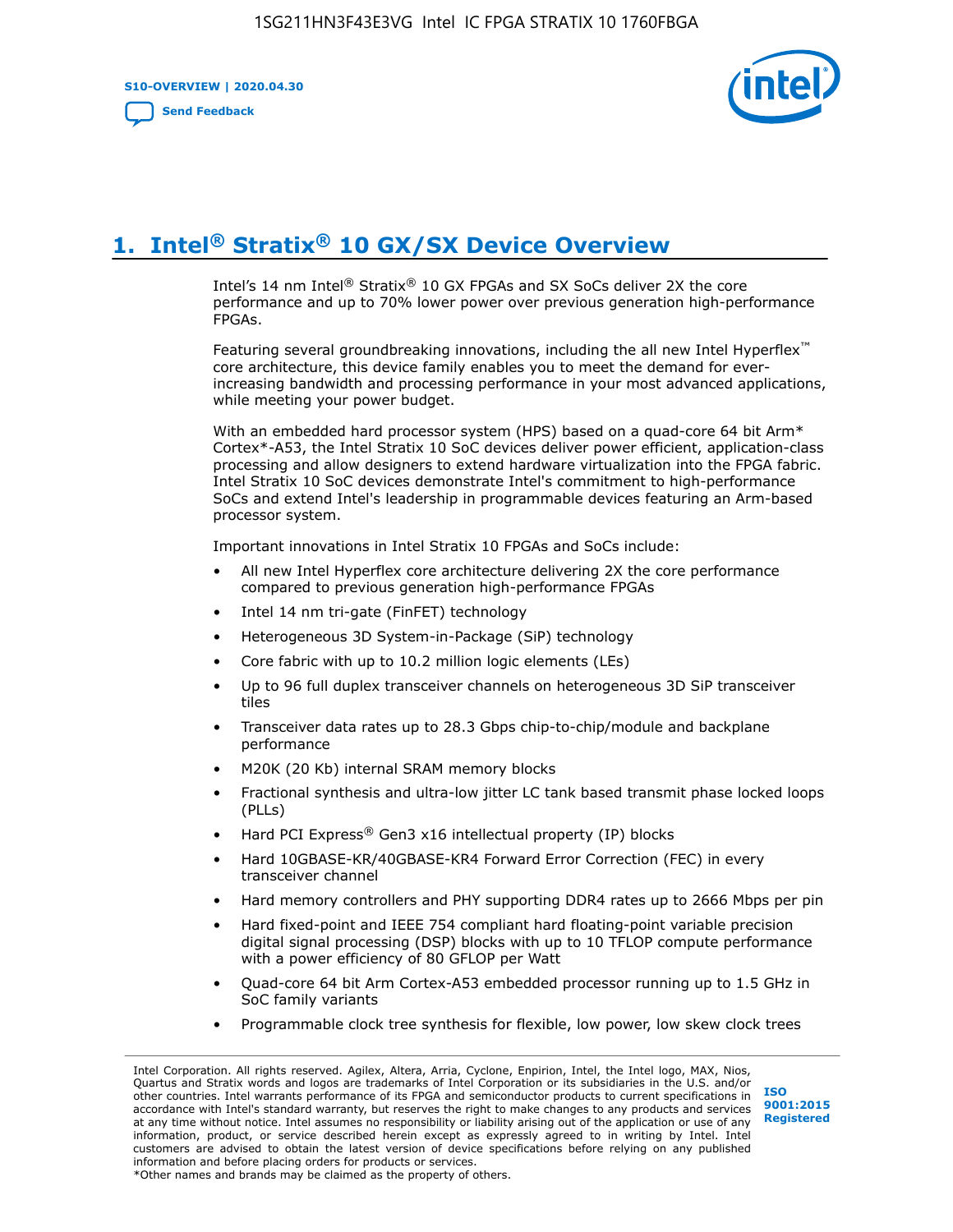

- Dedicated secure device manager (SDM) for:
	- Enhanced device configuration and security
	- AES-256, SHA-256/384 and ECDSA-256/384 encrypt/decrypt accelerators and authentication
	- Multi-factor authentication
	- Physically Unclonable Function (PUF) service and software programmable device configuration capability
- Comprehensive set of advanced power saving features delivering up to 70% lower power compared to previous generation high-performance FPGAs
- Non-destructive register state readback and writeback, to support ASIC prototyping and other applications

With these capabilities, Intel Stratix 10 FPGAs and SoCs are ideally suited for the most demanding applications in diverse markets such as:

- **Compute and Storage**—for custom servers, cloud computing and datacenter acceleration
- **Networking**—for Terabit, 400G and multi-100G bridging, aggregation, packet processing and traffic management
- **Optical Transport Networks**—for OTU4, 2xOTU4, 4xOTU4
- **Broadcast**—for high-end studio distribution, head end encoding/decoding, edge quadrature amplitude modulation (QAM)
- **Military**—for radar, electronic warfare, and secure communications
- **Medical**—for diagnostic scanners and diagnostic imaging
- **Test and Measurement**—for protocol and application testers
- **Wireless**—for next-generation 5G networks
- **ASIC Prototyping**—for designs that require the largest FPGA fabric with the highest I/O count

## **1.1. Intel Stratix 10 GX/SX Family Variants**

Intel Stratix 10 devices are available in FPGA (GX) and SoC (SX) variants.

- **Intel Stratix 10 GX** devices deliver up to 1 GHz core fabric performance and contain up to 10.2 million LEs in the fabric. They also feature up to 96 general purpose transceivers on separate transceiver tiles, and 2666 Mbps DDR4 external memory interface performance. The transceivers are capable of up to 28.3 Gbps short reach and across the backplane. These devices are optimized for FPGA applications that require the highest transceiver bandwidth and core fabric performance, with the power efficiency of Intel's 14 nm tri-gate process technology.
- **Intel Stratix 10 SX** devices have a feature set that is identical to Intel Stratix 10 GX devices, with the addition of an embedded quad-core 64 bit Arm Cortex A53 hard processor system.

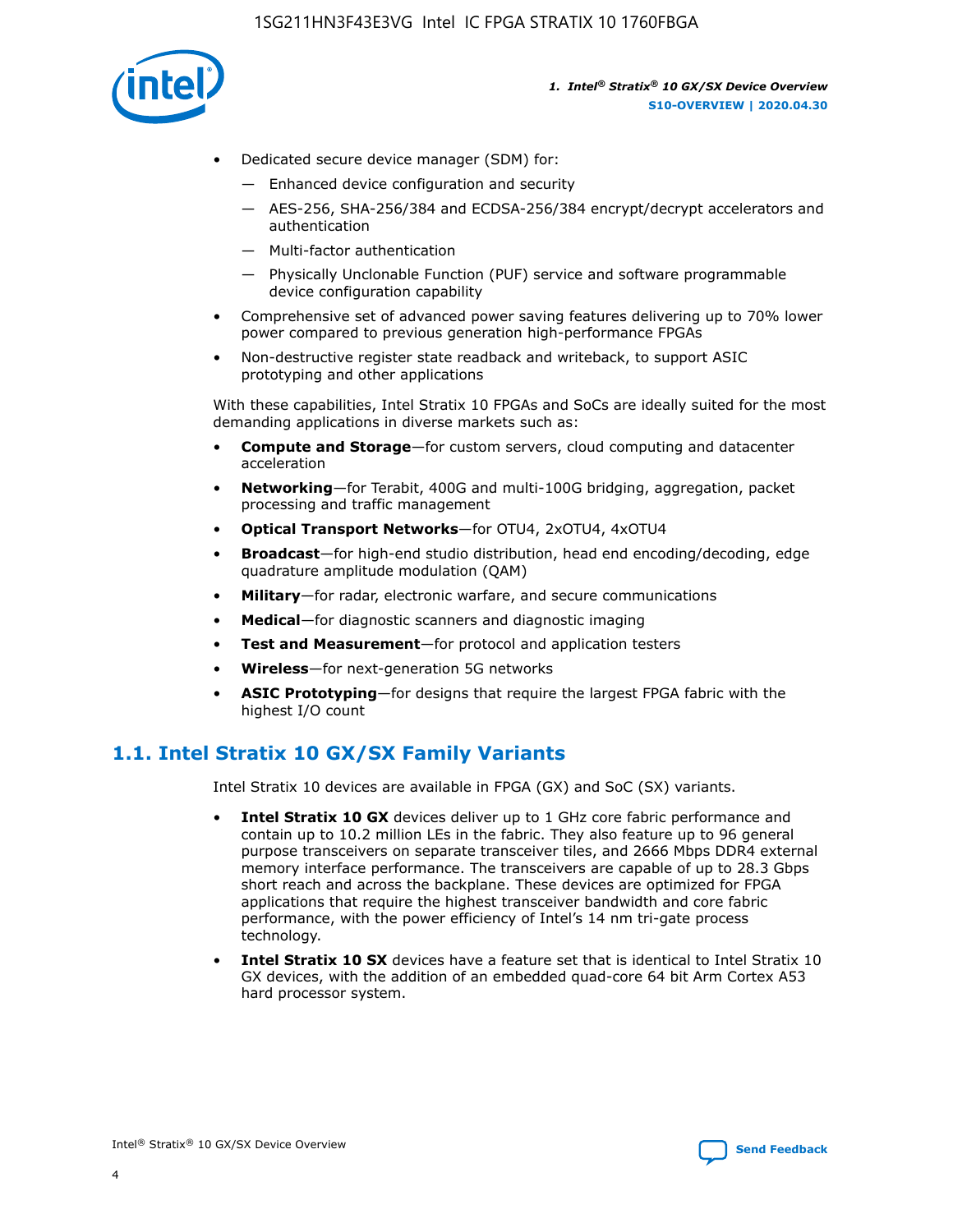

Common to all Intel Stratix 10 family variants is a high-performance fabric based on the new Intel Hyperflex core architecture that includes additional Hyper-Registers throughout the interconnect routing and at the inputs of all functional blocks. The core fabric also contains an enhanced logic array utilizing Intel's adaptive logic module (ALM) and a rich set of high performance building blocks including:

- M20K (20 Kb) embedded memory blocks
- Variable precision DSP blocks with hard IEEE 754 compliant floating-point units
- Fractional synthesis and integer PLLs
- Hard memory controllers and PHY for external memory interfaces
- General purpose IO cells

To clock these building blocks, Intel Stratix 10 devices use programmable clock tree synthesis, which uses dedicated clock tree routing to synthesize only those branches of the clock trees required for the application. All devices support in-system, finegrained partial reconfiguration of the logic array, allowing logic to be added and subtracted from the system while it is operating.

All family variants also contain high speed serial transceivers, containing both the physical medium attachment (PMA) and the physical coding sublayer (PCS), which can be used to implement a variety of industry standard and proprietary protocols. In addition to the hard PCS, Intel Stratix 10 devices contain multiple instantiations of PCI Express hard IP that supports Gen1/Gen2/Gen3 rates in x1/x2/x4/x8/x16 lane configurations, and hard 10GBASE-KR/40GBASE-KR4 FEC for every transceiver. The hard PCS, FEC, and PCI Express IP free up valuable core logic resources, save power, and increase your productivity.

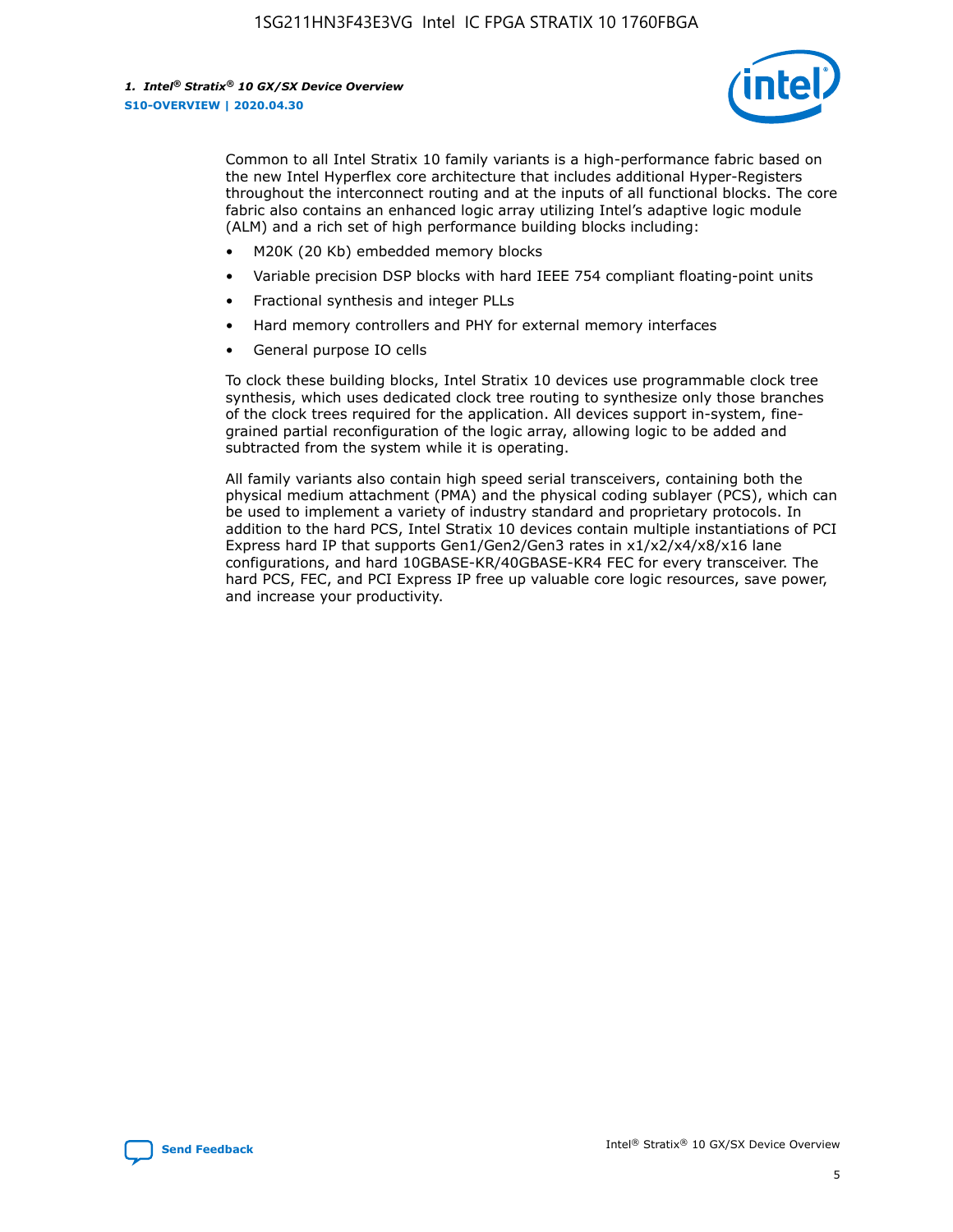

## **1.1.1. Available Options**

### **Figure 1. Sample Ordering Code and Available Options for Intel Stratix 10 Devices**



## **Related Information**

[My Intel Support](https://www.intel.com/content/www/us/en/programmable/my-intel/mal-home.html)

## **1.2. Innovations in Intel Stratix 10 FPGAs and SoCs**

Intel Stratix 10 FPGAs and SoCs deliver many significant improvements over the previous generation high-performance Stratix V FPGAs.

#### **Table 1. Key Features of Intel Stratix 10 Devices Compared to Stratix V Devices**

| <b>Feature</b>            | <b>Stratix V FPGAs</b>                                           | <b>Intel Stratix 10 FPGAs and SoCs</b>                                        |  |
|---------------------------|------------------------------------------------------------------|-------------------------------------------------------------------------------|--|
| <b>Process technology</b> | 28 nm TSMC (planar<br>transistor)                                | 14 nm Intel tri-gate (FinFET)                                                 |  |
| Hard processor core       | None                                                             | Quad-core 64 bit Arm Cortex-A53<br>(SoC only)                                 |  |
| Core architecture         | Conventional core architecture<br>with conventional interconnect | Intel Hyperflex core architecture with<br>Hyper-Registers in the interconnect |  |
|                           |                                                                  | continued                                                                     |  |

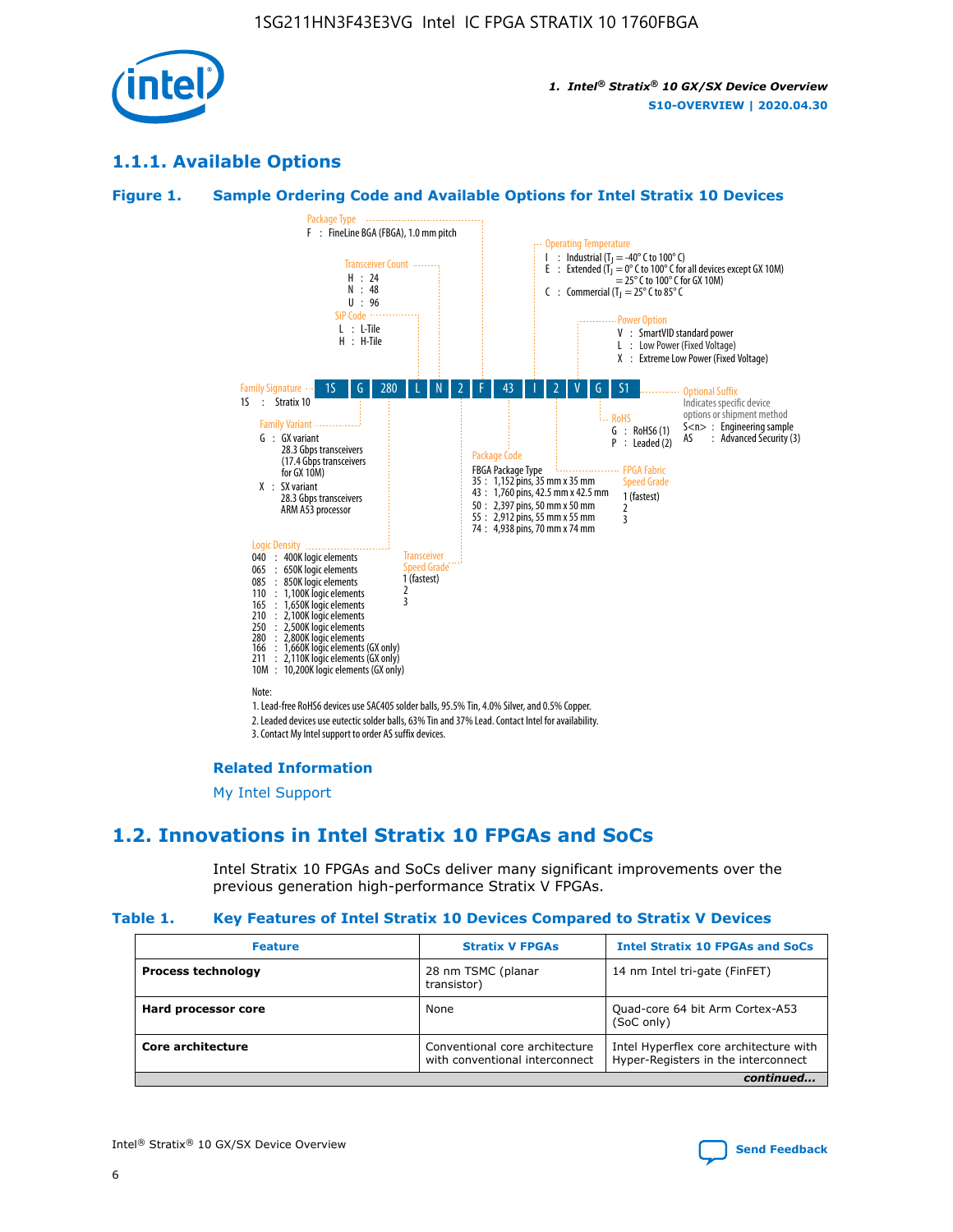

| <b>Feature</b>                                   | <b>Stratix V FPGAs</b>                                                              | <b>Intel Stratix 10 FPGAs and SoCs</b>                                                                                                       |
|--------------------------------------------------|-------------------------------------------------------------------------------------|----------------------------------------------------------------------------------------------------------------------------------------------|
| Core performance                                 | 500 MHz                                                                             | 1 GHz                                                                                                                                        |
| <b>Power dissipation</b>                         | 1x                                                                                  | As low as $0.3x$                                                                                                                             |
| Logic density                                    | 952 KLE                                                                             | 10,200 KLE                                                                                                                                   |
| <b>Embedded memory (M20K)</b>                    | 52 Mbits                                                                            | 253 Mbits                                                                                                                                    |
| 18x19 multipliers                                | 3,926                                                                               | 11,520                                                                                                                                       |
|                                                  | Note: Multiplier is 18x18 in<br>Stratix V devices.                                  | Note: Multiplier is 18x19 in Intel<br>Stratix 10 devices.                                                                                    |
| <b>Floating point DSP capability</b>             | Up to 1 TFLOP, requires soft<br>floating point adder and<br>multiplier              | Up to 10 TFLOP, hard IEEE 754<br>compliant single precision floating<br>point adder and multiplier                                           |
| <b>Maximum transceivers</b>                      | 66                                                                                  | 96                                                                                                                                           |
| Maximum transceiver data rate (chip-to-<br>chip) | 28.05 Gbps                                                                          | 26.6 Gbps L-Tile<br>28.3 Gbps H-Tile                                                                                                         |
| Maximum transceiver data rate (backplane)        | 12.5 Gbps                                                                           | 12.5 Gbps L-Tile<br>28.3 Gbps H-Tile                                                                                                         |
| Hard memory controller                           | None                                                                                | DDR4 @ 1333 MHz/2666 Mbps<br>DDR3 @ 1067 MHz/2133 Mbps                                                                                       |
| <b>Hard protocol IP</b>                          | PCIe* Gen3 x8 (up to 4<br>instances)                                                | PCIe Gen3 x16 (up to 4 instances)<br>SR-IOV (4 physical functions / 2k<br>virtual functions) on H-Tile devices<br>10GBASE-KR/40GBASE-KR4 FEC |
| <b>Core clocking and PLLs</b>                    | Global, quadrant and regional<br>clocks supported by fractional-<br>synthesis fPLLs | Programmable clock tree synthesis<br>supported by fractional synthesis<br>fPLLs and integer IO PLLs                                          |
| Register state readback and writeback            | Not available                                                                       | Non-destructive register state<br>readback and writeback for ASIC<br>prototyping and other applications                                      |

These innovations result in the following improvements:

- **Improved Core Logic Performance**: The Intel Hyperflex core architecture combined with 14 nm Intel tri-gate technology allows Intel Stratix 10 devices to achieve 2X the core performance compared to the previous generation
- **Lower Power**: Intel Stratix 10 devices use up to 70% lower power compared to the previous generation, enabled by 14 nm Intel tri-gate technology, the Intel Hyperflex core architecture, and optional power saving features built into the architecture
- **Higher Density**: Intel Stratix 10 devices offer three times the level of integration, with up to 10.2 million logic elements (LEs), over 253 Mbits of embedded memory blocks (M20K), and 11,520 18x19 multipliers
- **Embedded Processing**: Intel Stratix 10 SoCs feature a Quad-Core 64 bit Arm Cortex-A53 processor optimized for power efficiency and software compatible with previous generation Arria® and Cyclone® SoC devices
- **Improved Transceiver Performance**: With up to 96 transceiver channels implemented in heterogeneous 3D SiP transceiver tiles, Intel Stratix 10 GX and SX devices support data rates up to 28.3 Gbps chip-to-chip and 28.3 Gbps across the backplane with signal conditioning circuits capable of equalizing over 30 dB of system loss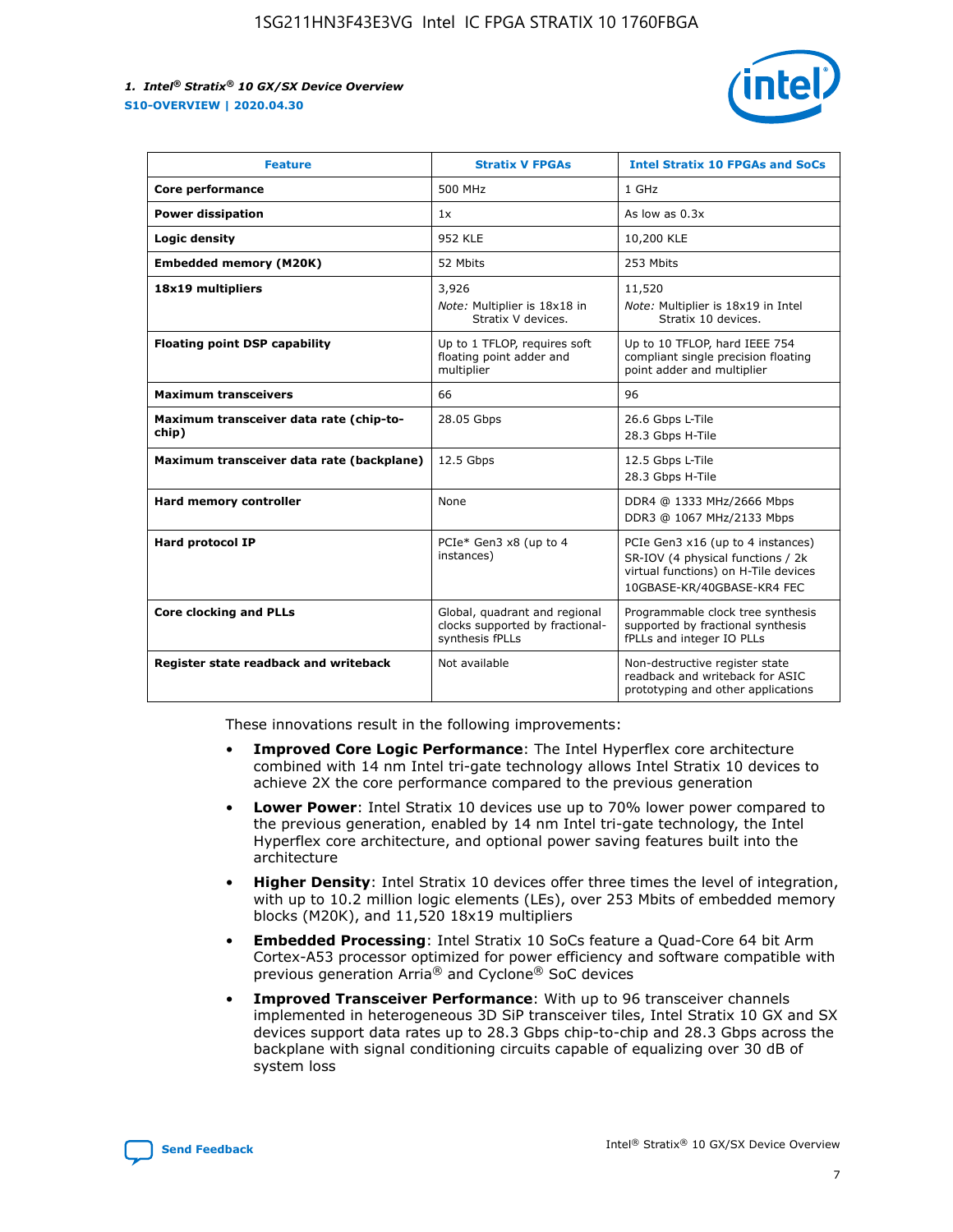

- **Improved DSP Performance**: The variable precision DSP block in Intel Stratix 10 devices features hard fixed and floating point capability, with up to 10 TFLOP IEEE754 single-precision floating point performance
- **Additional Hard IP**: Intel Stratix 10 devices include many more hard IP blocks than previous generation devices, with a hard memory controller included in each bank of 48 general purpose IOs, a hard PCIe Gen3 x16 full protocol stack in each transceiver tile, and a hard 10GBASE-KR/40GBASE-KR4 FEC in every transceiver channel
- **Enhanced Core Clocking**: Intel Stratix 10 devices feature programmable clock tree synthesis; clock trees are only synthesized where needed, increasing the flexibility and reducing the power dissipation of the clocking solution
- **Additional Core PLLs**: The core fabric in Intel Stratix 10 devices is supported by both integer IO PLLs and fractional synthesis fPLLs, resulting in a greater total number of PLLs available than the previous generation

## **1.3. FPGA and SoC Features Summary**

## **Table 2. Intel Stratix 10 FPGA and SoC Common Device Features**

| <b>Feature</b>                   | <b>Description</b>                                                                                                                                                                                                                                                                                                                                                                                                                                                                                                                                                                                                                                                             |
|----------------------------------|--------------------------------------------------------------------------------------------------------------------------------------------------------------------------------------------------------------------------------------------------------------------------------------------------------------------------------------------------------------------------------------------------------------------------------------------------------------------------------------------------------------------------------------------------------------------------------------------------------------------------------------------------------------------------------|
| Technology                       | 14 nm Intel tri-gate (FinFET) process technology<br>٠<br>SmartVID controlled core voltage, standard power devices<br>0.85-V fixed core voltage, low static power devices available                                                                                                                                                                                                                                                                                                                                                                                                                                                                                             |
| Low power serial<br>transceivers | Up to 96 total transceivers available<br>٠<br>Continuous operating range of 1 Gbps to 28.3 Gbps for Intel Stratix 10 GX/SX devices<br>Backplane support up to 28.3 Gbps for Intel Stratix 10 GX/SX devices<br>$\bullet$<br>Extended range down to 125 Mbps with oversampling<br>ATX transmit PLLs with user-configurable fractional synthesis capability<br>٠<br>XFP, SFP+, OSFP/OSFP28, CFP/CFP2/CFP4 optical module support<br>• Adaptive linear and decision feedback equalization<br>Transmit pre-emphasis and de-emphasis<br>Dynamic partial reconfiguration of individual transceiver channels<br>On-chip instrumentation (Eye Viewer non-intrusive data eye monitoring) |
| General purpose I/Os             | Up to 2,304 total GPIO available<br>$\bullet$<br>1.6 Gbps LVDS-every pair can be configured as an input or output<br>1333 MHz/2666 Mbps DDR4 external memory interface<br>1067 MHz/2133 Mbps DDR3 external memory interface<br>• 1.2 V to 3.3 $V^{(1)}$ single-ended LVCMOS/LVTTL interfacing<br>On-chip termination (OCT)                                                                                                                                                                                                                                                                                                                                                     |
| Embedded hard IP                 | • PCIe Gen1/Gen2/Gen3 complete protocol stack, x1/x2/x4/x8/x16 end point and root<br>port<br>DDR4/DDR3 hard memory controller (RLDRAM3/QDR II+/QDR IV using soft memory<br>controller)<br>Multiple hard IP instantiations in each device<br>$\bullet$<br>• Single Root I/O Virtualization (SR-IOV)                                                                                                                                                                                                                                                                                                                                                                             |
| Transceiver hard IP              | 10GBASE-KR/40GBASE-KR4 Forward Error Correction (FEC)<br>$\bullet$<br>10G Ethernet PCS<br>٠<br>PCI Express PIPE interface<br>continued                                                                                                                                                                                                                                                                                                                                                                                                                                                                                                                                         |
|                                  |                                                                                                                                                                                                                                                                                                                                                                                                                                                                                                                                                                                                                                                                                |

<sup>(1)</sup> Available in some configurations only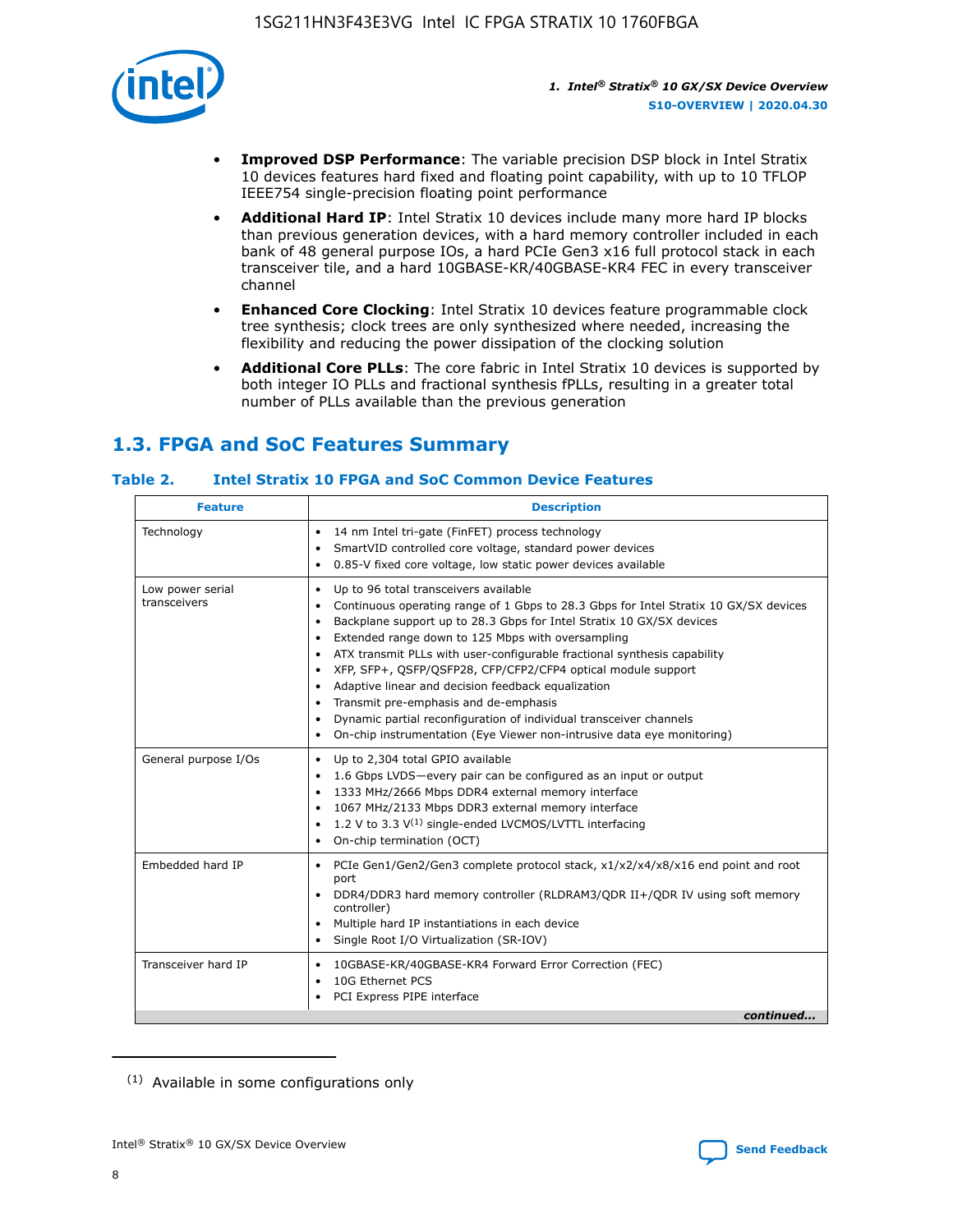

| <b>Feature</b>                   | <b>Description</b>                                                                                                                                                                                                                                                                                                                                                                                                                                                    |
|----------------------------------|-----------------------------------------------------------------------------------------------------------------------------------------------------------------------------------------------------------------------------------------------------------------------------------------------------------------------------------------------------------------------------------------------------------------------------------------------------------------------|
|                                  | Interlaken PCS<br>$\bullet$<br>Gigabit Ethernet PCS<br>$\bullet$<br>Deterministic latency support for Common Public Radio Interface (CPRI) PCS<br>$\bullet$<br>Fast lock-time support for Gigabit Passive Optical Networking (GPON) PCS<br>$\bullet$<br>8B/10B, 64B/66B, 64B/67B encoders and decoders<br>Custom mode support for proprietary protocols                                                                                                               |
| Power management                 | SmartVID controlled core voltage, standard power devices<br>$\bullet$<br>0.85-V fixed core voltage, low static power devices available<br>$\bullet$<br>Intel Quartus <sup>®</sup> Prime Pro Edition integrated power analysis<br>$\bullet$                                                                                                                                                                                                                            |
| High performance core fabric     | Intel Hyperflex core architecture with Hyper-Registers throughout the interconnect<br>routing and at the inputs of all functional blocks<br>Enhanced adaptive logic module (ALM)<br>$\bullet$<br>Improved multi-track routing architecture reduces congestion and improves compile<br>times<br>Hierarchical core clocking architecture with programmable clock tree synthesis<br>$\bullet$<br>Fine-grained partial reconfiguration                                    |
| Internal memory blocks           | M20K-20 Kb with hard ECC support<br>$\bullet$<br>MLAB-640 bit distributed LUTRAM<br>$\bullet$                                                                                                                                                                                                                                                                                                                                                                         |
| Variable precision DSP<br>blocks | IEEE 754-compliant hard single-precision floating point capability<br>$\bullet$<br>Supports signal processing with precision ranging from 18x19 up to 54x54<br>$\bullet$<br>Native 27x27 and 18x19 multiply modes<br>$\bullet$<br>64 bit accumulator and cascade for systolic FIRs<br>Internal coefficient memory banks<br>Pre-adder/subtractor improves efficiency<br>$\bullet$<br>Additional pipeline register increases performance and reduces power<br>$\bullet$ |
| Phase locked loops (PLL)         | Fractional synthesis PLLs (fPLL) support both fractional and integer modes<br>$\bullet$<br>Fractional mode with third-order delta-sigma modulation<br>Precision frequency synthesis<br>$\bullet$<br>Integer PLLs adjacent to general purpose I/Os, support external memory, and LVDS<br>$\bullet$<br>interfaces, clock delay compensation, zero delay buffering                                                                                                       |
| Core clock networks              | 1 GHz fabric clocking<br>$\bullet$<br>667 MHz external memory interface clocking, supports 2666 Mbps DDR4 interface<br>٠<br>800 MHz LVDS interface clocking, supports 1600 Mbps LVDS interface<br>$\bullet$<br>Programmable clock tree synthesis, backwards compatible with global, regional and<br>$\bullet$<br>peripheral clock networks<br>Clocks only synthesized where needed, to minimize dynamic power<br>continued                                            |

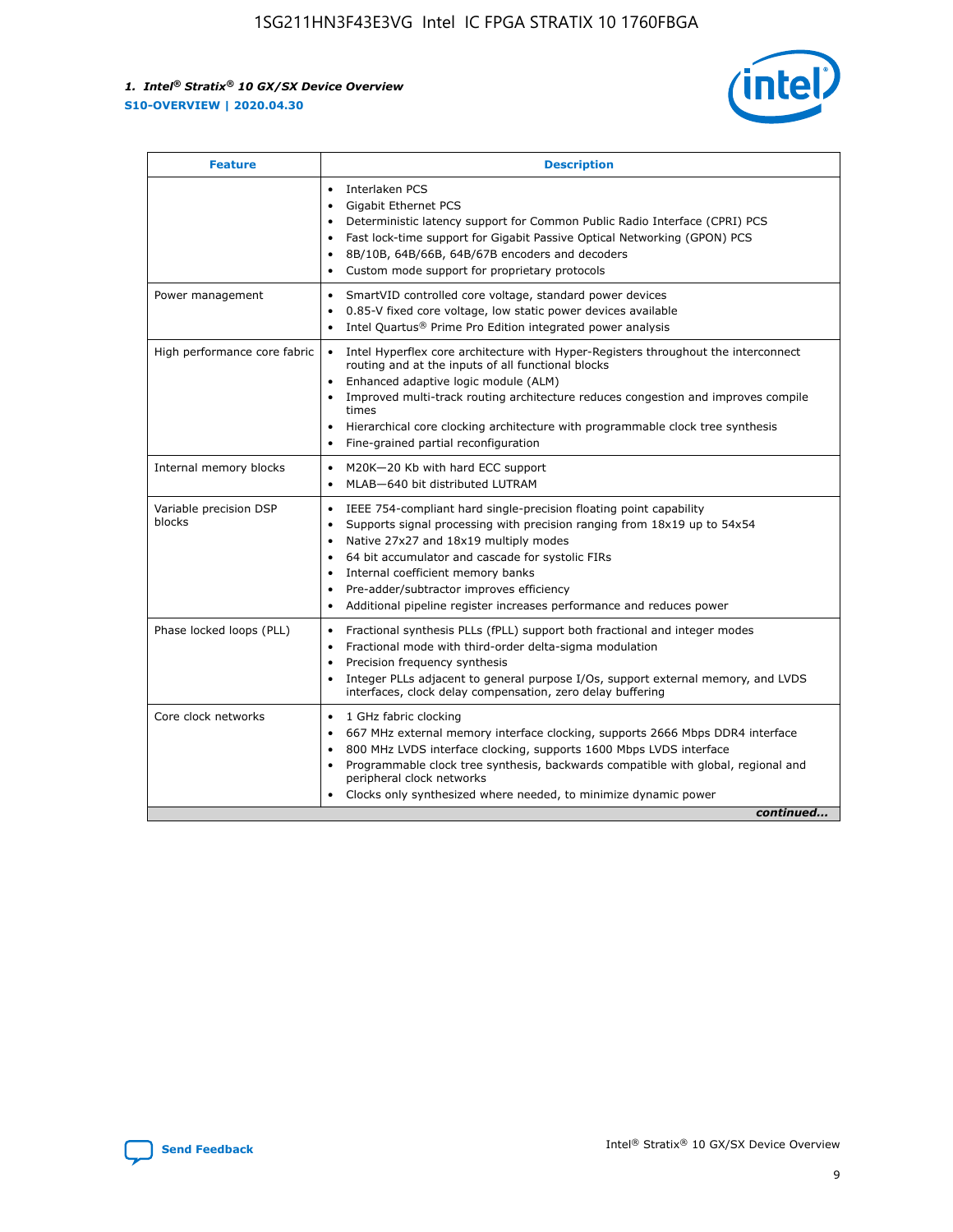

| <b>Feature</b>     | <b>Description</b>                                                                                                                                                                                                                                                                                                                                                                                                                                                                                                                                                   |
|--------------------|----------------------------------------------------------------------------------------------------------------------------------------------------------------------------------------------------------------------------------------------------------------------------------------------------------------------------------------------------------------------------------------------------------------------------------------------------------------------------------------------------------------------------------------------------------------------|
| Configuration      | Dedicated Secure Device Manager<br>$\bullet$<br>Software programmable device configuration<br>٠<br>Serial and parallel flash interface<br>٠<br>Configuration via protocol (CvP) using PCI Express Gen1/Gen2/Gen3<br>٠<br>Fine-grained partial reconfiguration of core fabric<br>$\bullet$<br>Dynamic reconfiguration of transceivers and PLLs<br>$\bullet$<br>Comprehensive set of security features including AES-256, SHA-256/384, and<br>ECDSA-256/384 accelerators, and multi-factor authentication<br>Physically Unclonable Function (PUF) service<br>$\bullet$ |
| Packaging          | Intel Embedded Multi-die Interconnect Bridge (EMIB) packaging technology<br>٠<br>Multiple devices with identical package footprints allows seamless migration across<br>$\bullet$<br>different device densities<br>1.0 mm ball-pitch FBGA packaging<br>$\bullet$<br>Lead and lead-free package options                                                                                                                                                                                                                                                               |
| Software and tools | Intel Quartus Prime Pro Edition design suite with new compiler and Hyper-Aware design<br>flow<br>Fast Forward compiler to allow Intel Hyperflex architecture performance exploration<br>$\bullet$<br>Transceiver toolkit<br>$\bullet$<br>Platform designer integration tool<br>DSP Builder advanced blockset<br>OpenCL <sup>™</sup> support<br>SoC Embedded Design Suite (EDS)                                                                                                                                                                                       |

## **Table 3. Intel Stratix 10 SoC Specific Device Features**

| <b>Hard Processor</b><br>Multi-processor unit (MPU) core<br>Quad-core Arm Cortex-A53 MPCore processor with Arm<br>$\bullet$<br>CoreSight* debug and trace technology<br>System<br>Scalar floating-point unit supporting single and double<br>$\bullet$<br>precision<br>Arm Neon* media processing engine for each processor<br>$\bullet$<br><b>System Controllers</b><br>System Memory Management Unit (SMMU)<br>$\bullet$<br>Cache Coherency Unit (CCU)<br>$\bullet$<br>Layer 1 Cache<br>32 KB L1 instruction cache with parity<br>$\bullet$<br>32 KB L1 data cache with ECC<br>$\bullet$<br>Layer 2 Cache<br>1 MB Shared L2 Cache with ECC<br>$\bullet$<br>On-Chip Memory<br>256 KB On-Chip RAM<br>٠<br>Direct memory access (DMA) controller<br>8-Channel DMA<br>$\bullet$<br>Ethernet media access controller<br>Three 10/100/1000 EMAC with integrated DMA<br>$\bullet$<br>(EMAC)<br>USB On-The-Go controller (OTG)<br>2 USB OTG with integrated DMA<br>$\bullet$<br><b>UART</b> controller<br>2 UART 16550 compatible<br>$\bullet$<br>Serial Peripheral Interface (SPI)<br>4 SPI<br>$\bullet$<br>controller<br>$I2C$ controller<br>5 I <sup>2</sup> C controllers<br>$\bullet$<br>SD/SDIO/MMC controller<br>1 eMMC version 4.5 with DMA and CE-ATA support<br>$\bullet$<br>SD, including eSD, version 3.0<br>$\bullet$<br>SDIO, including eSDIO, version 3.0<br>$\bullet$<br>CE-ATA - version 1.1 | <b>SoC Subsystem</b> | <b>Feature</b> | <b>Description</b> |
|---------------------------------------------------------------------------------------------------------------------------------------------------------------------------------------------------------------------------------------------------------------------------------------------------------------------------------------------------------------------------------------------------------------------------------------------------------------------------------------------------------------------------------------------------------------------------------------------------------------------------------------------------------------------------------------------------------------------------------------------------------------------------------------------------------------------------------------------------------------------------------------------------------------------------------------------------------------------------------------------------------------------------------------------------------------------------------------------------------------------------------------------------------------------------------------------------------------------------------------------------------------------------------------------------------------------------------------------------------------------------------------------------------|----------------------|----------------|--------------------|
|                                                                                                                                                                                                                                                                                                                                                                                                                                                                                                                                                                                                                                                                                                                                                                                                                                                                                                                                                                                                                                                                                                                                                                                                                                                                                                                                                                                                         |                      |                |                    |
|                                                                                                                                                                                                                                                                                                                                                                                                                                                                                                                                                                                                                                                                                                                                                                                                                                                                                                                                                                                                                                                                                                                                                                                                                                                                                                                                                                                                         |                      |                |                    |
|                                                                                                                                                                                                                                                                                                                                                                                                                                                                                                                                                                                                                                                                                                                                                                                                                                                                                                                                                                                                                                                                                                                                                                                                                                                                                                                                                                                                         |                      |                |                    |
|                                                                                                                                                                                                                                                                                                                                                                                                                                                                                                                                                                                                                                                                                                                                                                                                                                                                                                                                                                                                                                                                                                                                                                                                                                                                                                                                                                                                         |                      |                |                    |
|                                                                                                                                                                                                                                                                                                                                                                                                                                                                                                                                                                                                                                                                                                                                                                                                                                                                                                                                                                                                                                                                                                                                                                                                                                                                                                                                                                                                         |                      |                |                    |
|                                                                                                                                                                                                                                                                                                                                                                                                                                                                                                                                                                                                                                                                                                                                                                                                                                                                                                                                                                                                                                                                                                                                                                                                                                                                                                                                                                                                         |                      |                |                    |
|                                                                                                                                                                                                                                                                                                                                                                                                                                                                                                                                                                                                                                                                                                                                                                                                                                                                                                                                                                                                                                                                                                                                                                                                                                                                                                                                                                                                         |                      |                |                    |
|                                                                                                                                                                                                                                                                                                                                                                                                                                                                                                                                                                                                                                                                                                                                                                                                                                                                                                                                                                                                                                                                                                                                                                                                                                                                                                                                                                                                         |                      |                |                    |
|                                                                                                                                                                                                                                                                                                                                                                                                                                                                                                                                                                                                                                                                                                                                                                                                                                                                                                                                                                                                                                                                                                                                                                                                                                                                                                                                                                                                         |                      |                |                    |
|                                                                                                                                                                                                                                                                                                                                                                                                                                                                                                                                                                                                                                                                                                                                                                                                                                                                                                                                                                                                                                                                                                                                                                                                                                                                                                                                                                                                         |                      |                |                    |
|                                                                                                                                                                                                                                                                                                                                                                                                                                                                                                                                                                                                                                                                                                                                                                                                                                                                                                                                                                                                                                                                                                                                                                                                                                                                                                                                                                                                         |                      |                |                    |
| continued                                                                                                                                                                                                                                                                                                                                                                                                                                                                                                                                                                                                                                                                                                                                                                                                                                                                                                                                                                                                                                                                                                                                                                                                                                                                                                                                                                                               |                      |                |                    |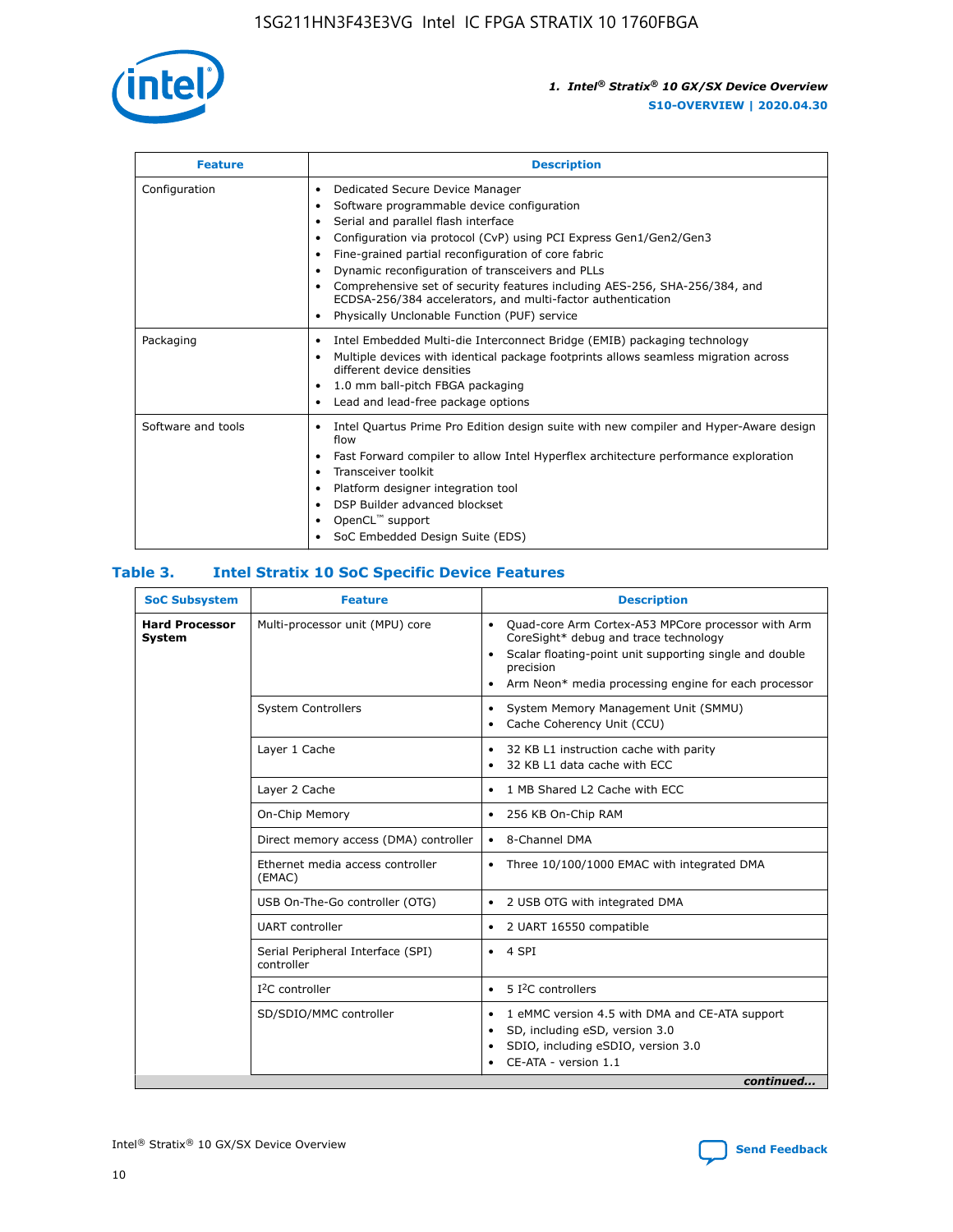

| <b>SoC Subsystem</b><br><b>Feature</b> |                            | <b>Description</b>                                                                               |  |  |
|----------------------------------------|----------------------------|--------------------------------------------------------------------------------------------------|--|--|
|                                        | NAND flash controller      | 1 ONFI 1.0, 8- and 16-bit support<br>٠                                                           |  |  |
|                                        | General-purpose I/O (GPIO) | Maximum of 48 software programmable GPIO<br>$\bullet$                                            |  |  |
|                                        | <b>Timers</b>              | 4 general-purpose timers<br>4 watchdog timers                                                    |  |  |
| <b>Secure Device</b><br>Manager        | Security                   | Secure boot<br>$\bullet$<br>Advanced Encryption Standard (AES) and authentication<br>(SHA/ECDSA) |  |  |
| External<br>Memory<br><b>Interface</b> | External Memory Interface  | Hard Memory Controller with DDR4 and DDR3<br>$\bullet$                                           |  |  |

## **1.4. Intel Stratix 10 Block Diagram**

## **Figure 2. Intel Stratix 10 FPGA and SoC Architecture Block Diagram**



HPS: Quad ARM Cortex-A53 Hard Processor System SDM: Secure Device Manager

## **1.5. Intel Stratix 10 FPGA and SoC Family Plan**

<sup>(2)</sup> The number of 27x27 multipliers is one-half the number of 18x19 multipliers.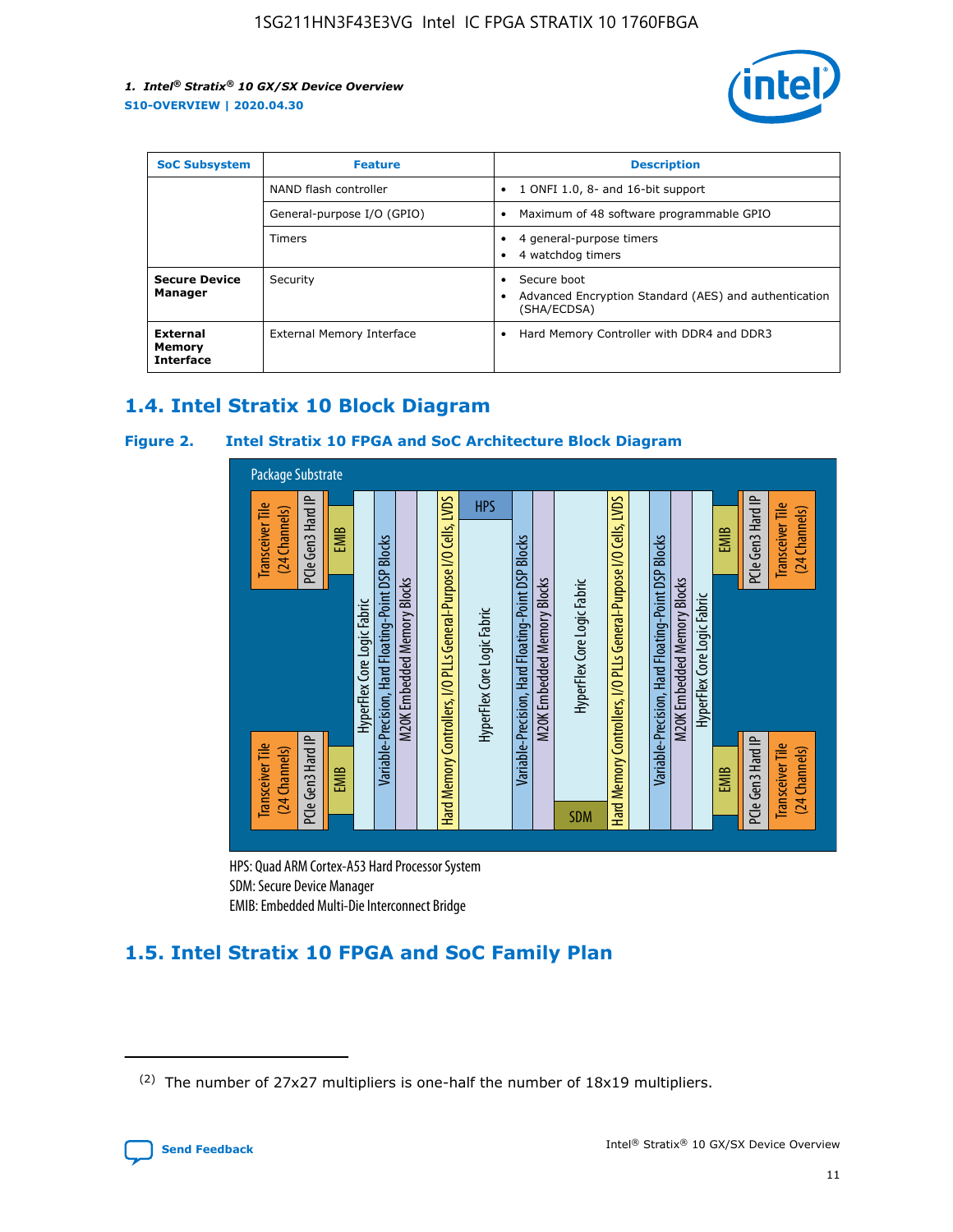

## **Table 4. Intel Stratix 10 GX/SX FPGA and SoC Family Plan—FPGA Core (part 1)**

| <b>Intel Stratix 10</b><br><b>GX/SX Device</b><br><b>Name</b> | <b>Logic Elements</b><br>(KLE) | <b>M20K Blocks</b> | <b>M20K Mbits</b> | <b>MLAB Counts</b> | <b>MLAB Mbits</b> | 18x19 Multi-<br>pliers <sup>(2)</sup> |
|---------------------------------------------------------------|--------------------------------|--------------------|-------------------|--------------------|-------------------|---------------------------------------|
| GX 400/<br>SX 400                                             | 378                            | 1,537              | 30                | 3,276              | 2                 | 1,296                                 |
| GX 650/<br>SX 650                                             | 612                            | 2,489              | 49                | 5,364              | 3                 | 2,304                                 |
| GX 850/<br>SX 850                                             | 841                            | 3,477              | 68                | 7,124              | $\overline{4}$    | 4,032                                 |
| GX 1100/<br>SX 1100                                           | 1,325                          | 5,461              | 107               | 11,556             | $\overline{7}$    | 5,184                                 |
| GX 1650/<br>SX 1650                                           | 1,624                          | 5,851              | 114               | 13,764             | 8                 | 6,290                                 |
| GX 2100/<br>SX 2100                                           | 2,005                          | 6,501              | 127               | 17,316             | 11                | 7,488                                 |
| GX 2500/<br>SX 2500                                           | 2,422                          | 9,963              | 195               | 20,529             | 13                | 10,022                                |
| GX 2800/<br>SX 2800                                           | 2,753                          | 11,721             | 229               | 23,796             | 15                | 11,520                                |
| GX 1660                                                       | 1,679                          | 6,162              | 120               | 14,230             | 9                 | 6,652                                 |
| GX 2110                                                       | 2,073                          | 6,847              | 134               | 17,856             | 11                | 7,920                                 |
| <b>GX 10M</b>                                                 | 10,200                         | 12,950             | 253               | 87,984             | 55                | 6,912                                 |

#### **Table 5. Intel Stratix 10 GX/SX FPGA and SoC Family Plan—Interconnects, PLLs and Hard IP (part 2)**

| <b>Intel Stratix 10</b>            | <b>Interconnects</b> |                     |              | <b>PLLs</b> | <b>Hard IP</b>                       |  |
|------------------------------------|----------------------|---------------------|--------------|-------------|--------------------------------------|--|
| <b>GX/SX Device</b><br><b>Name</b> | <b>Maximum GPIOs</b> | <b>Maximum XCVR</b> | <b>fPLLs</b> | I/O PLLs    | <b>PCIe Hard IP</b><br><b>Blocks</b> |  |
| GX 400/<br>SX 400                  | 374                  | 24                  | 8            | 8           | $\mathbf{1}$                         |  |
| GX 650/<br>SX 650                  | 392                  | 24                  | 8            | 8           | $\mathbf{1}$                         |  |
| GX 850/<br>SX 850                  | 688                  | 48                  | 16           | 16          | 2                                    |  |
| GX 1100/<br>SX 1100                | 688                  | 48                  | 16           | 16          | 2                                    |  |
| GX 1650/<br>SX 1650                | 704                  | 96                  | 32           | 24          | $\overline{4}$                       |  |
| GX 2100/<br>SX 2100                | 704                  | 96                  | 32           | 24          | $\overline{4}$                       |  |
| GX 2500/<br>SX 2500                | 1,160                | 96                  | 32           | 24          | $\overline{4}$                       |  |
| GX 2800/<br>SX 2800                | 1,160                | 96                  | 32           | 24          | $\overline{4}$                       |  |
| continued                          |                      |                     |              |             |                                      |  |

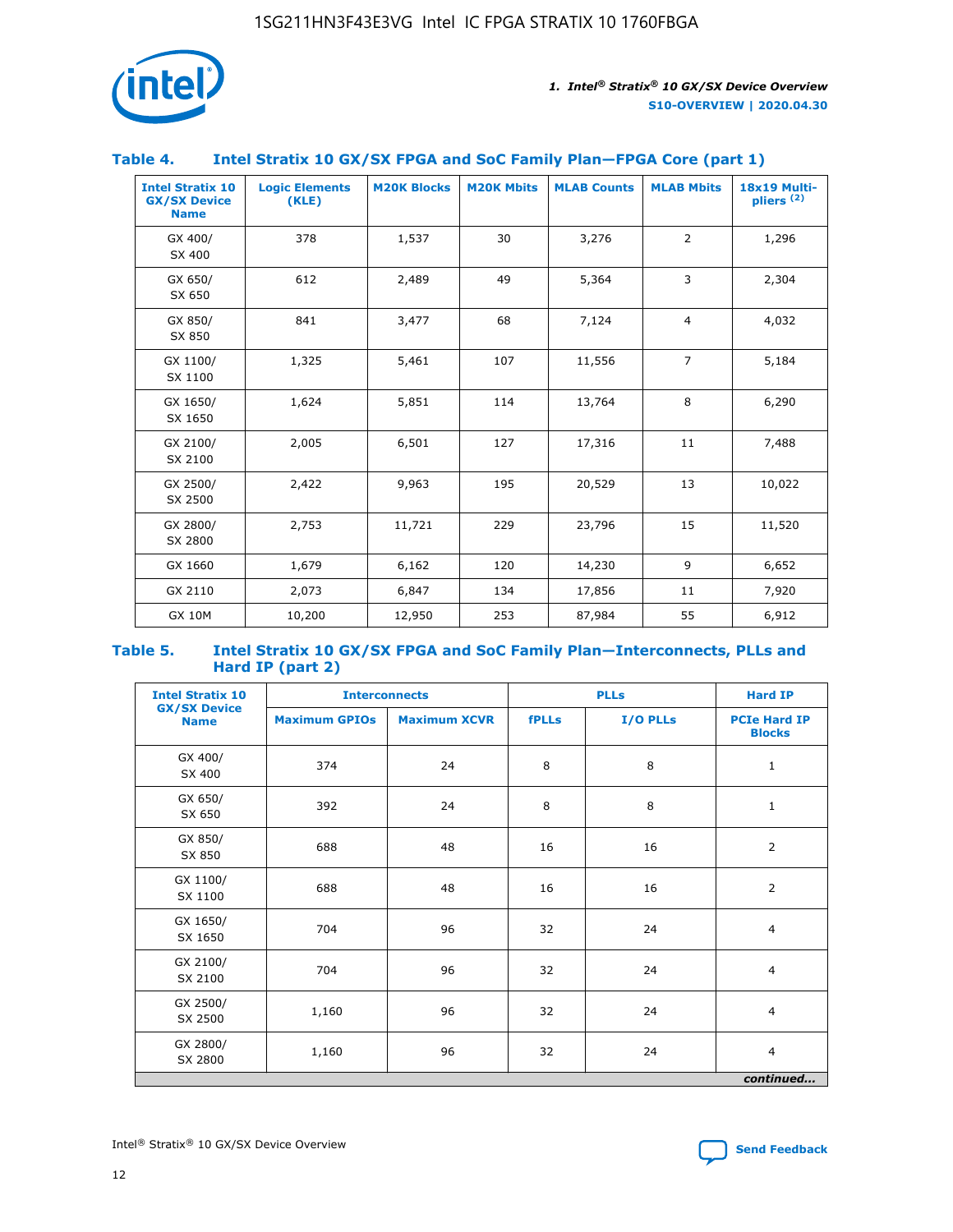

| <b>Intel Stratix 10</b>            |                      | <b>Interconnects</b> |              | <b>PLLs</b>     | <b>Hard IP</b>                       |
|------------------------------------|----------------------|----------------------|--------------|-----------------|--------------------------------------|
| <b>GX/SX Device</b><br><b>Name</b> | <b>Maximum GPIOs</b> | <b>Maximum XCVR</b>  | <b>fPLLs</b> | <b>I/O PLLs</b> | <b>PCIe Hard IP</b><br><b>Blocks</b> |
| GX 1660                            | 688                  | 48                   | 16           | 16              |                                      |
| GX 2110                            | 688                  | 48                   | 16           | 16              |                                      |
| <b>GX 10M</b>                      | 2,304                | 48                   | 24           | 48              | 4                                    |

## **Table 6. Intel Stratix 10 GX/SX FPGA and SoC Family Package Plan**

Cell legend: General Purpose I/Os, High-Voltage I/Os, LVDS Pairs, Transceivers (3) (4) (5) (6) (7) (8)

| <b>Intel Stratix 10</b><br><b>GX/SX Device</b><br><b>Name</b> | F1152<br><b>HF35</b><br>$(35x35)$ mm <sup>2</sup> ) | <b>F1760</b><br><b>NF43</b><br>(42.5x42.5<br>$mm2$ ) | F2397<br><b>UF50</b><br>$(50x50 \text{ mm}^2)$ | F2912<br><b>HF55</b><br>$(55x55 \text{ mm}^2)$ | F4938<br><b>NF74</b><br>$(70x74)$ mm <sup>2</sup> |
|---------------------------------------------------------------|-----------------------------------------------------|------------------------------------------------------|------------------------------------------------|------------------------------------------------|---------------------------------------------------|
| GX 400/<br>SX 400                                             | 374, 56, 120, 24 <sup>(9)</sup>                     | $\overline{\phantom{a}}$                             | $\overline{\phantom{a}}$                       |                                                |                                                   |
| GX 650/<br>SX 650                                             | 392, 8, 192, 24                                     | ٠                                                    | $\qquad \qquad \blacksquare$                   |                                                |                                                   |
| GX 850/<br>SX 850                                             | $\overline{\phantom{a}}$                            | 688, 16, 336, 48                                     | $\overline{\phantom{a}}$                       |                                                |                                                   |
| GX 1100/<br>SX 1100                                           | ۰                                                   | 688, 16, 336, 48                                     |                                                |                                                |                                                   |
| GX 1650/<br>SX 1650                                           |                                                     | 688, 16, 336, 48                                     | 704, 32, 336, 96                               | $\overline{\phantom{a}}$                       | $\overline{\phantom{0}}$                          |
| GX 2100/<br>SX 2100                                           |                                                     | 688, 16, 336, 48                                     | 704, 32, 336, 96                               | $\overline{\phantom{a}}$                       | ٠                                                 |
| GX 2500/<br>SX 2500                                           |                                                     | 688, 16, 336, 48                                     | 704, 32, 336, 96                               | 1160, 8, 576, 24                               |                                                   |
| GX 2800/                                                      | -                                                   | 688, 16, 336, 48                                     | 704, 32, 336, 96                               | 1160, 8, 576, 24                               | continued                                         |

- (3) All packages are ball grid arrays with 1.0 mm pitch.
- (4) High-Voltage I/O pins are used for 3 V and 2.5 V interfacing.
- $(5)$  Each LVDS pair can be configured as either a differential input or a differential output.
- (6) High-Voltage I/O pins and LVDS pairs are included in the General Purpose I/O count. Transceivers are counted separately.
- $(7)$  Each package column offers pin migration (common circuit board footprint) for all devices in the column.
- $(8)$  Intel Stratix 10 GX devices are pin migratable with Intel Stratix 10 SX devices in the same package.
- $(9)$  The Intel Stratix 10 SX/GX 400 device has a level shifter, and this imposes some restrictions on the number of LVDS pairs and I/O banks available (see "Intel Stratix 10 SX/GX 400 Device Level Shifter Details").

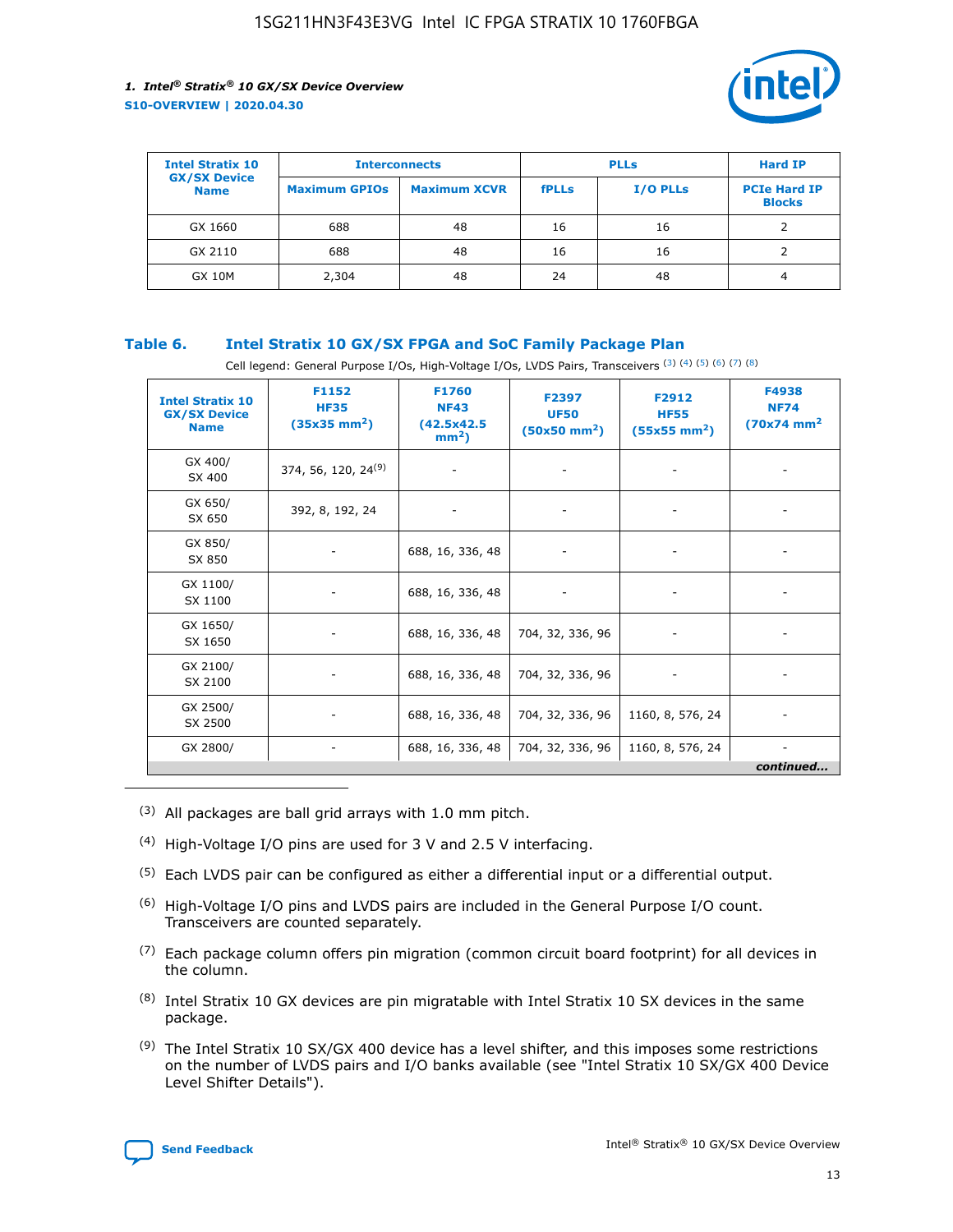

| <b>Intel Stratix 10</b><br><b>GX/SX Device</b><br><b>Name</b> | F1152<br><b>HF35</b><br>$(35x35 \text{ mm}^2)$ | F1760<br><b>NF43</b><br>(42.5x42.5<br>$mm2$ ) | F2397<br><b>UF50</b><br>$(50x50 \text{ mm}^2)$ | F2912<br><b>HF55</b><br>$(55x55$ mm <sup>2</sup> ) | F4938<br><b>NF74</b><br>$(70x74)$ mm <sup>2</sup> |
|---------------------------------------------------------------|------------------------------------------------|-----------------------------------------------|------------------------------------------------|----------------------------------------------------|---------------------------------------------------|
| SX 2800                                                       |                                                |                                               |                                                |                                                    |                                                   |
| GX 1660                                                       | ٠                                              | 688, 16, 336, 48                              | ٠                                              |                                                    |                                                   |
| GX 2110                                                       |                                                | 688, 16, 336, 48                              | $\overline{\phantom{a}}$                       |                                                    |                                                   |
| <b>GX 10M</b>                                                 | ۰                                              | -                                             | -                                              |                                                    | 2304, 32, 1152,<br>48                             |





## **1.6. Intel Hyperflex Core Architecture**

Intel Stratix 10 FPGAs and SoCs are based on a core fabric featuring the new Intel Hyperflex core architecture. The Intel Hyperflex core architecture delivers 2X the clock frequency performance and up to 70% lower power compared to previous generation high-end FPGAs. Along with this performance breakthrough, the Intel Hyperflex core architecture delivers a number of advantages including:

- **Higher Throughput**—Capitalizes on 2X core clock frequency performance to obtain throughput breakthroughs
- **Improved Power Efficiency**—Uses reduced IP size, enabled by Intel Hyperflex, to consolidate designs which previously spanned multiple devices into a single device, thereby reducing power by up to 70% versus previous generation devices
- **Greater Design Functionality**—Uses faster clock frequency to reduce bus widths and reduce IP size, freeing up additional FPGA resources to add greater functionality
- **Increased Designer Productivity**—Boosts performance with less routing congestion and fewer design iterations using Hyper-Aware design tools, obtaining greater timing margin for more rapid timing closure

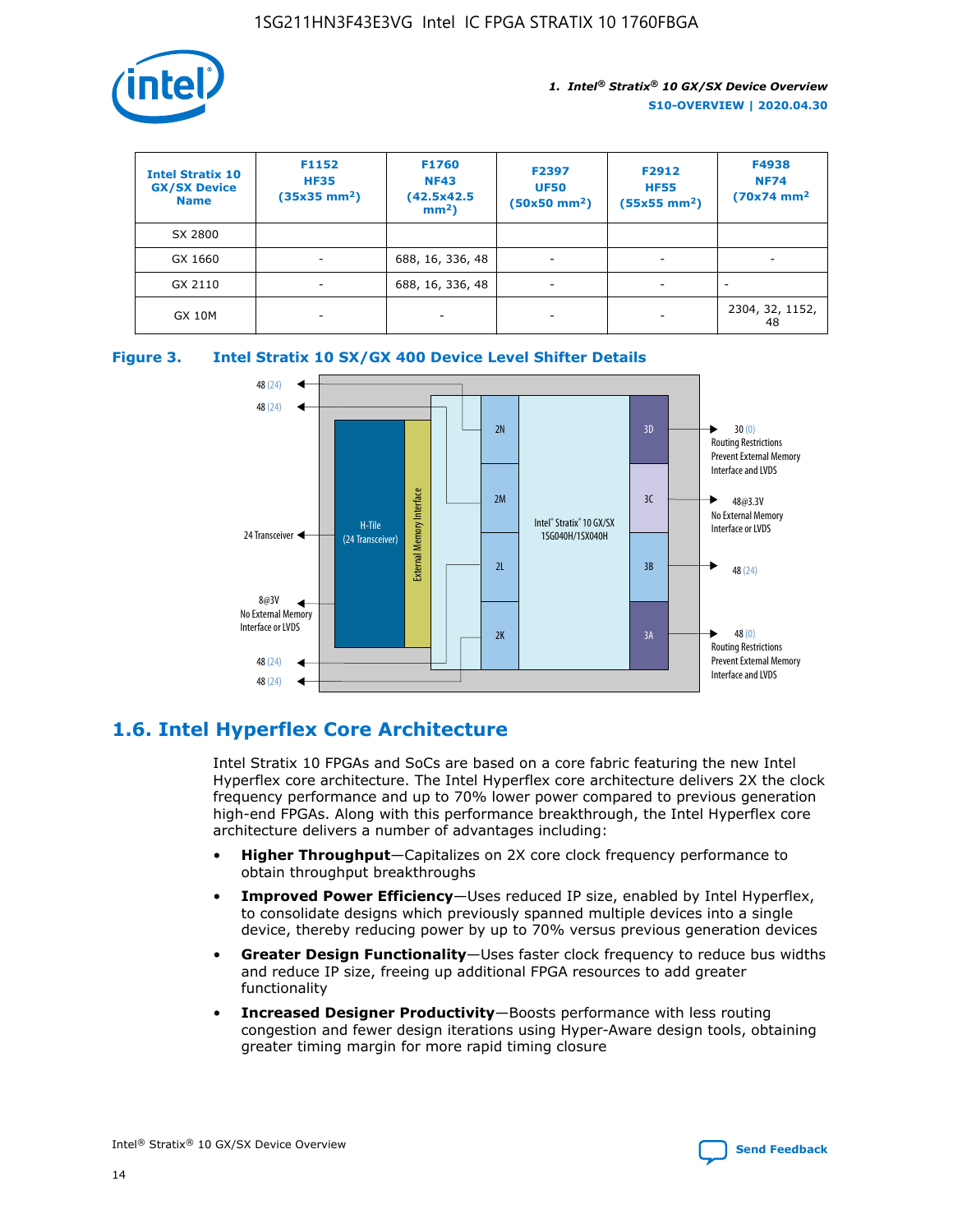

In addition to the traditional user registers found in the Adaptive Logic Modules (ALM), the Intel Hyperflex core architecture introduces additional bypassable registers everywhere throughout the fabric of the FPGA. These additional registers, called Hyper-Registers are available on every interconnect routing segment and at the inputs of all functional blocks.

#### **Figure 4. Bypassable Hyper-Register**



The Hyper-Registers enable the following key design techniques to achieve the 2X core performance increases:

- Fine grain Hyper-Retiming to eliminate critical paths
- Zero latency Hyper-Pipelining to eliminate routing delays
- Flexible Hyper-Optimization for best-in-class performance

By implementing these techniques in your design, the Hyper-Aware design tools automatically make use of the Hyper-Registers to achieve maximum core clock frequency.



## **Figure 5. Intel Hyperflex Core Architecture**

New Hyper-Registers throughout the core fabric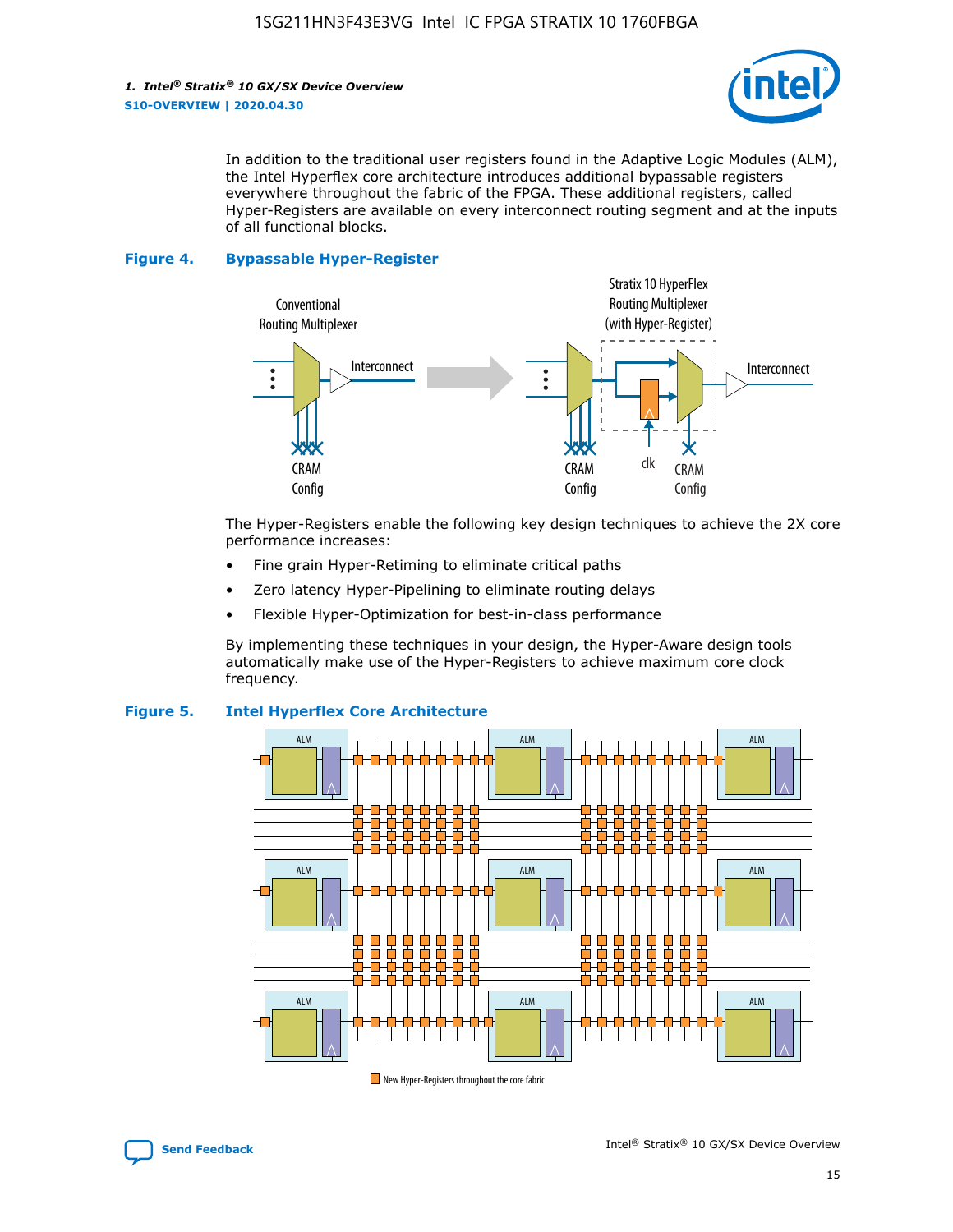

## **1.7. Heterogeneous 3D SiP Transceiver Tiles**

Intel Stratix 10 FPGAs and SoCs feature power efficient, high bandwidth, low latency transceivers. The transceivers are implemented on heterogeneous 3D System-in-Package (SiP) transceiver tiles, each containing 24 full-duplex transceiver channels. In addition to providing a high-performance transceiver solution to meet current connectivity needs, this allows for future flexibility and scalability as data rates, modulation schemes, and protocol IPs evolve.

## **Figure 6. Monolithic Core Fabric and Heterogeneous 3D SiP Transceiver Tiles**



## **Figure 7. Dual Core Fabric and Heterogeneous 3D SiP Transceiver Tiles (for the Intel Stratix 10 GX 10M Variant Only)**



Each transceiver tile contains:

- 24 full-duplex transceiver channels (PMA and PCS) $(10)$
- Reference clock distribution network
- Transmit PLLs
- High-speed clocking and bonding networks
- One instance of PCI Express hard IP

 $(10)$  12 full-duplex transceiver channels for the Intel Stratix 10 GX 10M variant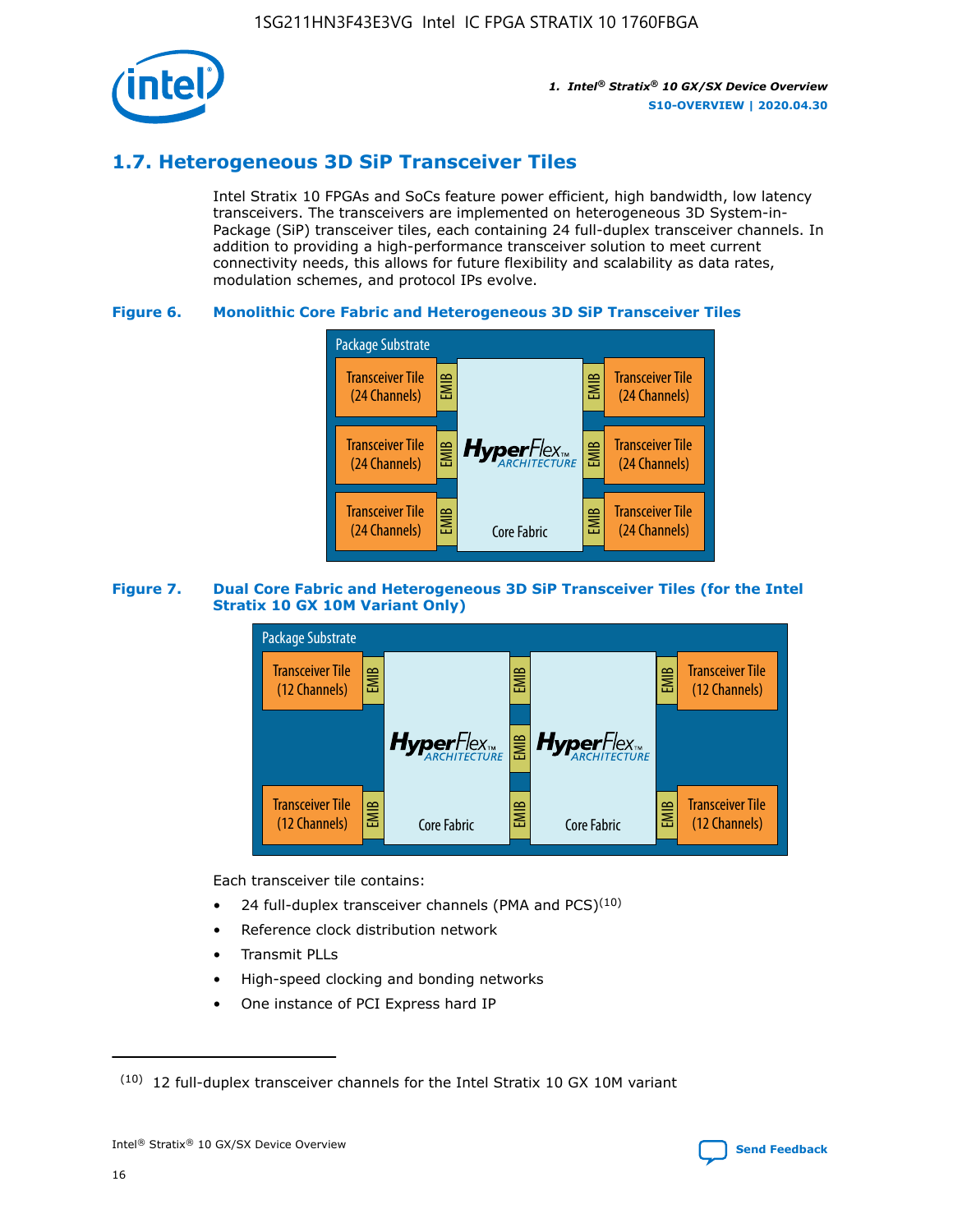



## **Figure 8. Heterogeneous 3D SiP Transceiver Tile Architecture**

## **1.8. Intel Stratix 10 Transceivers**

Intel Stratix 10 devices offer up to 96 total full-duplex transceiver channels. These channels provide continuous data rates from 1 Gbps to 28.3 Gbps for chip-to-chip, chip-to-module, and backplane applications. In each device,two thirds of the transceivers can be configured up to the maximum data rate of 28.3 Gbps to drive 100G interfaces and C form-factor pluggable CFP2/CFP4 optical modules. For longerreach backplane driving applications, advanced adaptive equalization circuits are used to equalize over 30 dB of system loss.

All transceiver channels feature a dedicated Physical Medium Attachment (PMA) and a hardened Physical Coding Sublayer (PCS).

- The PMA provides primary interfacing capabilities to physical channels.
- The PCS typically handles encoding/decoding, word alignment, and other preprocessing functions before transferring data to the FPGA core fabric.

Within each transceiver tile, the transceivers are arranged in four banks of six PMA-PCS groups. A wide variety of bonded and non-bonded data rate configurations are possible within each bank, and within each tile, using a highly configurable clock distribution network.

## **1.8.1. PMA Features**

PMA channels are comprised of transmitter (TX), receiver (RX), and high speed clocking resources.

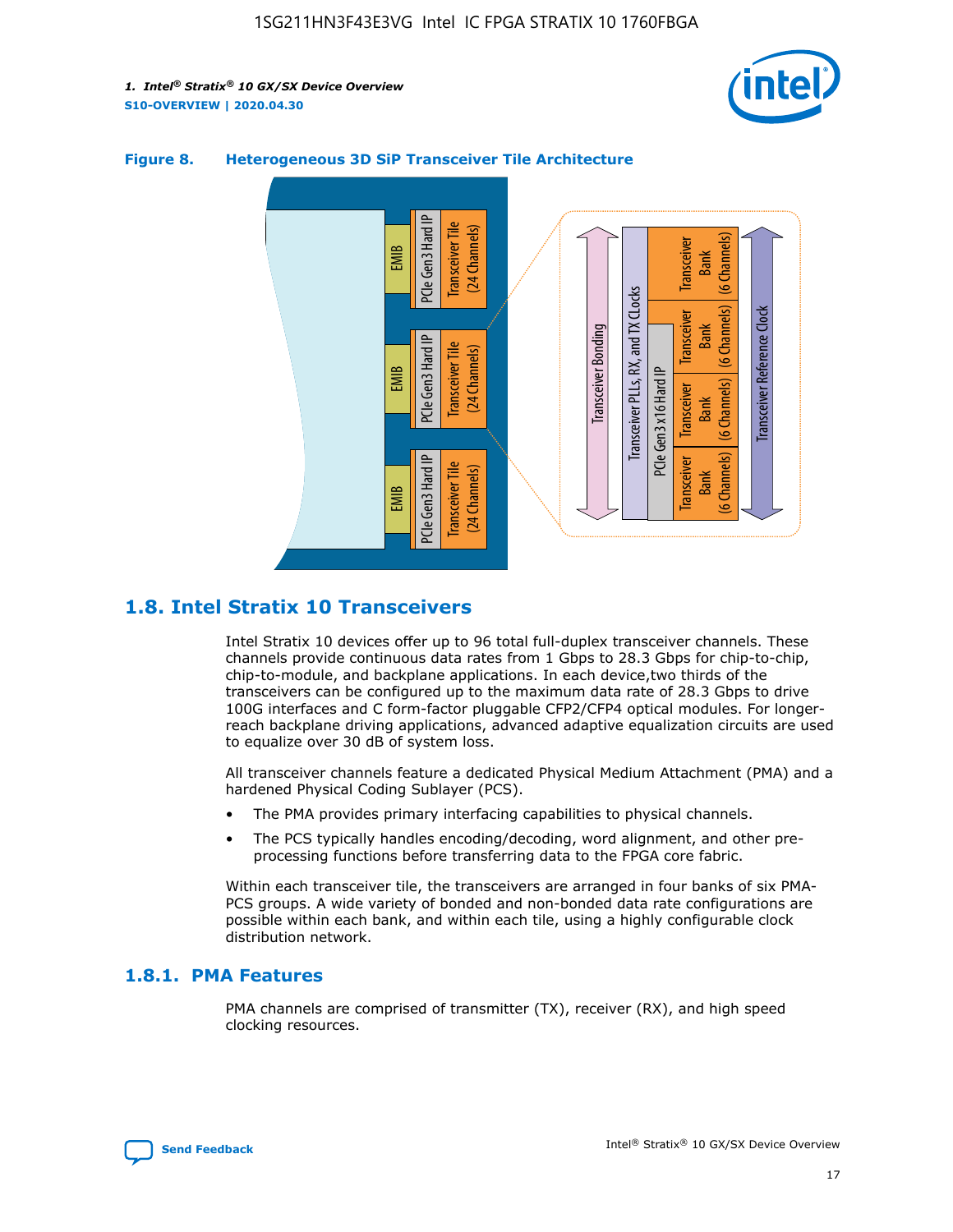

Intel Stratix 10 device features provide exceptional signal integrity at data rates up to 28.3 Gbps. Clocking options include ultra-low jitter LC tank-based (ATX) PLLs with optional fractional synthesis capability, channel PLLs operating as clock multiplier units (CMUs), and fractional synthesis PLLs (fPLLs).

- **ATX PLL**—can be configured in integer mode, or optionally, in a new fractional synthesis mode. Each ATX PLL spans the full frequency range of the supported data rate range providing a stable, flexible clock source with the lowest jitter.
- **CMU PLL**—when not being used as a transceiver, select PMA channels can be configured as channel PLLs operating as CMUs to provide an additional master clock source within the transceiver bank.
- **fPLL**—In addition, dedicated fPLLs are available with precision frequency synthesis capabilities. fPLLs can be used to synthesize multiple clock frequencies from a single reference clock source and replace multiple reference oscillators for multiprotocol and multi-rate applications.

On the receiver side, each PMA has an independent channel PLL that allows analog tracking for clock-data recovery. Each PMA also has advanced equalization circuits that compensate for transmission losses across a wide frequency spectrum.

- **Variable Gain Amplifier (VGA)**—to optimize the receiver's dynamic range
- **Continuous Time Linear Equalizer (CTLE)**—to compensate for channel losses with lowest power dissipation
- **Decision Feedback Equalizer (DFE)**—to provide additional equalization capability on backplanes even in the presence of crosstalk and reflections
- **On-Die Instrumentation (ODI)**—to provide on-chip eye monitoring capabilities (Eye Viewer). This capability helps to optimize link equalization parameters during board bring-up and supports in-system link diagnostics and equalization margin testing

#### **Figure 9. Intel Stratix 10 Receiver Block Features**



All link equalization parameters feature automatic adaptation using the new Advanced Digital Adaptive Parametric Tuning (ADAPT) circuit. This circuit is used to dynamically set DFE tap weights, adjust CTLE parameters, and optimize VGA gain and threshold voltage. Finally, optimal and consistent signal integrity is ensured by using the new



Intel<sup>®</sup> Stratix<sup>®</sup> 10 GX/SX Device Overview **[Send Feedback](mailto:FPGAtechdocfeedback@intel.com?subject=Feedback%20on%20Intel%20Stratix%2010%20GX/SX%20Device%20Overview%20(S10-OVERVIEW%202020.04.30)&body=We%20appreciate%20your%20feedback.%20In%20your%20comments,%20also%20specify%20the%20page%20number%20or%20paragraph.%20Thank%20you.)** Send Feedback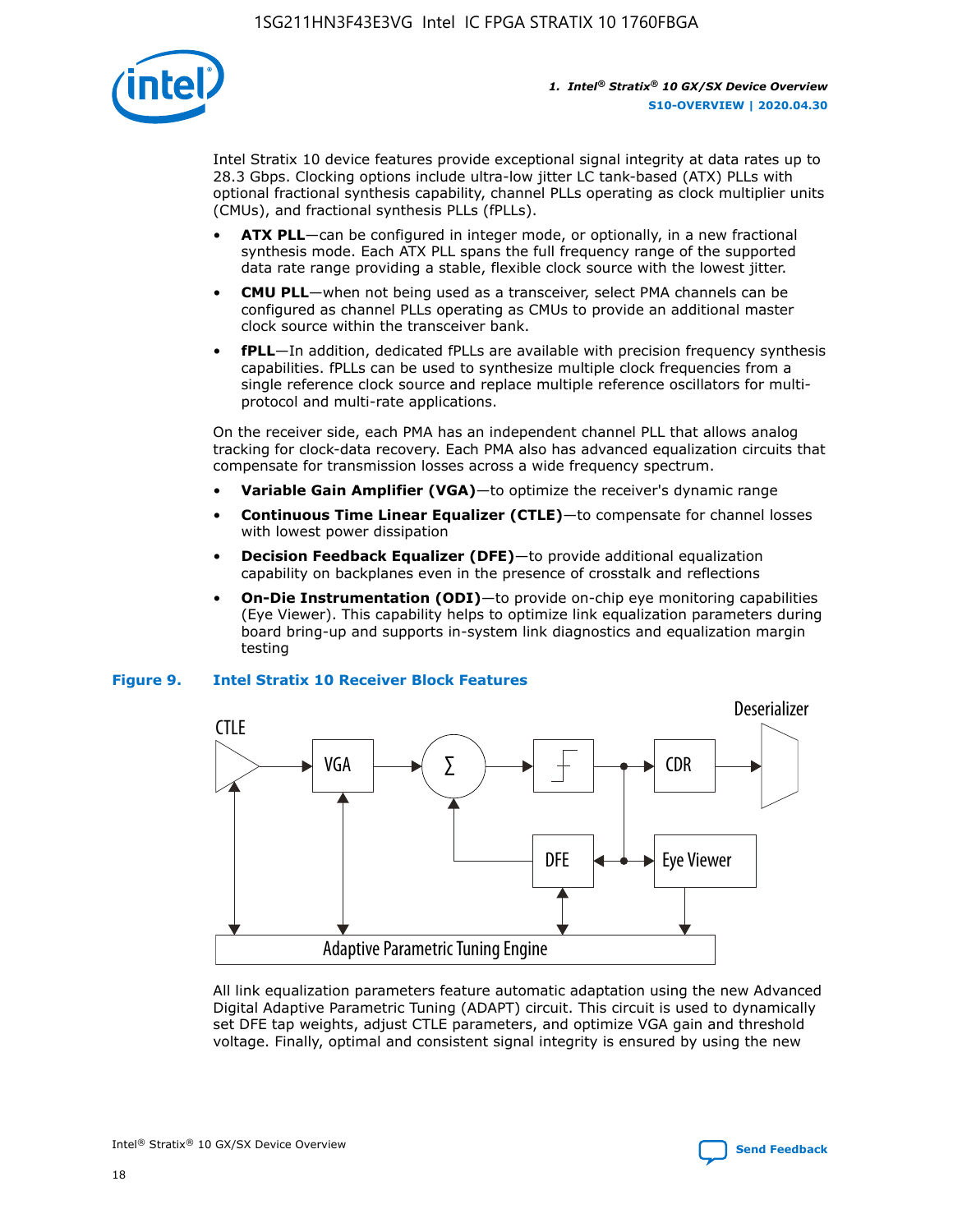

hardened Precision Signal Integrity Calibration Engine (PreSICE) to automatically calibrate all transceiver circuit blocks on power-up. This gives the most link margin and ensures robust, reliable, and error-free operation.

#### **Table 7. Transceiver PMA Features**

| <b>Feature</b>                                                       | <b>Capability</b>                                                                                                                                                                                         |
|----------------------------------------------------------------------|-----------------------------------------------------------------------------------------------------------------------------------------------------------------------------------------------------------|
| Chip-to-Chip Data Rates                                              | 1 Gbps (11) to 28.3 Gbps (Intel Stratix 10 GX/SX devices)                                                                                                                                                 |
| <b>Backplane Support</b>                                             | Drive backplanes at data rates up to 28.3 Gbps, including 10GBASE-KR compliance                                                                                                                           |
| Optical Module Support                                               | SFP+/SFP, XFP, CXP, QSFP/QSFP28, QSFPDD, CFP/CFP2/CFP4                                                                                                                                                    |
| Cable Driving Support                                                | SFP+ Direct Attach, PCI Express over cable, eSATA                                                                                                                                                         |
| <b>Transmit Pre-Emphasis</b>                                         | 5-tap transmit pre-emphasis and de-emphasis to compensate for system channel loss                                                                                                                         |
| Continuous Time Linear<br>Equalizer (CTLE)                           | Dual mode, high-gain, and high-data rate, linear receive equalization to compensate for<br>system channel loss                                                                                            |
| Decision Feedback Equalizer<br>(DFE)                                 | 15 fixed tap DFE to equalize backplane channel loss in the presence of crosstalk and noisy<br>environments                                                                                                |
| Advanced Digital Adaptive<br>Parametric Tuning (ADAPT)               | Fully digital adaptation engine to automatically adjust all link equalization parameters-<br>including CTLE, DFE, and VGA blocks—that provide optimal link margin without intervention<br>from user logic |
| Precision Signal Integrity<br>Calibration Engine (PreSICE)           | Hardened calibration controller to quickly calibrate all transceiver control parameters on<br>power-up, which provides the optimal signal integrity and jitter performance                                |
| <b>ATX Transmit PLLs</b>                                             | Low jitter ATX (inductor-capacitor) transmit PLLs with continuous tuning range to cover a<br>wide range of standard and proprietary protocols, with optional fractional frequency<br>synthesis capability |
| <b>Fractional PLLs</b>                                               | On-chip fractional frequency synthesizers to replace on-board crystal oscillators and reduce<br>system cost                                                                                               |
| Digitally Assisted Analog<br>CDR.                                    | Superior jitter tolerance with fast lock time                                                                                                                                                             |
| On-Die Instrumentation-<br>Eye Viewer and Jitter Margin<br>Tool      | Simplify board bring-up, debug, and diagnostics with non-intrusive, high-resolution eye<br>monitoring (Eye Viewer). Also inject jitter from transmitter to test link margin in system.                    |
| Dynamic Reconfiguration                                              | Allows for independent control of each transceiver channel Avalon memory-mapped<br>interface for the most transceiver flexibility.                                                                        |
| Multiple PCS-PMA and PCS-<br>Core to FPGA fabric interface<br>widths | 8, 10, 16, 20, 32, 40, or 64 bit interface widths for flexibility of deserialization width,<br>encoding, and reduced latency                                                                              |

## **1.8.2. PCS Features**

Intel Stratix 10 PMA channels interface with core logic through configurable and bypassable PCS interface layers.

The PCS contains multiple gearbox implementations to decouple the PMA and PCS interface widths. This feature provides the flexibility to implement a wide range of applications with 8, 10, 16, 20, 32, 40, or 64 bit interface width between each transceiver and the core logic.

 $(11)$  Stratix 10 transceivers can support data rates below 1 Gbps with over sampling.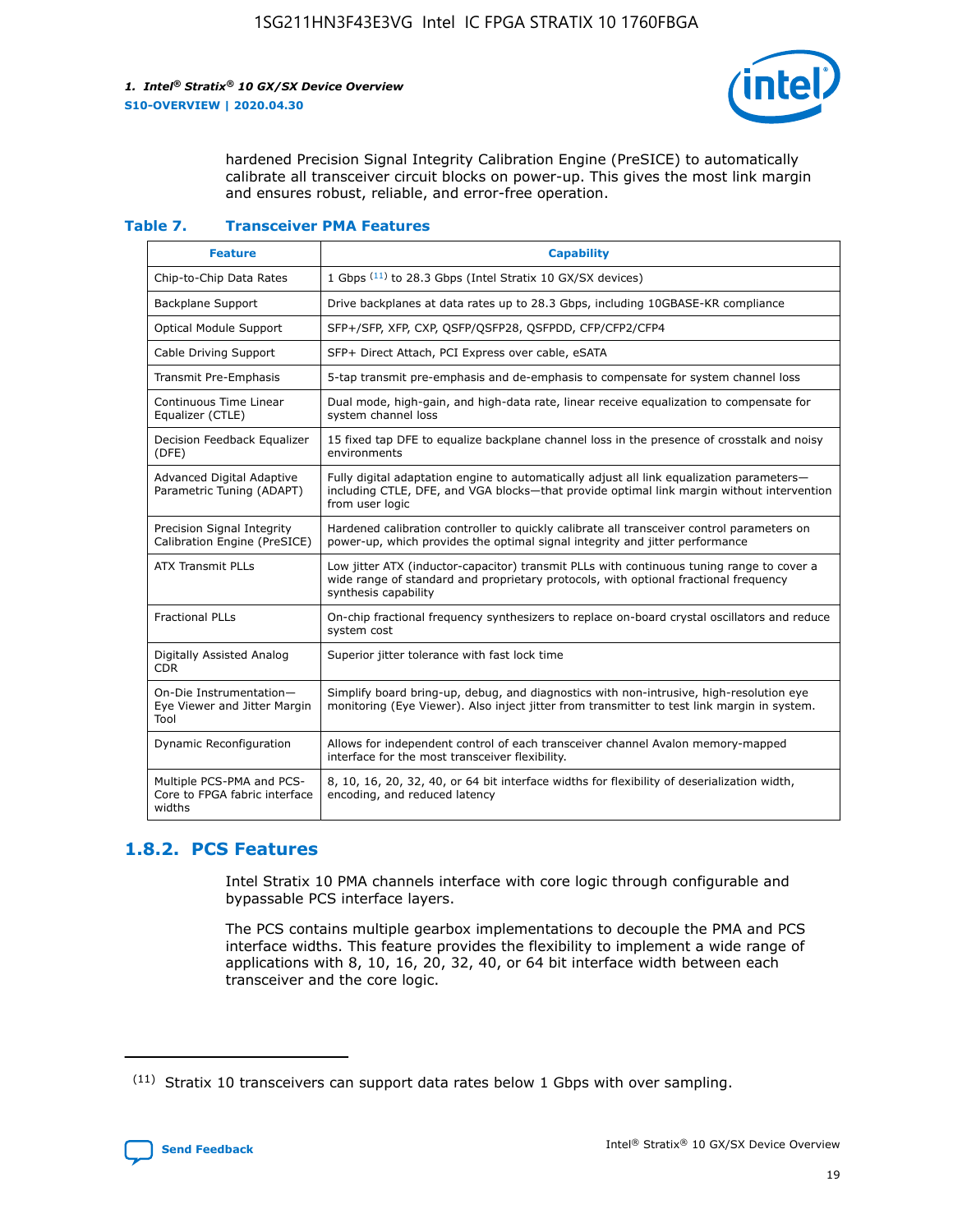

The PCS also contains hard IP to support a variety of standard and proprietary protocols across a wide range of data rates and encoding schemes. The Standard PCS mode provides support for 8B/10B encoded applications up to 12.5 Gbps. The Enhanced PCS mode supports 64B/66B and 64B/67B encoded applications up to 17.4 Gbps. The enhanced PCS mode also includes an integrated 10GBASE-KR/40GBASE-KR4 Forward Error Correction (FEC) circuit. For highly customized implementations, a PCS Direct mode provides an interface up to 64 bits wide to allow for custom encoding and support for data rates up to 28.3 Gbps.

For more information about the PCS-Core interface or the double rate transfer mode, refer to the *Intel Stratix 10 L- and H-Tile Transceiver PHY User Guide*, and the *Intel Stratix 10 E-Tile Transceiver PHY User Guide*.

| <b>PCS Protocol</b><br><b>Support</b>                  | <b>Data Rate (Gbps)</b> | <b>Transmitter Data Path</b>                                                                                                                                              | <b>Receiver Data Path</b>                                                                                                                                                                                      |
|--------------------------------------------------------|-------------------------|---------------------------------------------------------------------------------------------------------------------------------------------------------------------------|----------------------------------------------------------------------------------------------------------------------------------------------------------------------------------------------------------------|
| Standard PCS                                           | 1 to 12.5               | Phase compensation FIFO, byte<br>serializer, 8B/10B encoder, bit-slipper,<br>channel bonding                                                                              | Rate match FIFO, word-aligner, 8B/10B<br>decoder, byte deserializer, byte<br>ordering                                                                                                                          |
| <b>PCI Express</b><br>Gen1/Gen2 x1,<br>x2, x4, x8, x16 | $2.5$ and $5.0$         | Same as Standard PCS plus PIPE 2.0<br>interface to core                                                                                                                   | Same as Standard PCS plus PIPE 2.0<br>interface to core                                                                                                                                                        |
| PCI Express Gen3<br>x1, x2, x4, x8,<br>x16             | 8.0                     | Phase compensation FIFO, byte<br>serializer, encoder, scrambler, bit-<br>slipper, gear box, channel bonding, and<br>PIPE 3.0 interface to core, auto speed<br>negotiation | Rate match FIFO (0-600 ppm mode),<br>word-aligner, decoder, descrambler,<br>phase compensation FIFO, block sync,<br>byte deserializer, byte ordering, PIPE<br>3.0 interface to core, auto speed<br>negotiation |
| CPRI                                                   | 0.6144 to 9.8           | Same as Standard PCS plus<br>deterministic latency serialization                                                                                                          | Same as Standard PCS plus<br>deterministic latency deserialization                                                                                                                                             |
| <b>Enhanced PCS</b>                                    | 2.5 to 17.4             | FIFO, channel bonding, bit-slipper, and<br>gear box                                                                                                                       | FIFO, block sync, bit-slipper, and gear<br>box                                                                                                                                                                 |
| 10GBASE-R                                              | 10.3125                 | FIFO, 64B/66B encoder, scrambler,<br>FEC, and gear box                                                                                                                    | FIFO, 64B/66B decoder, descrambler,<br>block sync, FEC, and gear box                                                                                                                                           |
| Interlaken                                             | 4.9 to 17.4             | FIFO, channel bonding, frame<br>generator, CRC-32 generator,<br>scrambler, disparity generator, bit-<br>slipper, and gear box                                             | FIFO, CRC-32 checker, frame sync,<br>descrambler, disparity checker, block<br>sync, and gear box                                                                                                               |
| SFI-S/SFI-5.2                                          | 11.3                    | FIFO, channel bonding, bit-slipper, and<br>gear box                                                                                                                       | FIFO, bit-slipper, and gear box                                                                                                                                                                                |
| <b>IEEE 1588</b>                                       | 1.25 to 10.3125         | FIFO (fixed latency), 64B/66B encoder,<br>scrambler, and gear box                                                                                                         | FIFO (fixed latency), 64B/66B decoder,<br>descrambler, block sync, and gear box                                                                                                                                |
| SDI                                                    | up to 12.5              | FIFO and gear box                                                                                                                                                         | FIFO, bit-slipper, and gear box                                                                                                                                                                                |
| GigE                                                   | 1.25                    | Same as Standard PCS plus GigE state<br>machine                                                                                                                           | Same as Standard PCS plus GigE state<br>machine                                                                                                                                                                |
| <b>PCS Direct</b>                                      | up to 28.3              | Custom                                                                                                                                                                    | Custom                                                                                                                                                                                                         |

## **Table 8. Transceiver PCS Features**

#### **Related Information**

[Intel Stratix 10 L- and H-Tile Transceiver PHY User Guide](https://www.altera.com/documentation/wry1479165198810.html)

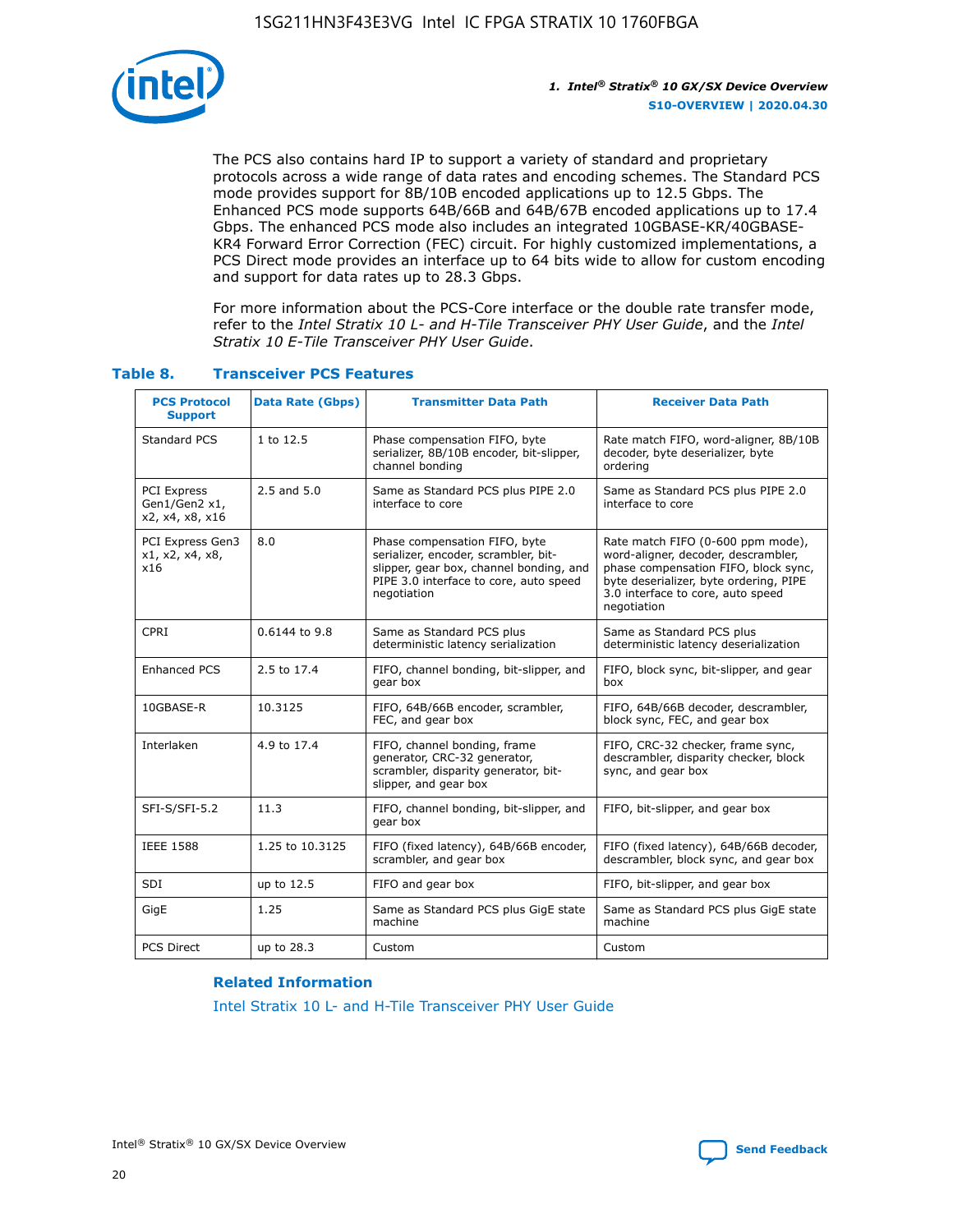

## **1.9. PCI Express Gen1/Gen2/Gen3 Hard IP**

Intel Stratix 10 devices contain embedded PCI Express hard IP designed for performance, ease-of-use, increased functionality, and designer productivity.

The PCI Express hard IP consists of the PHY, Data Link, and Transaction layers. It also supports PCI Express Gen1/Gen2/Gen3 end point and root port, in x1/x2/x4/x8/x16 lane configurations. The PCI Express hard IP is capable of operating independently from the core logic (autonomous mode). This feature allows the PCI Express link to power up and complete link training in less than 100 ms, while the rest of the device is still in the process of being configured. The hard IP also provides added functionality, which makes it easier to support emerging features such as Single Root I/O Virtualization (SR-IOV) and optional protocol extensions.

The PCI Express hard IP has improved end-to-end data path protection using Error Checking and Correction (ECC). In addition, the hard IP supports configuration of the device via protocol (CvP) across the PCI Express bus at Gen1/Gen2/Gen3 rates.

## **1.10. Interlaken PCS Hard IP**

Intel Stratix 10 devices have integrated Interlaken PCS hard IP supporting rates up to 17.4 Gbps per lane.

The Interlaken PCS hard IP is based on the proven functionality of the PCS developed for Intel's previous generation FPGAs, which has demonstrated interoperability with Interlaken ASSP vendors and third-party IP suppliers. The Interlaken PCS hard IP is present in every transceiver channel in Intel Stratix 10 devices.

## **1.11. 10G Ethernet Hard IP**

Intel Stratix 10 devices include IEEE 802.3 10-Gbps Ethernet (10GbE) compliant 10GBASE-R PCS and PMA hard IP. The scalable 10GbE hard IP supports multiple independent 10GbE ports while using a single PLL for all the 10GBASE-R PCS instantiations, which saves on core logic resources and clock networks.

The integrated serial transceivers simplify multi-port 10GbE systems compared to 10 GbE Attachment Unit Interface (XAUI) interfaces that require an external XAUI-to-10G PHY. Furthermore, the integrated transceivers incorporate signal conditioning circuits, which enable direct connection to standard 10G XFP and SFP+ pluggable optical modules. The transceivers also support backplane Ethernet applications and include a hard 10GBASE-KR/40GBASE-KR4 Forward Error Correction (FEC) circuit that can be used for both 10G and 40G applications. The integrated 10G Ethernet hard IP and 10G transceivers save external PHY cost, board space and system power. The 10G Ethernet PCS hard IP and 10GBASE-KR FEC are present in every transceiver channel.

## **1.12. External Memory and General Purpose I/O**

Intel Stratix 10 devices offer substantial external memory bandwidth, with up to ten 72 bit wide DDR4 memory interfaces running at up to 2666 Mbps. For external memory interface and LVDS restrictions, see [AN 906: Intel Stratix 10 GX 400, SX 400,](https://www.intel.com/content/www/us/en/programmable/documentation/sjf1574667190623.html#bft1574667627484) [and TX 400 Routing and Designing Floorplan Guidelines.](https://www.intel.com/content/www/us/en/programmable/documentation/sjf1574667190623.html#bft1574667627484)

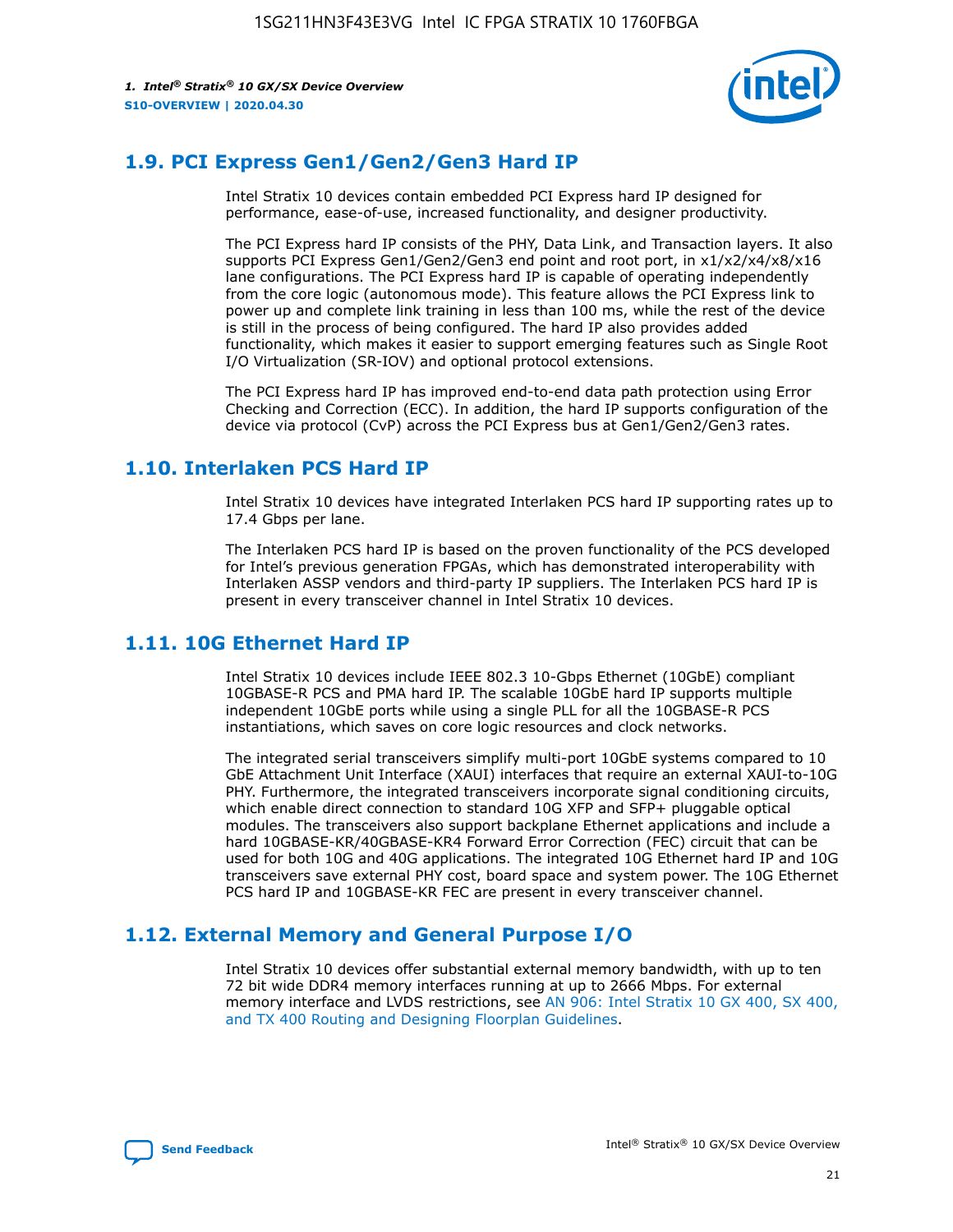

This bandwidth is provided along with the ease of design, lower power, and resource efficiencies of hardened high-performance memory controllers. The external memory interfaces can be configured up to a maximum width of 144 bits when using either hard or soft memory controllers.

#### **Figure 10. Hard Memory Controller**



Each I/O bank contains 48 general purpose I/Os and a high-efficiency hard memory controller capable of supporting many different memory types, each with different performance capabilities. The hard memory controller is also capable of being bypassed and replaced by a soft controller implemented in user logic. The I/Os each have a hardened double data rate (DDR) read/write path (PHY) capable of performing key memory interface functionality such as:

- Read/write leveling
- FIFO buffering to lower latency and improve margin
- Timing calibration
- On-chip termination

The timing calibration is aided by the inclusion of hard microcontrollers based on Intel's Nios® II technology, specifically tailored to control the calibration of multiple memory interfaces. This calibration allows the Intel Stratix 10 device to compensate for any changes in process, voltage, or temperature either within the Intel Stratix 10 device itself, or within the external memory device. The advanced calibration algorithms ensure maximum bandwidth and robust timing margin across all operating conditions.

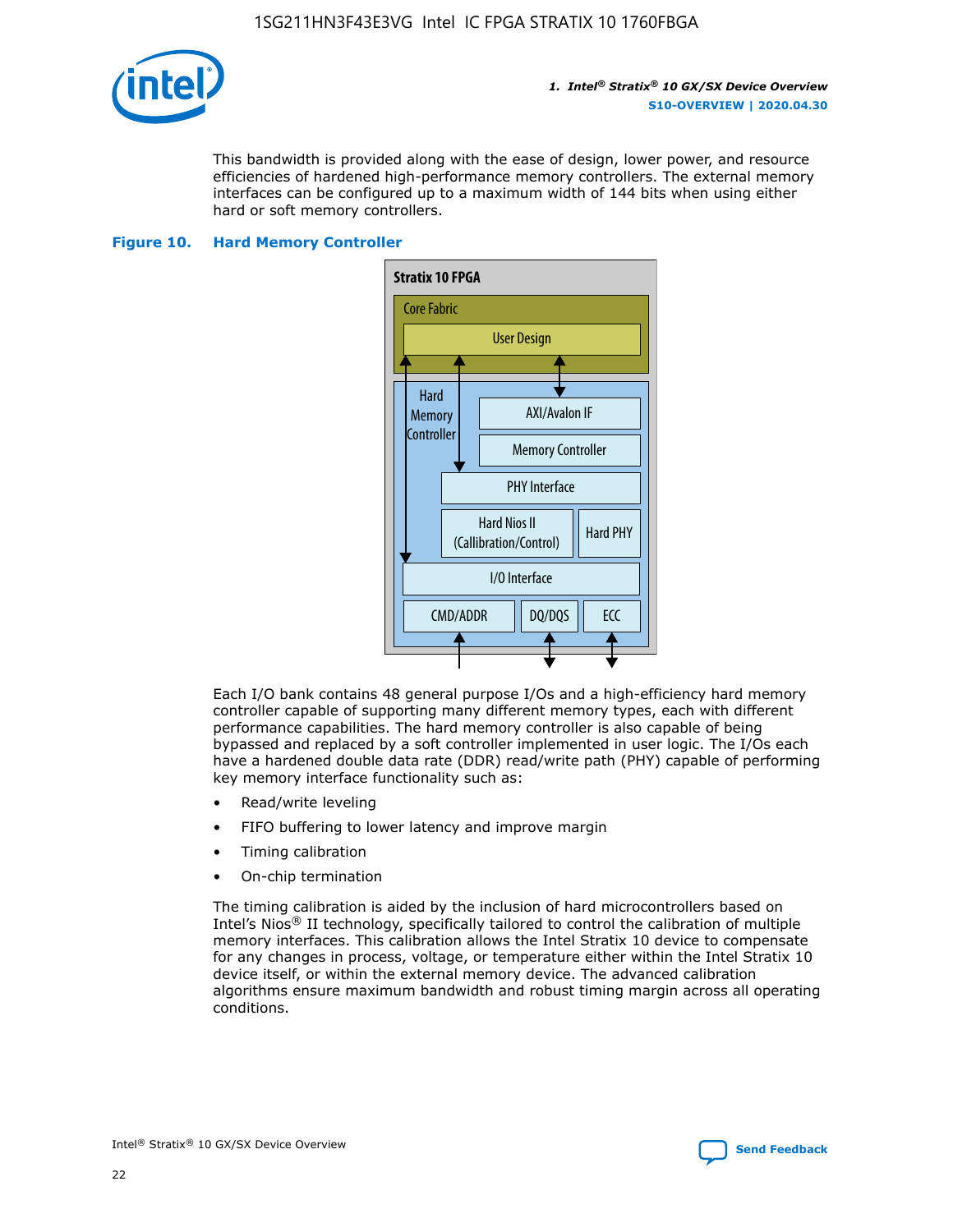

#### **Table 9. External Memory Interface Performance**

The listed speeds are for the 1-rank case.

| <b>Interface</b>     | <b>Controller Type</b> | <b>Performance</b><br>(maximum rate possible) |
|----------------------|------------------------|-----------------------------------------------|
| DDR4                 | Hard                   | 2666 Mbps                                     |
| DDR <sub>3</sub>     | Hard                   | 2133 Mbps                                     |
| QDRII+               | Soft                   | 1,100 Mtps                                    |
| <b>ODRII+ Xtreme</b> | Soft                   | 1,266 Mtps                                    |
| <b>ODRIV</b>         | Soft                   | 2,133 Mtps                                    |
| RLDRAM III           | Soft                   | 2400 Mbps                                     |
| <b>RLDRAM II</b>     | Soft                   | 533 Mbps                                      |

In addition to parallel memory interfaces, Intel Stratix 10 devices support serial memory technologies such as the Hybrid Memory Cube (HMC). The HMC is supported by the Intel Stratix 10 high-speed serial transceivers, which connect up to four HMC links, with each link running at data rates of 15 Gbps (HMC short reach specification).

Intel Stratix 10 devices also feature general purpose I/Os capable of supporting a wide range of single-ended and differential I/O interfaces. LVDS rates up to 1.6 Gbps are supported, with each pair of pins having both a differential driver and a differential input buffer. This enables configurable direction for each LVDS pair.

## **1.13. Adaptive Logic Module (ALM)**

Intel Stratix 10 devices use a similar adaptive logic module (ALM) as the previous generation Intel Arria 10 and Stratix V FPGAs, allowing for efficient implementation of logic functions and easy conversion of IP between the devices.

The ALM block diagram shown in the following figure has eight inputs with a fracturable look-up table (LUT), two dedicated embedded adders, and four dedicated registers.

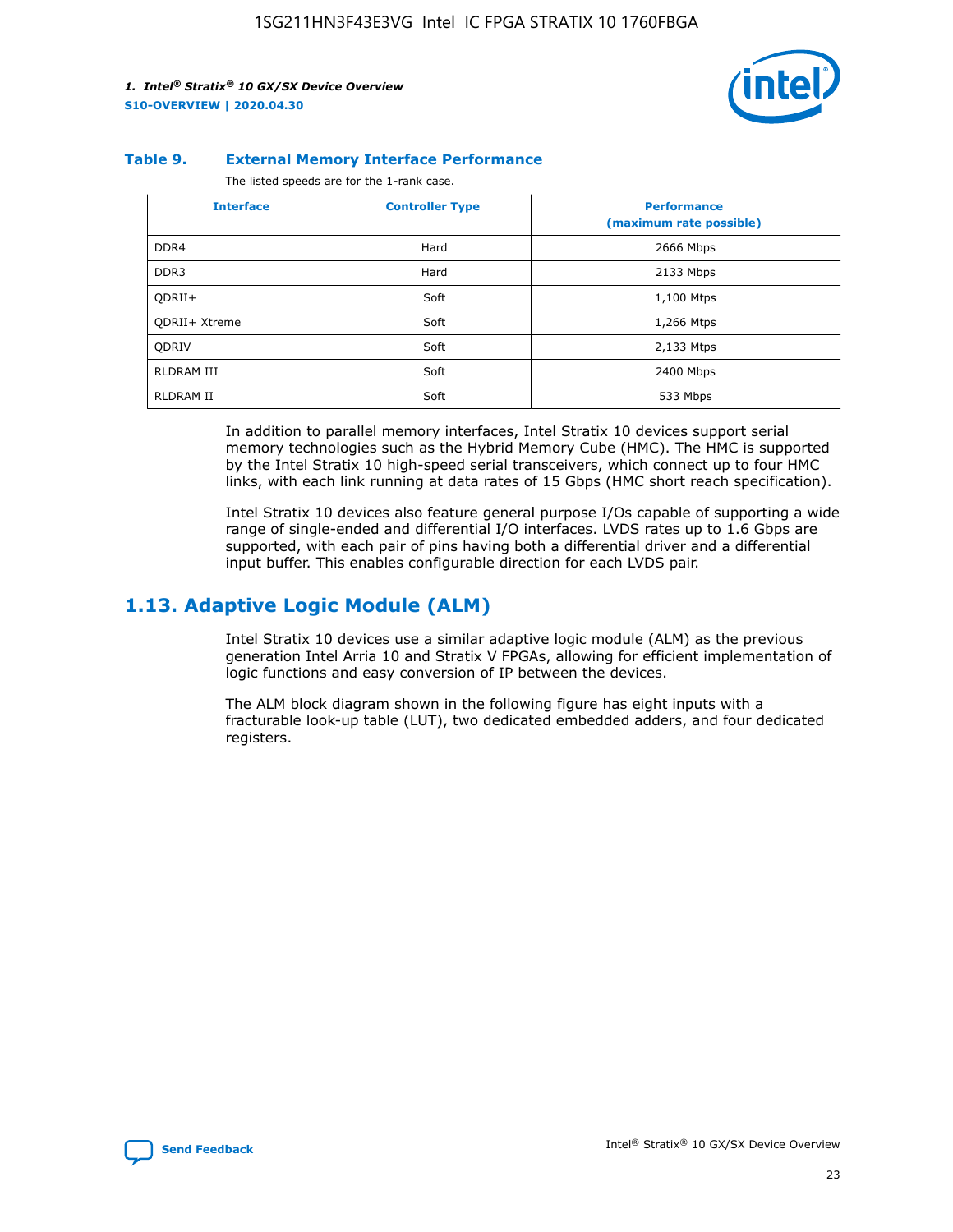

## **Figure 11. Intel Stratix 10 FPGA and SoC ALM Block Diagram**



Key features and capabilities of the ALM include:

- High register count with 4 registers per 8-input fracturable LUT, operating in conjunction with the new Intel Hyperflex architecture, enables Intel Stratix 10 devices to maximize core performance at very high core logic utilization
- Implements select 7-input logic functions, all 6-input logic functions, and two independent functions consisting of smaller LUT sizes (such as two independent 4 input LUTs) to optimize core logic utilization

The Intel Quartus Prime software takes advantage of the ALM logic structure to deliver the highest performance, optimal logic utilization, and lowest compile times. The Intel Quartus Prime software simplifies design reuse as it automatically maps legacy designs into the Intel Stratix 10 ALM architecture.

## **1.14. Core Clocking**

Core clocking in Intel Stratix 10 devices makes use of programmable clock tree synthesis.

This technique uses dedicated clock tree routing and switching circuits, and allows the Intel Quartus Prime software to create the exact clock trees required for your design. Clock tree synthesis minimizes clock tree insertion delay, reduces dynamic power dissipation in the clock tree and allows greater clocking flexibility in the core while still maintaining backwards compatibility with legacy global and regional clocking schemes.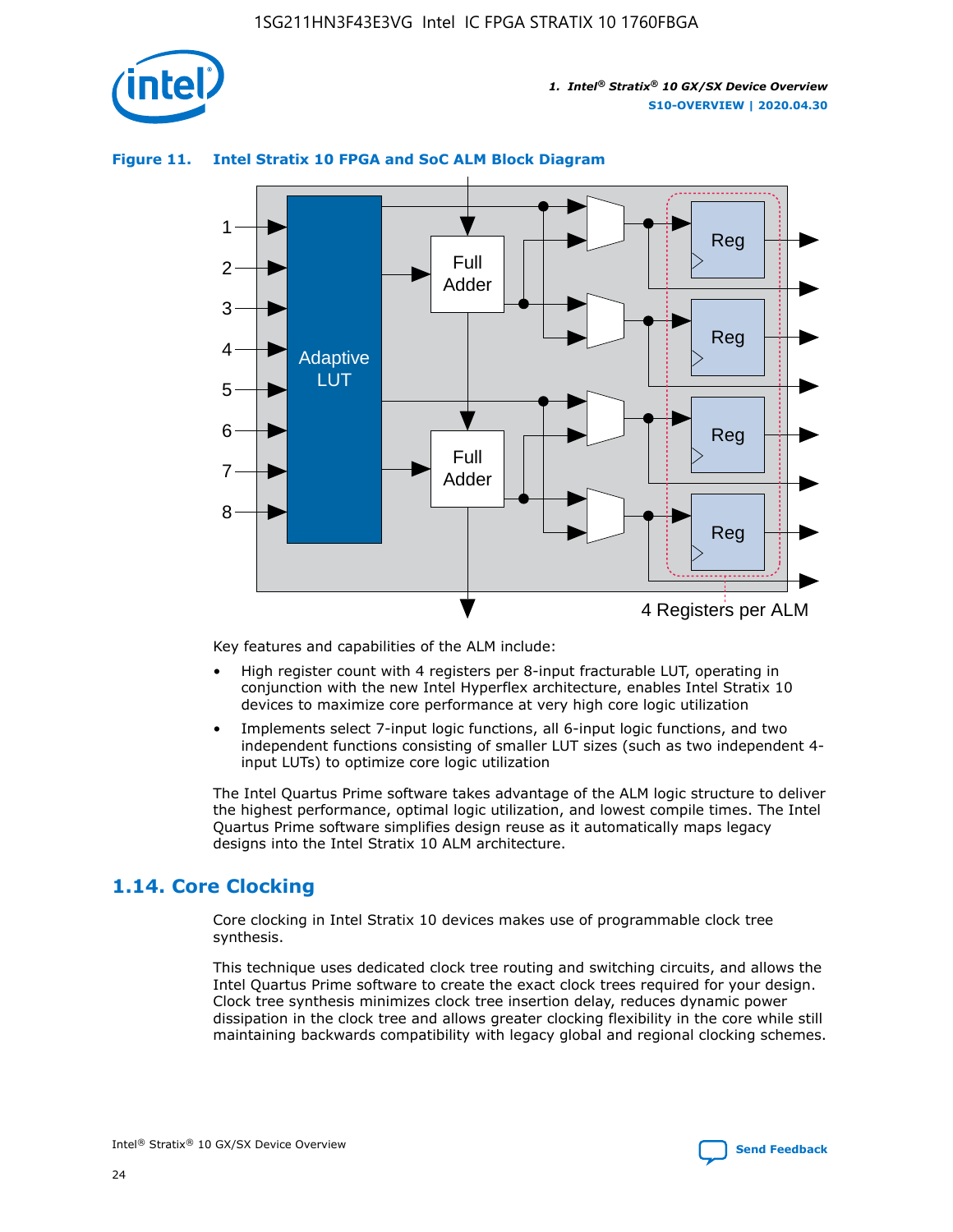

The core clock network in Intel Stratix 10 devices supports the new Intel Hyperflex core architecture at clock rates up to 1 GHz. It also supports the hard memory controllers up to 2666 Mbps with a quarter rate transfer to the core. The core clock network is supported by dedicated clock input pins, fractional clock synthesis PLLs, and integer I/O PLLs.

## **1.15. Fractional Synthesis PLLs and I/O PLLs**

Intel Stratix 10 devices have up to 32 fractional synthesis PLLs (fPLL) available for use with transceivers or in the core fabric.

The fPLLs are located in the 3D SiP transceiver L-tiles and H-tiles, eight per tile, adjacent to the transceiver channels. The fPLLs can be used to reduce both the number of oscillators required on the board and the number of clock pins required, by synthesizing multiple clock frequencies from a single reference clock source. In addition to synthesizing reference clock frequencies for the transceiver transmit PLLs, the fPLLs can also be used directly for transmit clocking. Each fPLL can be independently configured for conventional integer mode, or enhanced fractional synthesis mode with third-order delta-sigma modulation.

In addition to the fPLLs, Intel Stratix 10 devices contain up to 24 integer I/O PLLs (IOPLLs) available for general purpose use in the core fabric and for simplifying the design of external memory interfaces and high-speed LVDS interfaces. The IOPLLs are located in each bank of 48 general purpose I/O, 1 per I/O bank, adjacent to the hard memory controllers and LVDS SerDes in each I/O bank. This makes it easier to close timing because the IOPLLs are tightly coupled with the I/Os that need to use them. The IOPLLs can be used for general purpose applications in the core such as clock network delay compensation and zero-delay clock buffering.

## **1.16. Internal Embedded Memory**

Intel Stratix 10 devices contain two types of embedded memory blocks: M20K (20 Kb) and MLAB (640 bit).

The M20K and MLAB blocks are familiar block sizes carried over from previous Intel device families. The MLAB blocks are ideal for wide and shallow memories, while the M20K blocks are intended to support larger memory configurations and include hard ECC. Both M20K and MLAB embedded memory blocks can be configured as a singleport or dual-port RAM, FIFO, ROM, or shift register. These memory blocks are highly flexible and support a number of memory configurations as shown in Table 10 on page 25.

#### **Table 10. Internal Embedded Memory Block Configurations**

| MLAB (640 bits)                                                | <b>M20K (20 Kb)</b>                                                                    |
|----------------------------------------------------------------|----------------------------------------------------------------------------------------|
| $64 \times 10$ (supported through emulation)<br>$32 \times 20$ | $2K \times 10$ (or $x8$ )<br>$1K \times 20$ (or $x16$ )<br>$512 \times 40$ (or $x32$ ) |

## **1.17. Variable Precision DSP Block**

The Intel Stratix 10 DSP blocks are based upon the Variable Precision DSP Architecture used in Intel's previous generation devices. They feature hard fixed point and IEEE 754 compliant floating point capability.

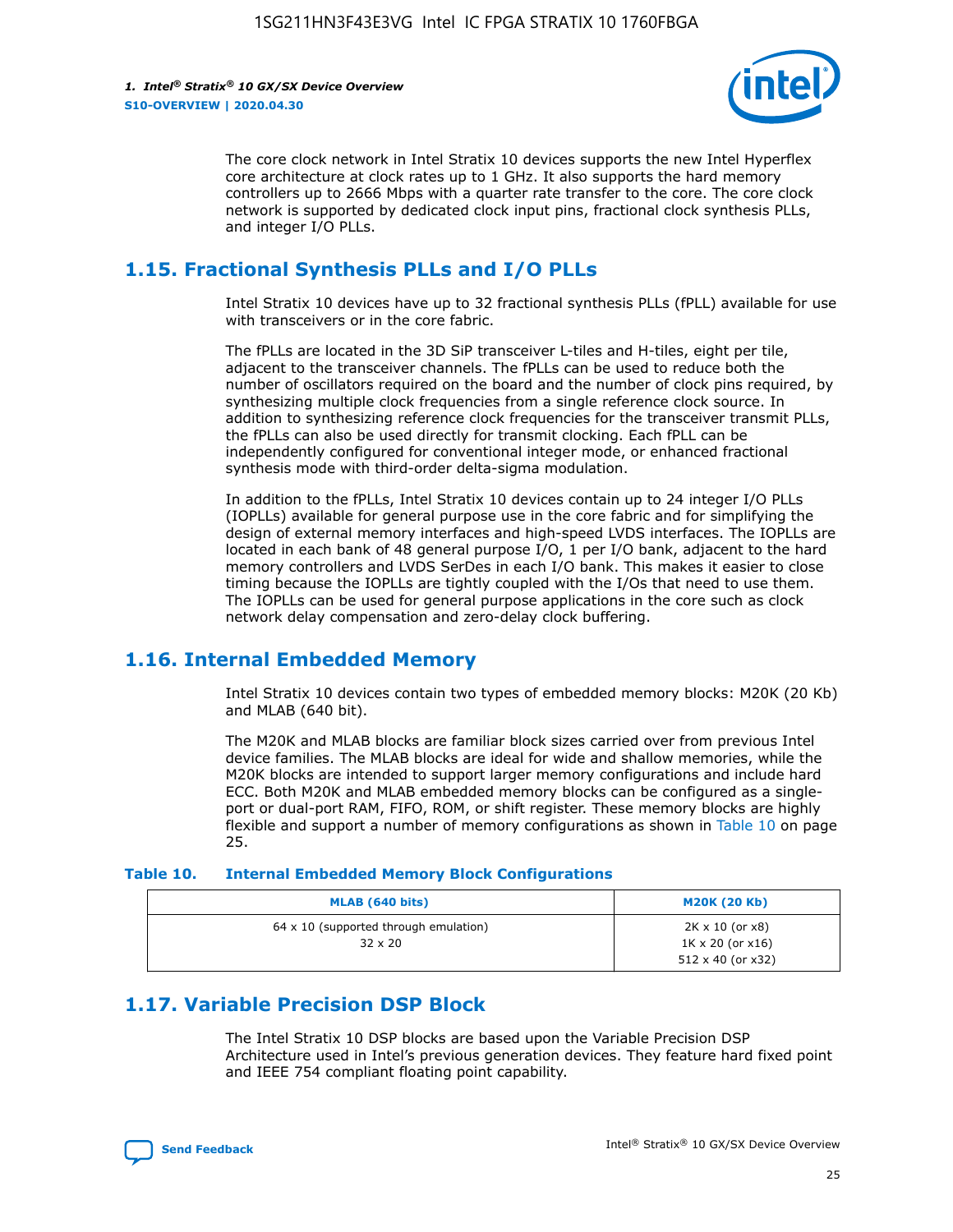

The DSP blocks can be configured to support signal processing with precision ranging from 18x19 up to 54x54. A pipeline register has been added to increase the maximum operating frequency of the DSP block and reduce power consumption.





#### **Figure 13. DSP Block: High Precision Fixed Point Mode**

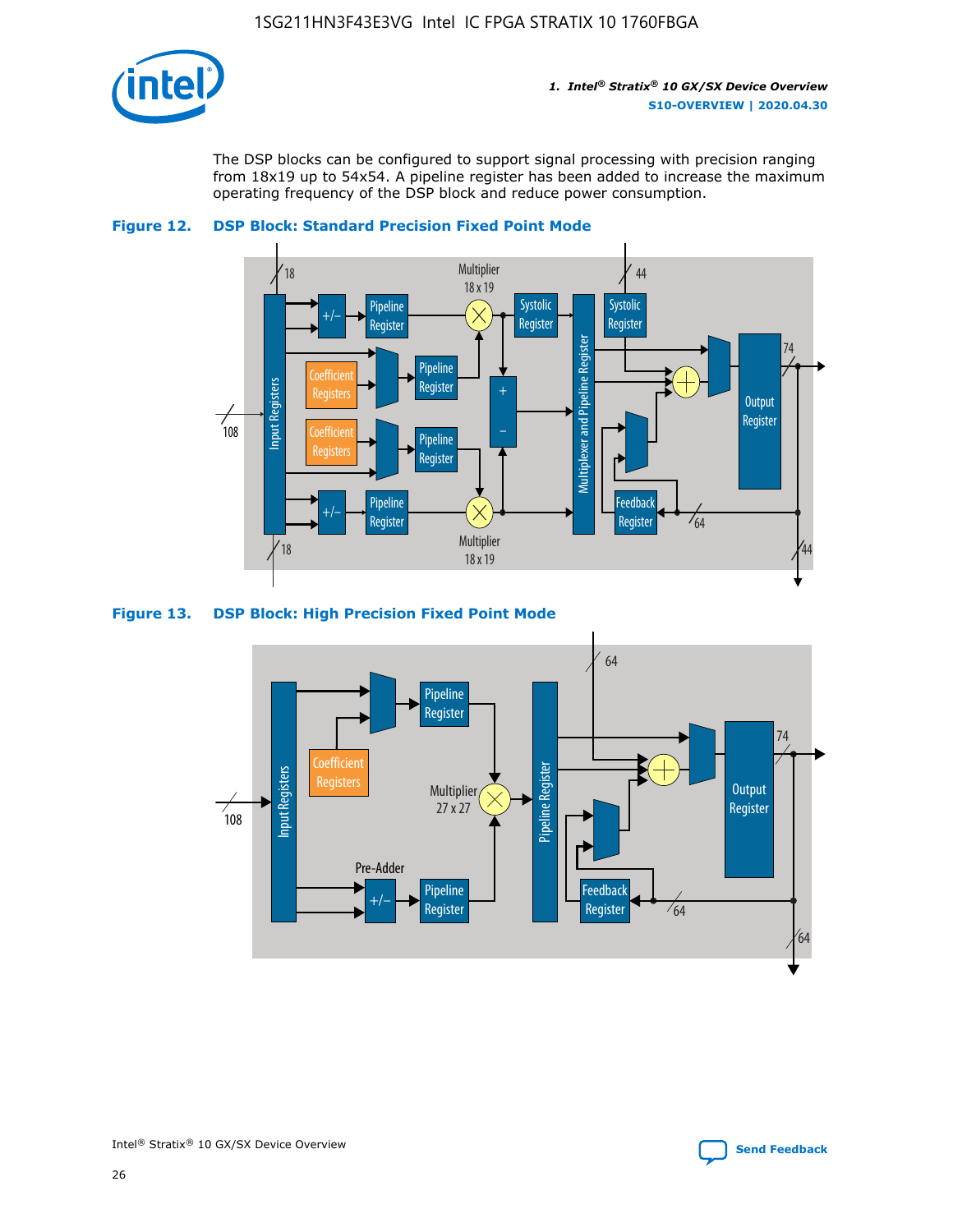



## **Figure 14. DSP Block: Single Precision Floating Point Mode**

Each DSP block can be independently configured at compile time as either dual 18x19 or a single 27x27 multiply accumulate. With a dedicated 64 bit cascade bus, multiple variable precision DSP blocks can be cascaded to implement even higher precision DSP functions efficiently.

In floating point mode, each DSP block provides one single precision floating point multiplier and adder. Floating point additions, multiplications, mult-adds and multaccumulates are supported.

The following table shows how different precisions are accommodated within a DSP block, or by utilizing multiple blocks.

| <b>Multiplier Size</b>             | <b>DSP Block Resources</b>                                                               | <b>Expected Usage</b>           |
|------------------------------------|------------------------------------------------------------------------------------------|---------------------------------|
| $18x19$ bits                       | 1/2 of Variable Precision DSP Block                                                      | Medium precision fixed point    |
| 27x27 bits                         | 1 Variable Precision DSP Block                                                           | High precision fixed point      |
| $19x36$ bits                       | 1 Variable Precision DSP Block with external<br>adder                                    | Fixed point FFTs                |
| 36x36 bits                         | 2 Variable Precision DSP Blocks with external<br>adder                                   | Very high precision fixed point |
| 54x54 bits                         | 4 Variable Precision DSP Blocks with external<br>adder                                   | Double Precision floating point |
| Single Precision<br>floating point | 1 Single Precision floating point adder, 1 Single<br>Precision floating point multiplier | Floating point                  |

#### **Table 11. Variable Precision DSP Block Configurations**

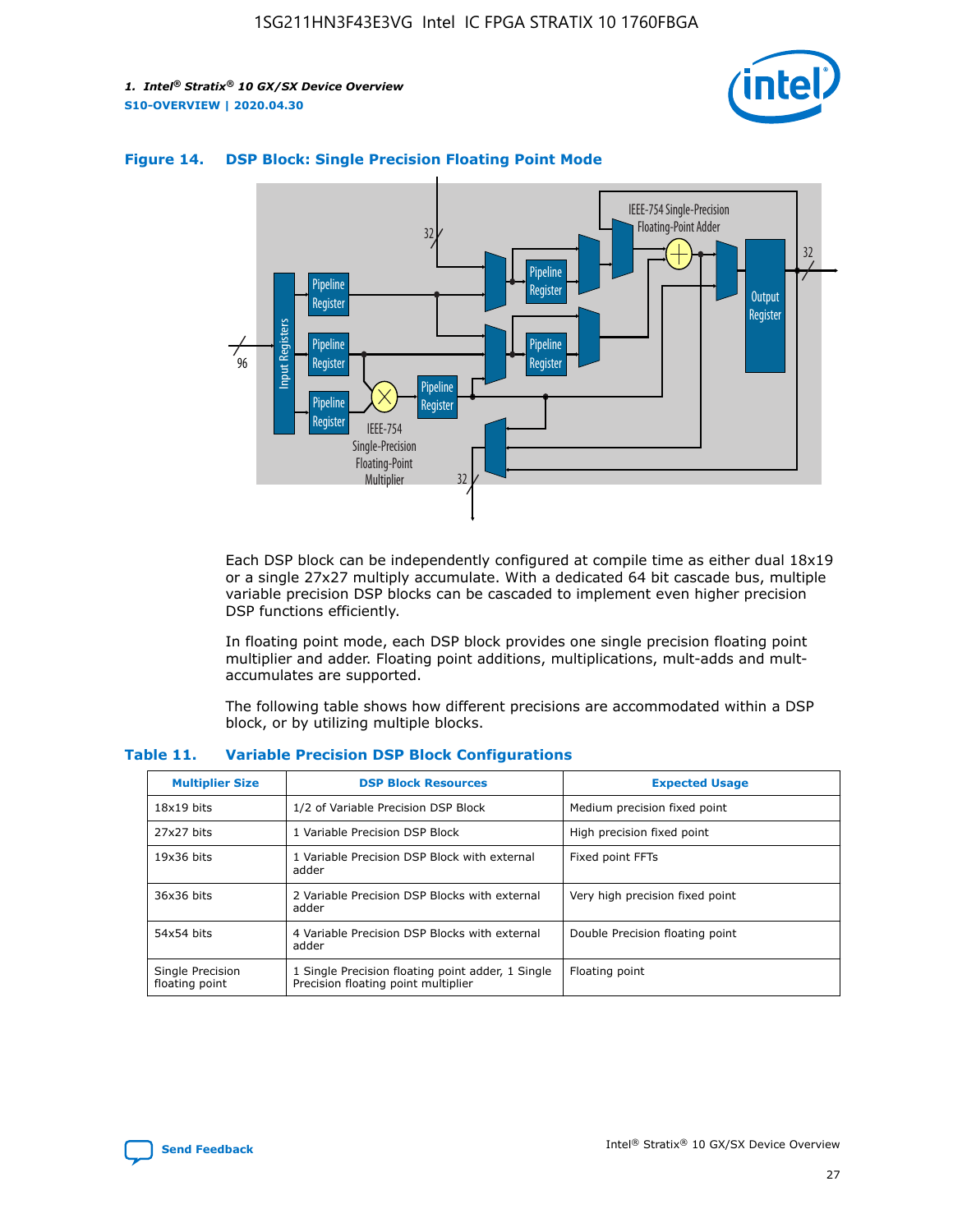

Complex multiplication is very common in DSP algorithms. One of the most popular applications of complex multipliers is the FFT algorithm. This algorithm has the characteristic of increasing precision requirements on only one side of the multiplier. The Variable Precision DSP block supports the FFT algorithm with proportional increase in DSP resources as the precision grows.

### **Table 12. Complex Multiplication With Variable Precision DSP Block**

| <b>Complex Multiplier</b><br><b>Size</b> | <b>DSP Block Resources</b>      | <b>FFT Usage</b>       |
|------------------------------------------|---------------------------------|------------------------|
| $18x19$ bits                             | 2 Variable Precision DSP Blocks | Resource optimized FFT |
| 27x27 bits                               | 4 Variable Precision DSP Blocks | Highest precision FFT  |

For FFT applications with high dynamic range requirements, the Intel FFT IP Core offers an option of single precision floating point implementation with resource usage and performance similar to high precision fixed point implementations.

Other features of the DSP block include:

- Hard 18 bit and 25 bit pre-adders
- Hard floating point multipliers and adders
- 64 bit dual accumulator (for separate I, Q product accumulations)
- Cascaded output adder chains for 18 and 27 bit FIR filters
- Embedded coefficient registers for 18 and 27 bit coefficients
- Fully independent multiplier outputs
- Inferability using HDL templates supplied by the Intel Quartus Prime software for most modes

The Variable Precision DSP block is ideal to support the growing trend towards higher bit precision in high performance DSP applications. At the same time, it can efficiently support the many existing 18 bit DSP applications, such as high definition video processing and remote radio heads. With the Variable Precision DSP block architecture and hard floating point multipliers and adders, Intel Stratix 10 devices can efficiently support many different precision levels up to and including floating point implementations. This flexibility can result in increased system performance, reduced power consumption, and reduce architecture constraints on system algorithm designers.

## **1.18. Hard Processor System (HPS)**

The Intel Stratix 10 SoC Hard Processor System (HPS) is Intel's third generation HPS. Leveraging the performance of Intel 14 nm tri-gate technology, Intel Stratix 10 SoC devices more than double the performance of previous generation SoCs with an integrated quad-core 64-bit Arm Cortex-A53. The HPS also enables system-wide hardware virtualization capabilities by adding a system memory management unit. These architecture improvements ensure that Intel Stratix 10 SoCs meet the requirements of current and future embedded markets, including wireless and wireline communications, datacenter acceleration, and numerous military applications.

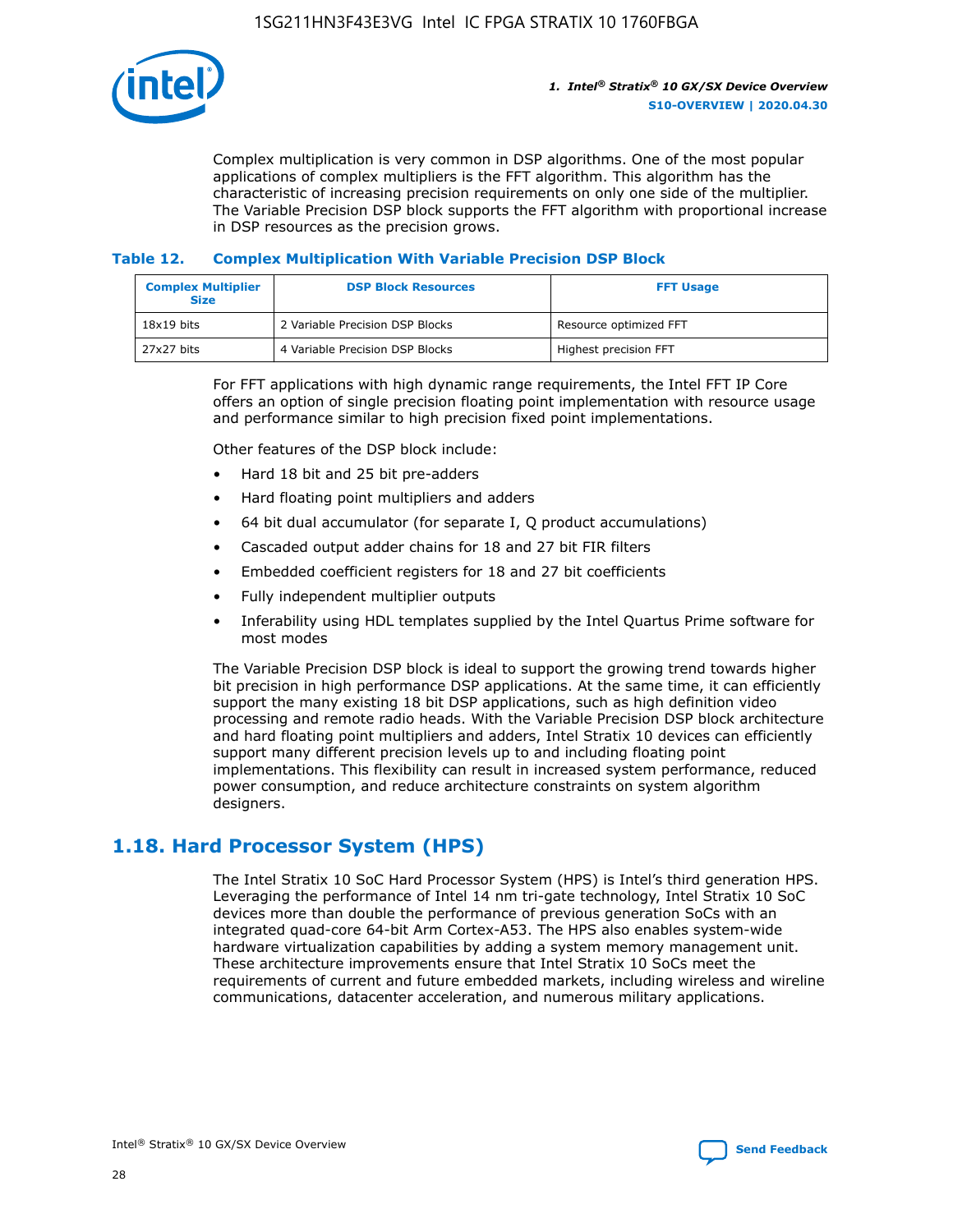

### **Figure 15. HPS Block Diagram**

| Quad Arm Cortex-A53-Based Hard Processor System |  |                                                       |                                                           |  |                              |                          |                                     |                                        |
|-------------------------------------------------|--|-------------------------------------------------------|-----------------------------------------------------------|--|------------------------------|--------------------------|-------------------------------------|----------------------------------------|
| Arm Cortex - A53                                |  |                                                       | Arm Cortex - A53                                          |  |                              |                          | SD/SDIO/                            |                                        |
| <b>NEON</b>                                     |  | <b>FPU</b>                                            | <b>NEON</b>                                               |  | <b>FPU</b>                   | USB OTG                  |                                     | $MMC$ <sup>1,2</sup>                   |
| 32 KB I-Cache<br>with Parity                    |  | 32 KB D-Cache<br>with ECC                             | 32 KB I-Cache<br>with Parity                              |  | 32 KB D - Cache<br>with ECC  | $(x2)^{1,2}$             |                                     |                                        |
| Arm Cortex - A53                                |  |                                                       |                                                           |  | Arm Cortex - A53             | UART (x2)                |                                     | <b>DMA</b><br>(8 Channel) <sup>2</sup> |
| <b>NEON</b>                                     |  | <b>FPU</b>                                            | <b>NEON</b>                                               |  | <b>FPU</b>                   |                          |                                     |                                        |
| 32 KB I-Cache<br>with Parity                    |  | 32 KB D-Cache<br>with ECC                             | 32 KB I-Cache<br>32 KB D-Cache<br>with ECC<br>with Parity |  | I <sup>2</sup> C(x5)         |                          | <b>HPS 10</b>                       |                                        |
| <b>System MMU</b>                               |  | 1 MB L2 Cache with ECC<br><b>Cache Coherency Unit</b> |                                                           |  | <b>EMAC</b> $(x3)^{1,2}$     |                          | <b>NAND</b><br>Flash <sup>1,2</sup> |                                        |
| <b>JTAG Debug</b><br>or Trace                   |  |                                                       | 256 KB<br><b>Timers</b><br>RAM <sup>2</sup><br>(x8)       |  |                              |                          | SPI(x4)                             |                                        |
| Lightweight HPS-to-<br><b>FPGA BRIDGE</b>       |  |                                                       | HPS-to-FPGA<br><b>BRIDGE</b>                              |  | FPGA-to-HPS<br><b>BRIDGE</b> | HPS-to-SDM<br>SDM-to-HPS |                                     | <b>SDRAM</b><br>Scheduler <sup>3</sup> |
|                                                 |  |                                                       |                                                           |  |                              |                          |                                     |                                        |
| <b>FPGA Fabric</b>                              |  |                                                       |                                                           |  |                              | <b>SDM</b>               |                                     | <b>Hard Memory</b><br>Controller       |

Notes:

1. Integrated direct memory access (DMA)

2. Integrated error correction code (ECC)

3. Multiport front-end interface to hard memory controller

## **1.18.1. Key Features of the Intel Stratix 10 HPS**

## **Table 13. Key Features of the Intel Stratix 10 GX/SX HPS**

| <b>Feature</b>                                    | <b>Description</b>                                                                                                                                                                                                                                                                                                                                     |
|---------------------------------------------------|--------------------------------------------------------------------------------------------------------------------------------------------------------------------------------------------------------------------------------------------------------------------------------------------------------------------------------------------------------|
| Quad-core Arm Cortex-A53<br>MPCore processor unit | 2.3 MIPS/MHz instruction efficiency<br>$\bullet$<br>CPU frequency up to 1.5 GHz<br>٠<br>At 1.5 GHz total performance of 13,800 MIPS<br>Army8-A architecture<br>Runs 64 bit and 32 bit Arm instructions<br>16 bit and 32 bit Thumb instructions for 30% reduction in memory footprint<br>Jazelle* RCT execution architecture with 8 bit Java byte codes |
|                                                   |                                                                                                                                                                                                                                                                                                                                                        |

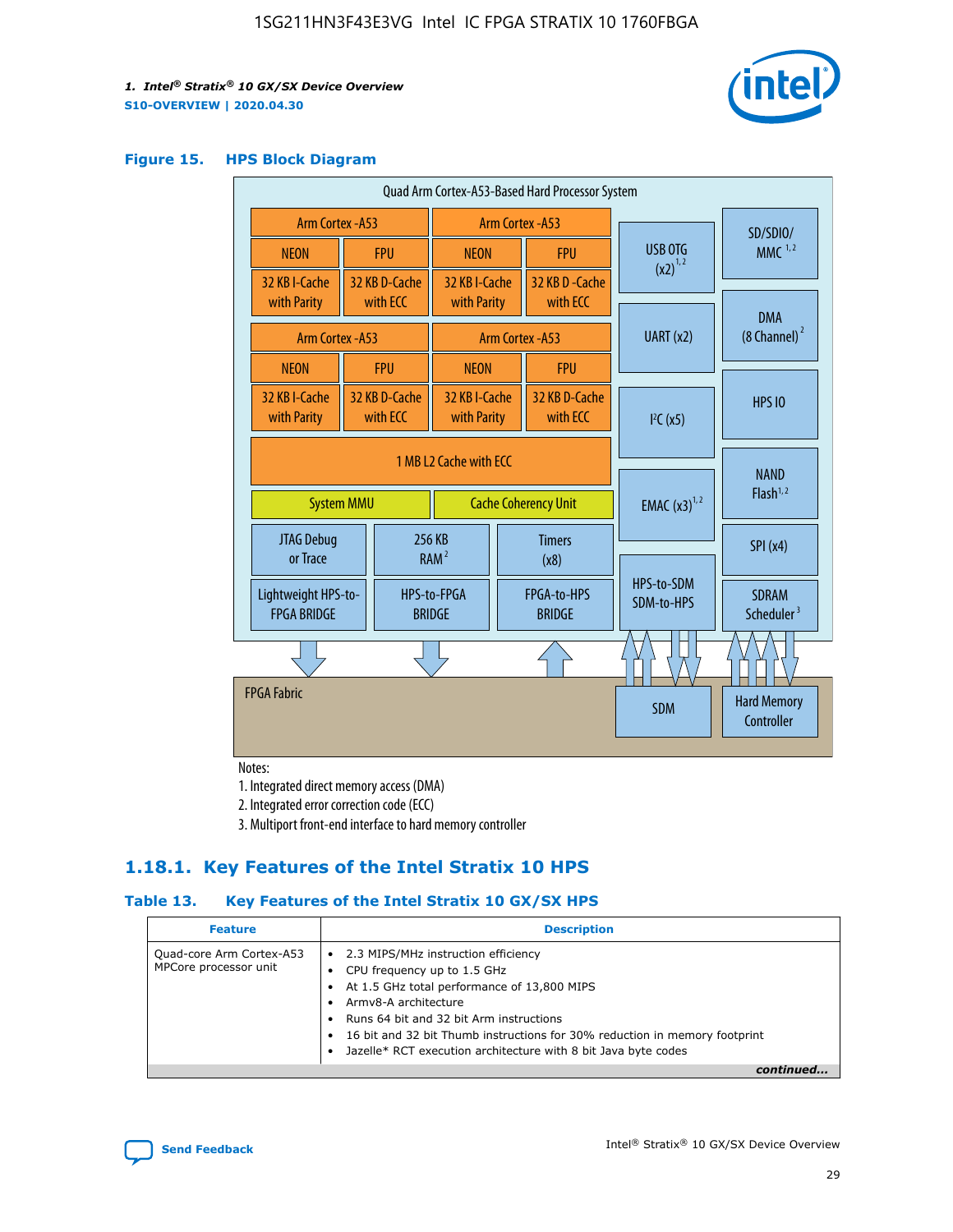

| <b>Feature</b>                                        | <b>Description</b>                                                                                                                                                                                                                                                                                                                                                                                                                                                                                                                                                                                                                                                                                                                                                                                                                                                                                                                                                                                                                                                                                                                                                                                               |
|-------------------------------------------------------|------------------------------------------------------------------------------------------------------------------------------------------------------------------------------------------------------------------------------------------------------------------------------------------------------------------------------------------------------------------------------------------------------------------------------------------------------------------------------------------------------------------------------------------------------------------------------------------------------------------------------------------------------------------------------------------------------------------------------------------------------------------------------------------------------------------------------------------------------------------------------------------------------------------------------------------------------------------------------------------------------------------------------------------------------------------------------------------------------------------------------------------------------------------------------------------------------------------|
|                                                       | Superscalar, variable length, out-of-order pipeline with dynamic branch prediction<br>Improved Arm Neon* media processing engine<br>$\bullet$<br>Single- and double-precision floating-point unit<br>Arm CoreSight* debug and trace technology                                                                                                                                                                                                                                                                                                                                                                                                                                                                                                                                                                                                                                                                                                                                                                                                                                                                                                                                                                   |
| <b>System Memory</b><br>Management Unit               | Enables a unified memory model and extends hardware virtualization into peripherals<br>implemented in the FPGA fabric                                                                                                                                                                                                                                                                                                                                                                                                                                                                                                                                                                                                                                                                                                                                                                                                                                                                                                                                                                                                                                                                                            |
| Cache Coherency unit                                  | Changes in shared data stored in cache are propagated throughout the system<br>$\bullet$<br>providing bi-directional coherency for co-processing elements.                                                                                                                                                                                                                                                                                                                                                                                                                                                                                                                                                                                                                                                                                                                                                                                                                                                                                                                                                                                                                                                       |
| Cache                                                 | • L1 Cache<br>- 32 KB of instruction cache w/ parity check<br>- 32 KB of L1 data cache w /ECC<br>- Parity checking<br>L2 Cache<br>$-$ 1MB shared<br>- 8-way set associative<br>- SEU Protection with parity on TAG ram and ECC on data RAM<br>- Cache lockdown support                                                                                                                                                                                                                                                                                                                                                                                                                                                                                                                                                                                                                                                                                                                                                                                                                                                                                                                                           |
| On-Chip Memory                                        | 256 KB of scratch on-chip RAM                                                                                                                                                                                                                                                                                                                                                                                                                                                                                                                                                                                                                                                                                                                                                                                                                                                                                                                                                                                                                                                                                                                                                                                    |
| External SDRAM and Flash<br>Memory Interfaces for HPS | Hard memory controller with support for DDR4, DDR3<br>$\bullet$<br>$-$ 40 bit (32 bit + 8 bit ECC) with select packages supporting 72 bit (64 bit + 8 bit<br>ECC)<br>- Support for up to 2666 Mbps DDR4 and 2166 Mbps DDR3 frequencies<br>- Error correction code (ECC) support including calculation, error correction, write-<br>back correction, and error counters<br>- Software Configurable Priority Scheduling on individual SDRAM bursts<br>- Fully programmable timing parameter support for all JEDEC-specified timing<br>parameters<br>- Multiport front-end (MPFE) scheduler interface to the hard memory controller, which<br>supports the $AXI^{\circledR}$ Quality of Service (QoS) for interface to the FPGA fabric<br>NAND flash controller<br>$-$ ONFI 1.0<br>- Integrated descriptor based with DMA<br>- Programmable hardware ECC support<br>- Support for 8 and 16 bit Flash devices<br>Secure Digital SD/SDIO/MMC controller<br>$-$ eMMC 4.5<br>- Integrated descriptor based DMA<br>- CE-ATA digital commands supported<br>- 50 MHz operating frequency<br>Direct memory access (DMA) controller<br>٠<br>$-$ 8-channel<br>- Supports up to 32 peripheral handshake interface<br>continued |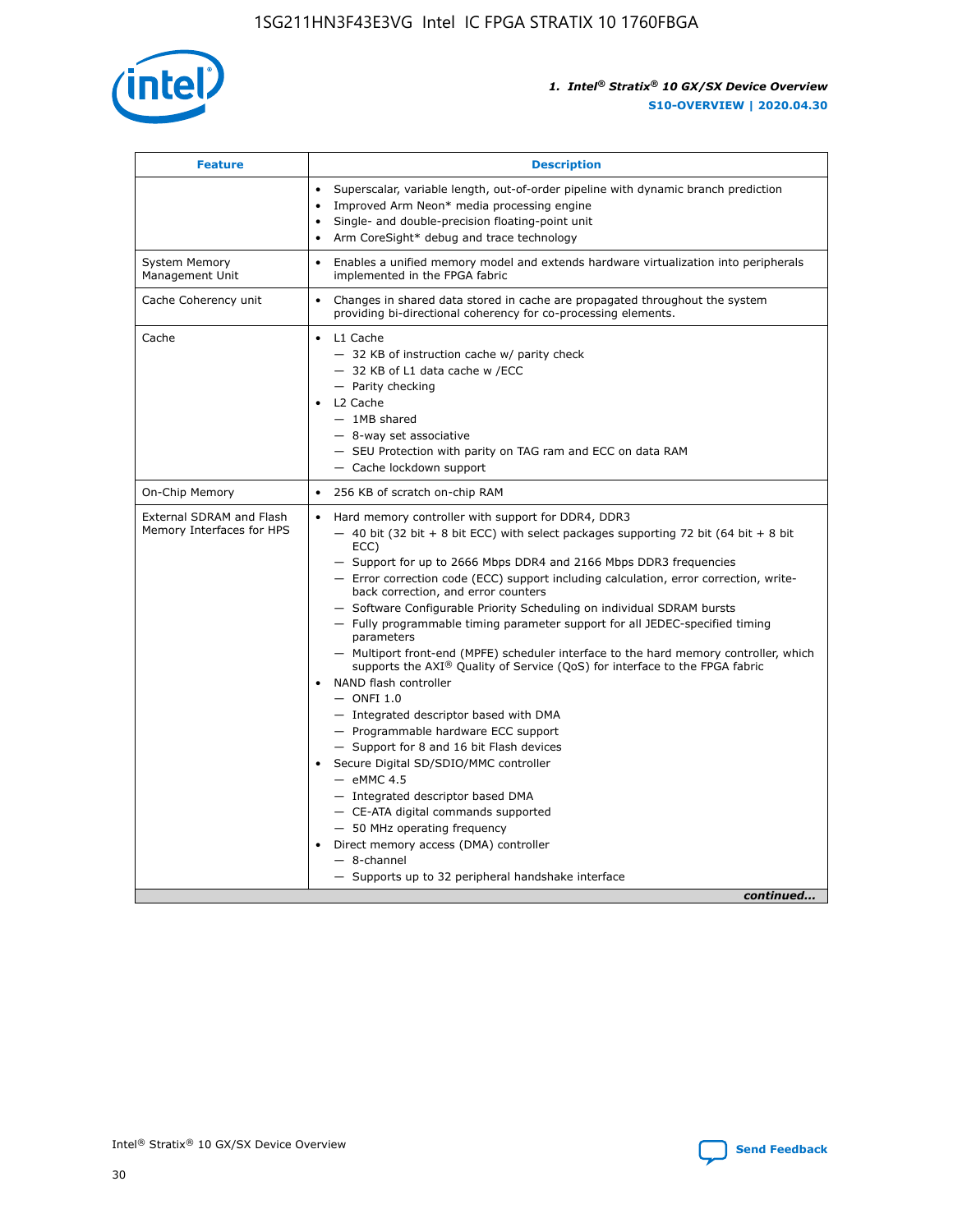

| <b>Feature</b>                         | <b>Description</b>                                                                                                                                                                                                                                                                                                                                                                                                                                                                                                                                                                                                                                                                                                                                                                                                                                                                                                                                                                                                                                                                                                                                                                                                                                                                                                                                                                                                                                                                                                   |
|----------------------------------------|----------------------------------------------------------------------------------------------------------------------------------------------------------------------------------------------------------------------------------------------------------------------------------------------------------------------------------------------------------------------------------------------------------------------------------------------------------------------------------------------------------------------------------------------------------------------------------------------------------------------------------------------------------------------------------------------------------------------------------------------------------------------------------------------------------------------------------------------------------------------------------------------------------------------------------------------------------------------------------------------------------------------------------------------------------------------------------------------------------------------------------------------------------------------------------------------------------------------------------------------------------------------------------------------------------------------------------------------------------------------------------------------------------------------------------------------------------------------------------------------------------------------|
| Communication Interface<br>Controllers | Three 10/100/1000 Ethernet media access controls (MAC) with integrated DMA<br>- Supports RGMII and RMII external PHY Interfaces<br>- Option to support other PHY interfaces through FPGA logic<br>$\bullet$ GMII<br>MII<br>$\bullet$<br>RMII (requires MII to RMII adapter)<br>$\bullet$<br>• RGMII (requires GMII to RGMII adapter)<br>SGMII (requires GMII to SGMII adapter)<br>- Supports IEEE 1588-2002 and IEEE 1588-2008 standards for precision networked<br>clock synchronization<br>- Supports IEEE 802.1Q VLAN tag detection for reception frames<br>- Supports Ethernet AVB standard<br>Two USB On-the-Go (OTG) controllers with DMA<br>- Dual-Role Device (device and host functions)<br>• High-speed (480 Mbps)<br>• Full-speed (12 Mbps)<br>• Low-speed (1.5 Mbps)<br>• Supports USB 1.1 (full-speed and low-speed)<br>- Integrated descriptor-based scatter-gather DMA<br>- Support for external ULPI PHY<br>- Up to 16 bidirectional endpoints, including control endpoint<br>$-$ Up to 16 host channels<br>- Supports generic root hub<br>- Configurable to OTG 1.3 and OTG 2.0 modes<br>Five I <sup>2</sup> C controllers (three can be used by EMAC for MIO to external PHY)<br>- Support both 100 Kbps and 400 Kbps modes<br>- Support both 7 bit and 10 bit addressing modes<br>- Support Master and Slave operating mode<br>Two UART 16550 compatible<br>- Programmable baud rate up to 115.2 Kbaud<br>Four serial peripheral interfaces (SPI) (2 Masters, 2 Slaves)<br>- Full and Half duplex |
| Timers and I/O                         | Timers<br>$\bullet$<br>- 4 general-purpose timers<br>$-4$ watchdog timers<br>48 HPS direct I/O allow HPS peripherals to connect directly to I/O<br>Up to three IO48 banks may be assigned to HPS for HPS DDR access                                                                                                                                                                                                                                                                                                                                                                                                                                                                                                                                                                                                                                                                                                                                                                                                                                                                                                                                                                                                                                                                                                                                                                                                                                                                                                  |
| Interconnect to Logic Core             | • FPGA-to-HPS Bridge<br>- Allows IP bus masters in the FPGA fabric to access to HPS bus slaves<br>- Configurable 32, 64, or 128 bit AMBA AXI interface<br>HPS-to-FPGA Bridge<br>- Allows HPS bus masters to access bus slaves in FPGA fabric<br>- Configurable 32, 64, or 128 bit AMBA AXI interface allows high-bandwidth HPS<br>master transactions to FPGA fabric<br>HPS-to-SDM and SDM-to-HPS Bridges<br>- Allows the HPS to reach the SDM block and the SDM to bootstrap the HPS<br>Light Weight HPS-to-FPGA Bridge<br>- Light weight 32 bit AXI interface suitable for low-latency register accesses from HPS<br>to soft peripherals in FPGA fabric<br>FPGA-to-HPS SDRAM Bridge<br>- Up to three AMBA AXI interfaces supporting 32, 64, or 128 bit data paths                                                                                                                                                                                                                                                                                                                                                                                                                                                                                                                                                                                                                                                                                                                                                  |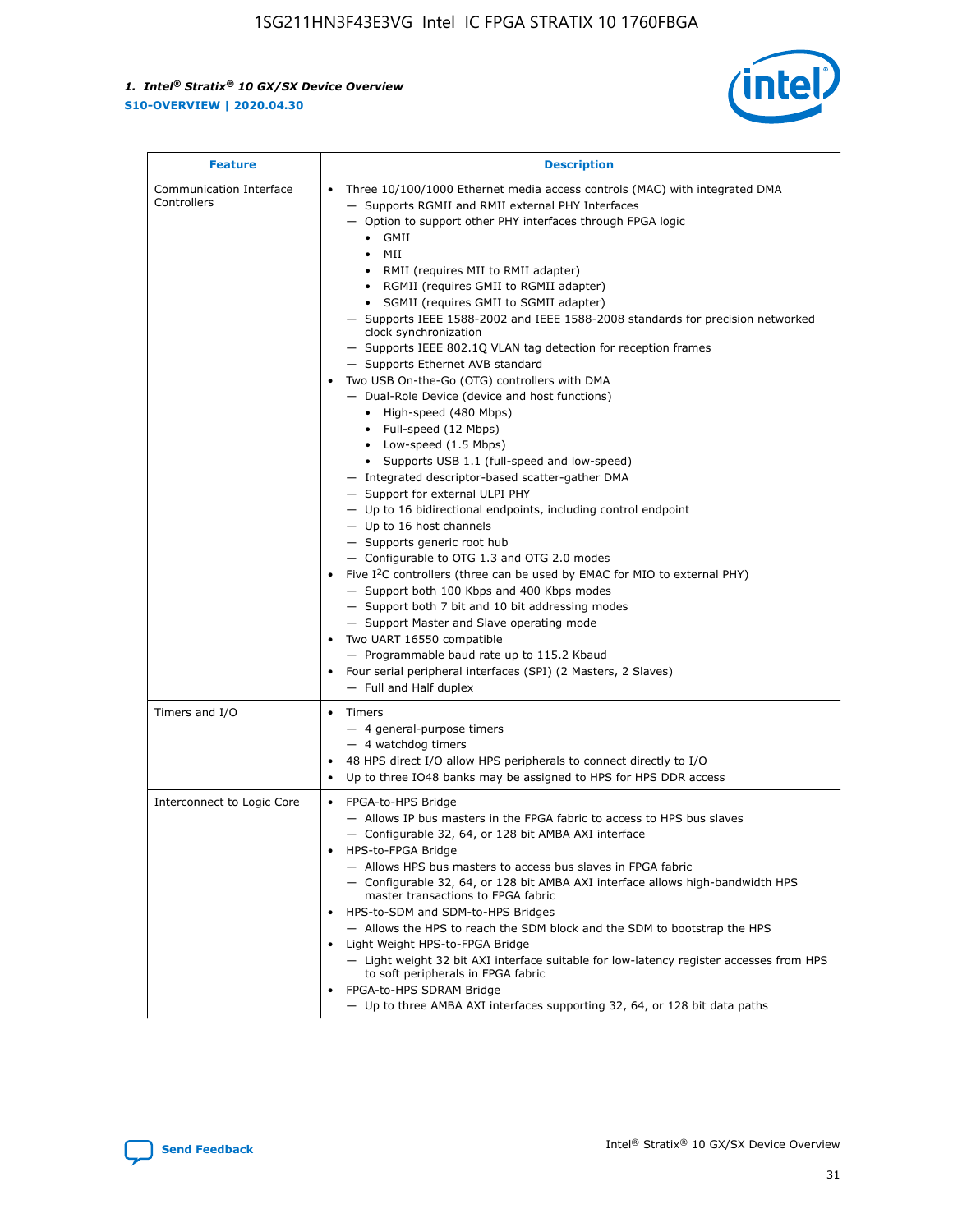

## **1.19. Power Management**

Intel Stratix 10 devices use the advanced Intel 14 nm tri-gate process technology, the all new Intel Hyperflex core architecture to enable Hyper-Folding, power gating, and several optional power reduction techniques to reduce total power consumption by as much as 70% compared to previous generation high-performance Stratix V devices.

Intel Stratix 10 standard power devices (-V) are SmartVID devices. The core voltage supplies (VCC and VCCP) for each SmartVID device must be driven by a PMBus voltage regulator dedicated to that Intel Stratix 10 device. Use of a PMBus voltage regulator for each SmartVID (-V) device is mandatory; it is not an option. A code is programmed into each SmartVID device during manufacturing that allows the PMBus voltage regulator to operate at the optimum core voltage to meet the device performance specifications.

With the new Intel Hyperflex core architecture, designs can run 2X faster than previous generation FPGAs. With 2X performance and same required throughput, architects can cut the data path width in half to save power. This optimization is called Hyper-Folding. Additionally, power gating reduces static power of unused resources in the FPGA by powering them down. The Intel Quartus Prime software automatically powers down specific unused resource blocks such as DSP and M20K blocks, at configuration time.

The optional power reduction techniques in Intel Stratix 10 devices include:

• **Available Low Static Power Devices**—Intel Stratix 10 devices are available with a fixed core voltage that provides lower static power than the SmartVID standard power devices, while maintaining device performance

Furthermore, Intel Stratix 10 devices feature Intel's low power transceivers and include a number of hard IP blocks that not only reduce logic resources but also deliver substantial power savings compared to soft implementations. In general, hard IP blocks consume up to 50% less power than the equivalent soft logic implementations.

## **1.20. Device Configuration and Secure Device Manager (SDM)**

All Intel Stratix 10 devices contain a Secure Device Manager (SDM), which is a dedicated triple-redundant processor that serves as the point of entry into the device for all JTAG and configuration commands. The SDM also bootstraps the HPS in SoC devices ensuring that the HPS can boot using the same security features that the FPGA devices have.

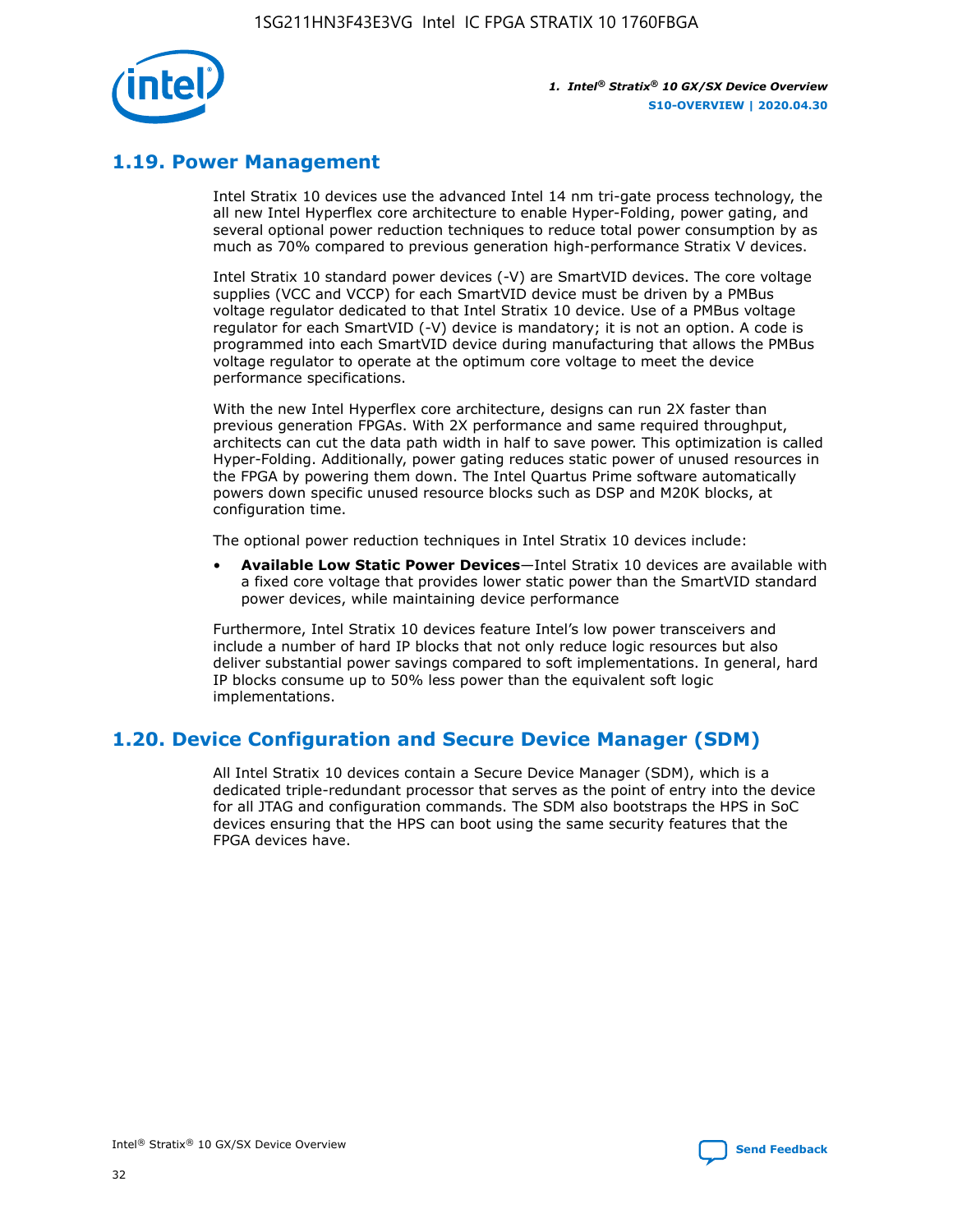





During configuration, Intel Stratix 10 devices are divided into logical sectors, each of which is managed by a local sector manager (LSM). The SDM passes configuration data to each of the LSMs across the on-chip configuration network. This allows the sectors to be configured independently, one at a time, or in parallel. This approach achieves simplified sector configuration and reconfiguration, as well as reduced overall configuration time due to the inherent parallelism. The same sector-based approach is used to respond to single-event upsets and security attacks.

While the sectors provide a logical separation for device configuration and reconfiguration, they overlay the normal rows and columns of FPGA logic and routing. This means there is no impact to the Intel Quartus Prime software place and route, and no impact to the timing of logic signals that cross the sector boundaries.

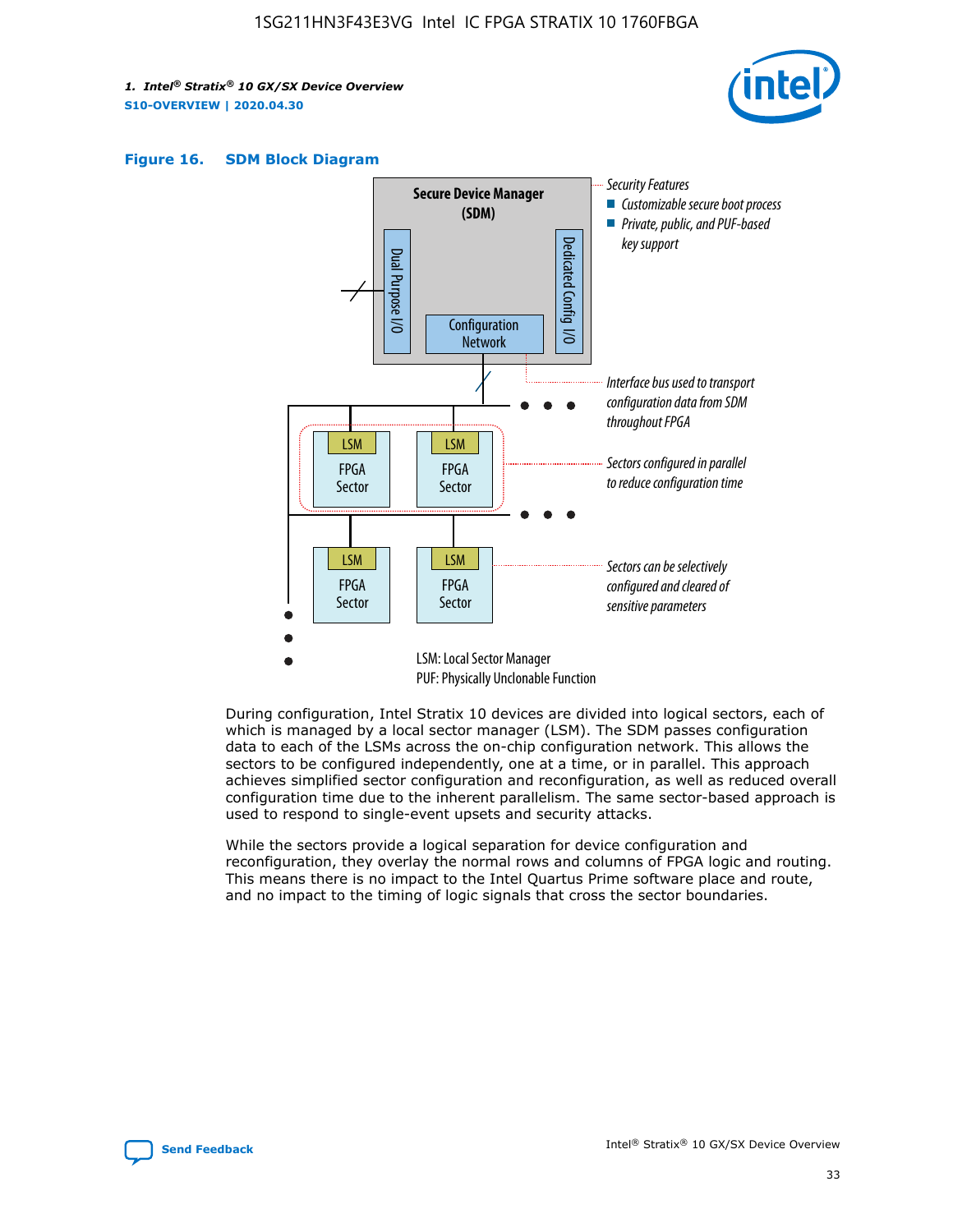

The SDM enables robust, secure, fully-authenticated device configuration. It also allows for customization of the configuration scheme, which can enhance device security. For configuration and reconfiguration, this approach offers a variety of advantages:

- Dedicated secure configuration manager
- Reduced device configuration time, because sectors are configured in parallel
- Updateable configuration process
- Reconfiguration of one or more sectors independent of all other sectors
- Zeroization of individual sectors or the complete device

The SDM also provides additional capabilities such as register state readback and writeback to support ASIC prototyping and other applications.

## **1.21. Device Security**

Building on top of the robust security features present in the previous generation devices, Intel Stratix 10 FPGAs and SoCs include a number of new and innovative security enhancements. These features are also managed by the SDM, tightly coupling device configuration and reconfiguration with encryption, authentication, key storage and anti-tamper services.

Security services provided by the SDM include:

- Bitstream encryption
- Multi-factor authentication
- Hard encryption and authentication acceleration; AES-256, SHA-256/384, ECDSA-256/384
- Volatile and non-volatile encryption key storage and management
- Boot code authentication for the HPS
- Physically Unclonable Function (PUF) service
- Updateable configuration process
- Secure device maintenance and upgrade functions
- Side channel attack protection
- Scripted response to sensor inputs and security attacks, including selective sector zeroization
- Readback, JTAG and test mode disable
- Enhanced response to single-event upsets (SEU)
- Black key provisioning
- Physical anti-tamper

See the *Intel Stratix 10 Device Security User Guide* for a complete list of all security features.

The SDM and associated security services provide a robust, multi-layered security solution for your Intel Stratix 10 design.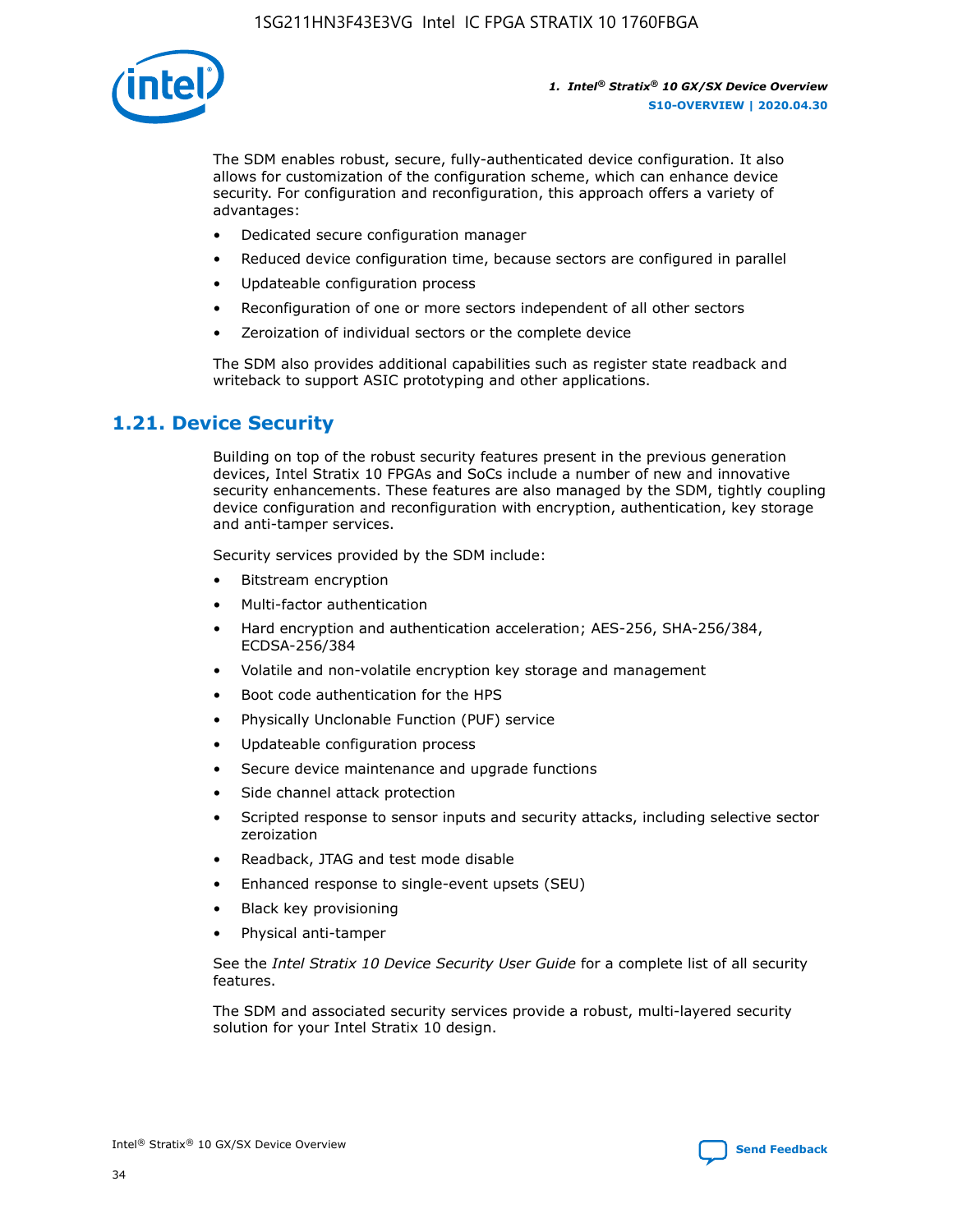

#### **Table 14. Device Security**

| <b>Intel Stratix 10 Family Variant</b> | <b>Bitstream Authentication</b> | <b>Advanced Security Features</b> <sup>(12)</sup> |
|----------------------------------------|---------------------------------|---------------------------------------------------|
| GX/SX                                  | All devices                     | -AS suffix part number required                   |

#### **Related Information**

- [My Intel Support](https://www.intel.com/content/www/us/en/programmable/my-intel/mal-home.html)
- [Intel Stratix 10 Device Security User Guide](https://www.intel.com/content/www/us/en/programmable/documentation/ndq1483601370898.html#wcd1483611014402)

## **1.22. Configuration via Protocol Using PCI Express**

Configuration via protocol using PCI Express allows the FPGA to be configured across the PCI Express bus, simplifying the board layout and increasing system integration. Making use of the embedded PCI Express hard IP operating in autonomous mode before the FPGA is configured, this technique allows the PCI Express bus to be powered up and active within the 100 ms time allowed by the PCI Express specification. Intel Stratix 10 devices also support partial reconfiguration across the PCI Express bus which reduces system down time by keeping the PCI Express link active while the device is being reconfigured.

## **1.23. Partial and Dynamic Reconfiguration**

Partial reconfiguration allows you to reconfigure part of the FPGA while other sections continue running. This capability is required in systems where uptime is critical, because it allows you to make updates or adjust functionality without disrupting services.

In addition to lowering power and cost, partial reconfiguration also increases the effective logic density by removing the necessity to place in the FPGA those functions that do not operate simultaneously. Instead, these functions can be stored in external memory and loaded as needed. This reduces the size of the required FPGA by allowing multiple applications on a single FPGA, saving board space and reducing power. The partial reconfiguration process is built on top of the proven incremental compile design flow in the Intel Quartus Prime design software

Dynamic reconfiguration in Intel Stratix 10 devices allows transceiver data rates, protocols and analog settings to be changed dynamically on a channel-by-channel basis while maintaining data transfer on adjacent transceiver channels. Dynamic reconfiguration is ideal for applications that require on-the-fly multiprotocol or multirate support. Both the PMA and PCS blocks within the transceiver can be reconfigured using this technique. Dynamic reconfiguration of the transceivers can be used in conjunction with partial reconfiguration of the FPGA to enable partial reconfiguration of both core and transceivers simultaneously.

## **1.24. Fast Forward Compile**

The innovative Fast Forward Compile feature in the Intel Quartus Prime software identifies performance bottlenecks in your design and provides detailed, step-by-step performance improvement recommendations that you can then implement. The Compiler reports estimates of the maximum operating frequency that can be achieved

<sup>(12)</sup> Contact My Intel Support for additional information.

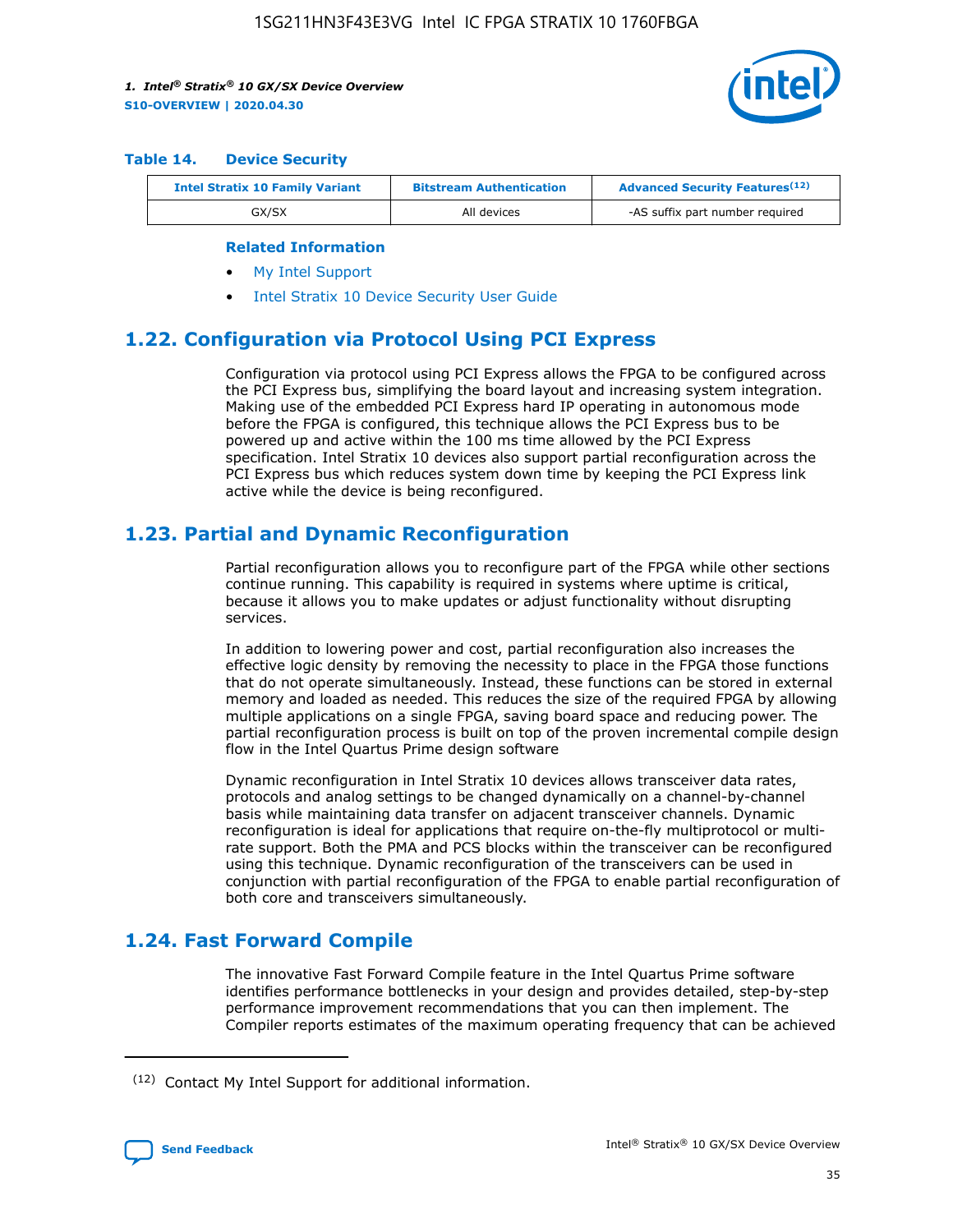

by applying the recommendations. As part of the new Hyper-Aware design flow, Fast Forward Compile maximizes the performance of your Intel Stratix 10 design and achieves rapid timing closure.

Previously, this type of optimization required multiple time-consuming design iterations, including full design re-compilation to determine the effectiveness of the changes. Fast Forward Compile enables you to make better decisions about where to focus your optimization efforts, and how to increase your design performance and throughput. This technique removes much of the guesswork of performance exploration, resulting in fewer design iterations and as much as 2X core performance gains for Intel Stratix 10 designs.

## **1.25. Single Event Upset (SEU) Error Detection and Correction**

Intel Stratix 10 FPGAs and SoCs offer robust SEU error detection and correction circuitry. The detection and correction circuitry includes protection for Configuration RAM (CRAM) programming bits and user memories. The CRAM is protected by a continuously running parity checker circuit with integrated ECC that automatically corrects one or two bit errors and detects higher order multibit errors.

The physical layout of the CRAM array is optimized to make the majority of multi-bit upsets appear as independent single-bit or double-bit errors which are automatically corrected by the integrated CRAM ECC circuitry. In addition to the CRAM protection, user memories also include integrated ECC circuitry and are layout optimized for error detection and correction.

The SEU error detection and correction hardware is supported by both soft IP and the Intel Quartus Prime software to provide a complete SEU mitigation solution. The components of the complete solution include:

- Hard error detection and correction for CRAM and user M20K memory blocks
- Optimized physical layout of memory cells to minimize probability of SEU
- Sensitivity processing soft IP that reports if CRAM upset affects a used or unused bit
- Fault injection soft IP with the Intel Quartus Prime software support that changes state of CRAM bits for testing purposes
- Hierarchy tagging in the Intel Quartus Prime software
- Triple Mode Redundancy (TMR) used for the Secure Device Manager and critical on-chip state machines

In addition to the SEU mitigation features listed above, the Intel 14 nm tri-gate process technology used for Intel Stratix 10 devices is based on FinFET transistors which have reduced SEU susceptibility versus conventional planar transistors.

## **1.26. Document Revision History for the Intel Stratix 10 GX/SX Device Overview**

| <b>Document</b><br><b>Version</b> | <b>Changes</b>             |
|-----------------------------------|----------------------------|
| 2020.04.30                        | Made the following change: |
|                                   | continued                  |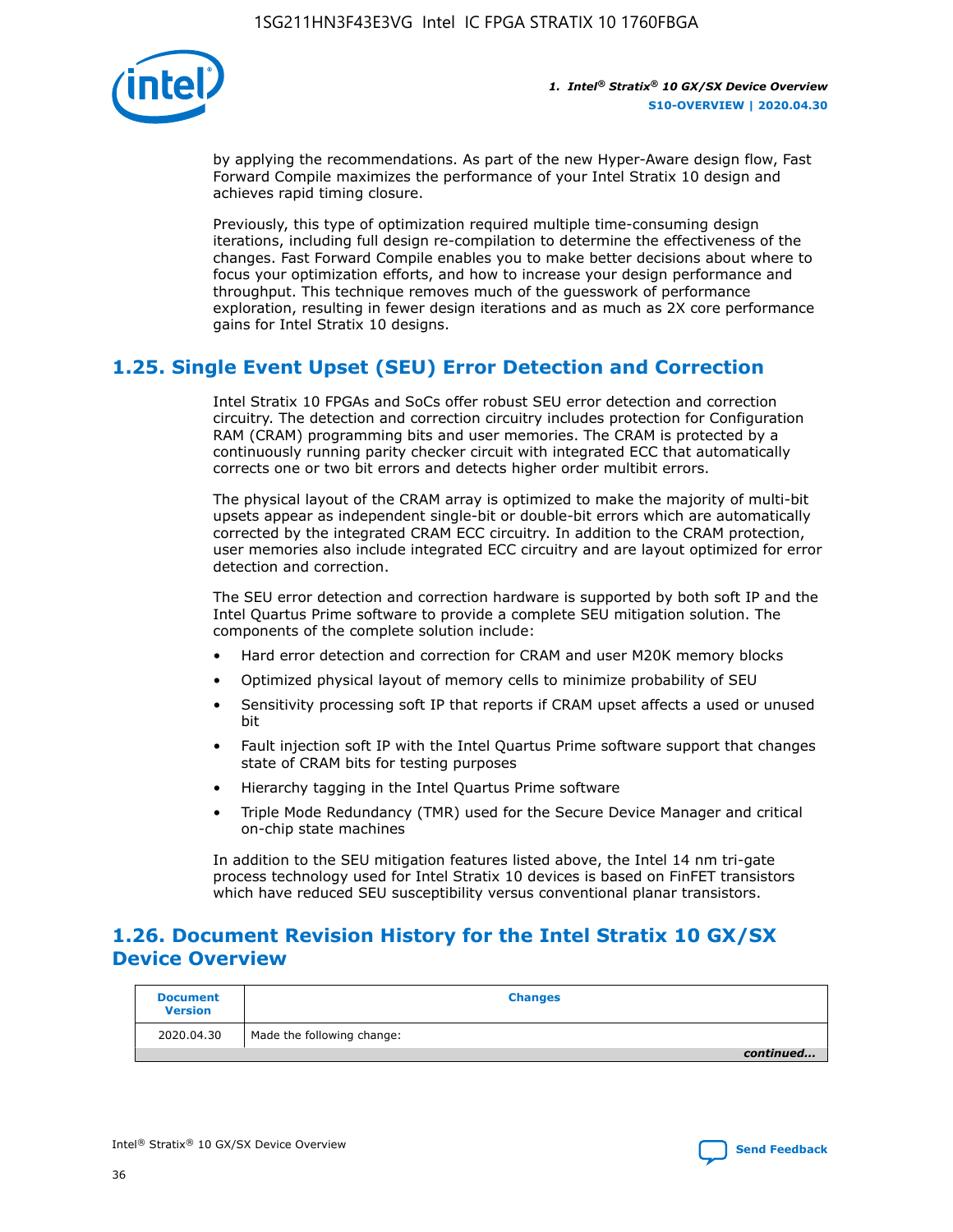

| <b>Document</b><br><b>Version</b> | <b>Changes</b>                                                                                                                                                                                                                                                                                                                                                                                                                                                                                                                                                                                                                                                                                                                                                                                                                                                                                                                                                                                              |
|-----------------------------------|-------------------------------------------------------------------------------------------------------------------------------------------------------------------------------------------------------------------------------------------------------------------------------------------------------------------------------------------------------------------------------------------------------------------------------------------------------------------------------------------------------------------------------------------------------------------------------------------------------------------------------------------------------------------------------------------------------------------------------------------------------------------------------------------------------------------------------------------------------------------------------------------------------------------------------------------------------------------------------------------------------------|
|                                   | Added the GX 10M variant.                                                                                                                                                                                                                                                                                                                                                                                                                                                                                                                                                                                                                                                                                                                                                                                                                                                                                                                                                                                   |
| 2020.03.24                        | Made the following changes:<br>Added advanced security (-AS) devices.<br>Added level shifter details for the Intel Stratix 10 SX/GX 400 device.                                                                                                                                                                                                                                                                                                                                                                                                                                                                                                                                                                                                                                                                                                                                                                                                                                                             |
| 2019.08.19                        | Made the following changes:<br>Added composition details for the leaded and lead-free contact device options.<br>$\bullet$<br>Updated the I/O PLL counts.                                                                                                                                                                                                                                                                                                                                                                                                                                                                                                                                                                                                                                                                                                                                                                                                                                                   |
| 2019.02.15                        | Made the following changes:<br>Changed the number of included logic elements globally.<br>$\bullet$<br>Removed logic density 450, logic density 550, and package code 48 from the "Sample Ordering<br>$\bullet$<br>Code and Available Options for Intel Stratix 10 Devices" figure.<br>Updated description of the higher density in the "Innovations in Intel Stratix 10 FPGAs and SoCs"<br>section.<br>Updated description of the general purpose I/Os in the "Intel Stratix 10 FPGA and SoC Common<br>$\bullet$<br>Device Features" table.<br>Removed support for LPDDR3 globally.<br>Updated the "Intel Stratix 10 FPGA and SoC Architecture Block Diagram" figure.<br>$\bullet$<br>Updated the "Intel Stratix 10 GX/SX FPGA and SoC Family Plan-FPGA Core (part 1)" table.<br>$\bullet$<br>Updated the "Intel Stratix 10 GX/SX FPGA and SoC Family Plan-Interconnects, PLLs and Hard IP<br>(part 2)" table.<br>Updated and merged the "Intel Stratix 10 GX/SX FPGA and SoC Family Package Plan" tables. |
| 2018.08.08                        | Made the following changes:<br>Changed the specs for QDRII+ and QDRII+ Xtreme and added specs for QDRIV in the "External<br>$\bullet$<br>Memory Interface Performance" table.<br>Updated description of the power options in the "Sample Ordering Code and Available Options for<br>Intel Stratix 10 Devices" figure.<br>Changed the description of the technology and power management features in the "Intel Stratix 10<br>FPGA and SoC Common Device Features" table.<br>Changed the description of SmartVID in the "Power Management" section.<br>Changed the direction arrow from the coefficient registers block in the "DSP Block: High Precision<br>$\bullet$<br>Fixed Point Mode" figure.                                                                                                                                                                                                                                                                                                          |
| 2017.10.30                        | Made the following changes:<br>Removed the embedded eSRAM feature globally.<br>$\bullet$<br>Removed the Low Power (VID) and Military operating temperature options, and package code 53<br>$\bullet$<br>from the "Sample Ordering Code and Available Options for Stratix 10 Devices" figure.<br>Changed the Maximum transceiver data rate (chip-to-chip) specification for L-Tile devices in the<br>"Key Features of Intel Stratix 10 Devices Compared to Stratix V Devices" table.                                                                                                                                                                                                                                                                                                                                                                                                                                                                                                                         |
| 2016.10.31                        | Made the following changes:<br>• Changed the number of available transceivers to 96, globally.<br>Changed the single-precision floating point performance to 10 TFLOP, globally.<br>Changed the maximum datarate to 28.3 Gbps, globally.<br>٠<br>Changed some of the features listed in the "Stratix 10 GX/SX Device Overview" section.<br>$\bullet$<br>Changed descriptions for the GX and SX devices in the "Stratix 10 Family Variants" section.<br>$\bullet$<br>Changed the "Sample Ordering Code and Available Options for Stratix 10 Devices" figure.<br>Changed the features listed in the "Key Features of Stratix 10 Devices Compared to Stratix V<br>Devices" table.<br>Changed the descriptions of the following areas of the "Stratix 10 FPGA and SoC Common Device<br>Features" table:<br>- Transceiver hard IP<br>- Internal memory blocks<br>- Core clock networks<br>- Packaging<br>Reorganized and updated all tables in the "Stratix 10 FPGA and SoC Family Plan" section.                |
|                                   | continued                                                                                                                                                                                                                                                                                                                                                                                                                                                                                                                                                                                                                                                                                                                                                                                                                                                                                                                                                                                                   |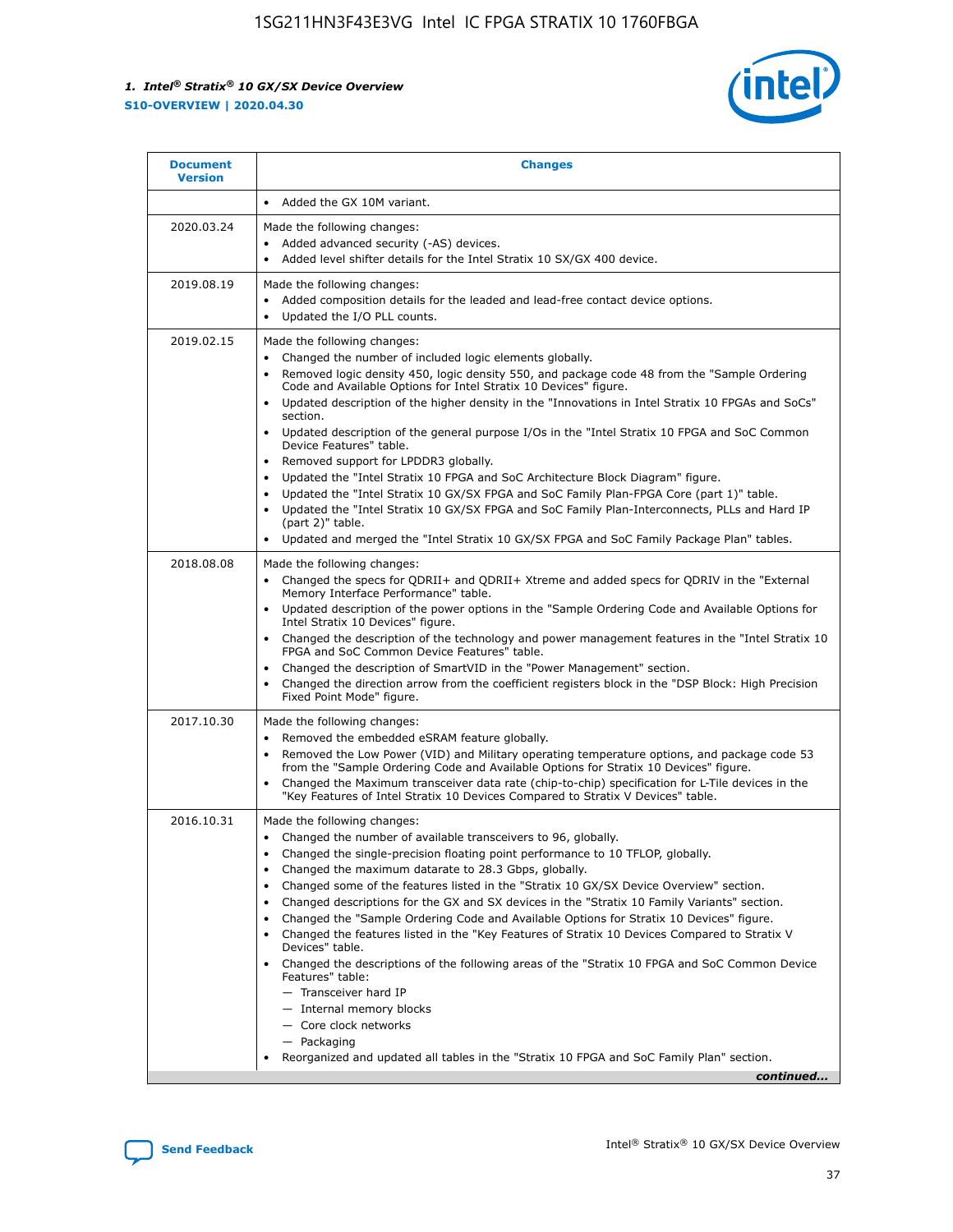

| <b>Document</b><br><b>Version</b> | <b>Changes</b>                                                                                                                                                                                                                                                                                                                                                                                                                                                                                                                                                                                                                                                                                                                                                                                                                                                                                                                                                                                     |  |
|-----------------------------------|----------------------------------------------------------------------------------------------------------------------------------------------------------------------------------------------------------------------------------------------------------------------------------------------------------------------------------------------------------------------------------------------------------------------------------------------------------------------------------------------------------------------------------------------------------------------------------------------------------------------------------------------------------------------------------------------------------------------------------------------------------------------------------------------------------------------------------------------------------------------------------------------------------------------------------------------------------------------------------------------------|--|
|                                   | Removed the "Migration Between Arria 10 FPGAs and Stratix 10 FPGAs" section.<br>Removed footnotes from the "Transceiver PCS Features" table.<br>Changed the HMC description in the "External Memory and General Purpose I/O" section.<br>Changed the number of fPLLs in the "Fractional Synthesis PLLs and I/O PLLs" section.<br>Clarified HMC data width support in the "Key Features of the Stratix 10 HPS" table.<br>Changed the description in the "Internal Embedded Memory" section.<br>Changed the datarate for the Standard PCS and SDI PCS features in the "Transceiver PCS Features"<br>table.<br>Added a note to the "PCI Express Gen1/Gen2/Gen3 Hard IP" section.<br>Updated the "Key Features of the Stratix 10 HPS" table.<br>Changed the description for the Cache coherency unit in the "Key Features of the Stratix 10 HPS"<br>table.<br>Changed the description for the external SDRAM and Flash memory interfaces for HPS in the "Key<br>Features of the Stratix 10 HPS" table. |  |
| 2015.12.04                        | Initial release.                                                                                                                                                                                                                                                                                                                                                                                                                                                                                                                                                                                                                                                                                                                                                                                                                                                                                                                                                                                   |  |